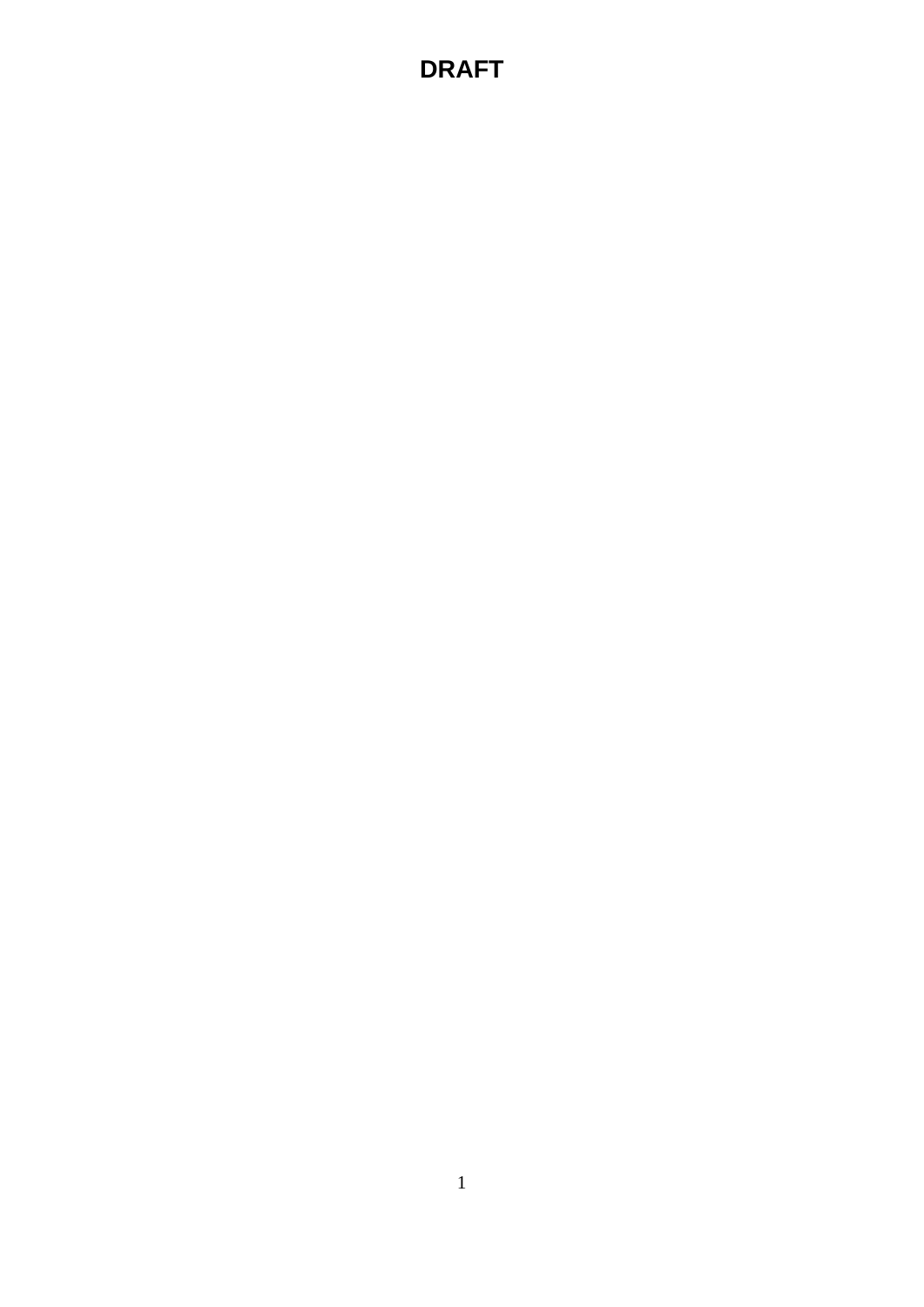# **Contents**

| <b>Section</b> |                                                                                       | Page |
|----------------|---------------------------------------------------------------------------------------|------|
| 1              | Local TV Multiplex – Invitation to Apply                                              | 3    |
| $\overline{2}$ | <b>Technical Requirements</b>                                                         | 17   |
| 3              | Eligibility and application requirements                                              | 23   |
| 4              | Assessment of applications                                                            | 26   |
| 5              | Licensing information for applicants                                                  | 36   |
| Annex          |                                                                                       | Page |
| 1              | Guidelines and procedures for submission of applications                              | 42   |
| $\overline{2}$ | Application template                                                                  | 43   |
| 3              | Supplementary Documents Referred to in the Invitation to Apply                        | 46   |
| 4              | Supplementary information on preparing and submitting a<br>summary of the application | 47   |
| 5              | Glossary                                                                              | 48   |
|                |                                                                                       |      |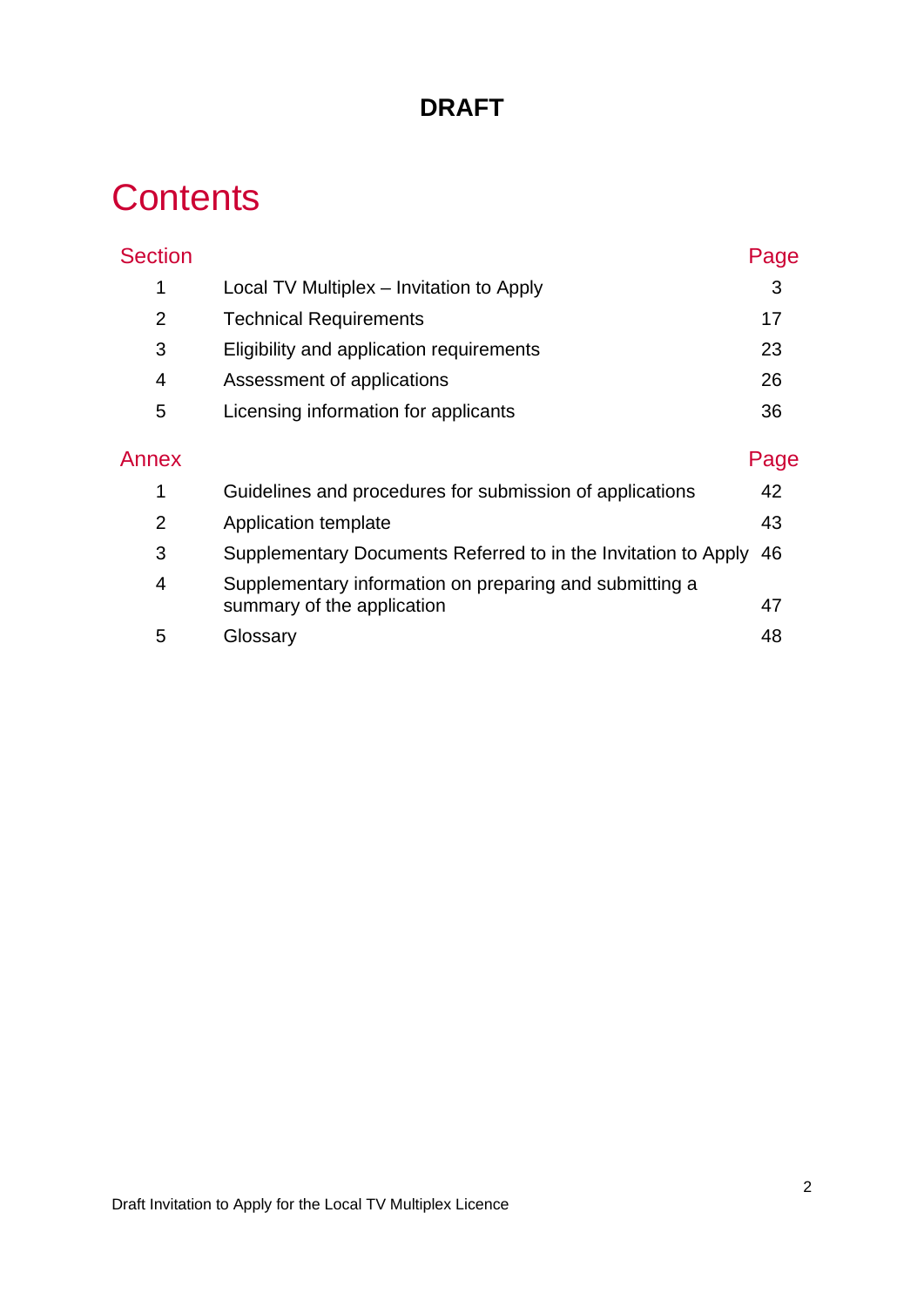### **Section 1**

# <span id="page-3-0"></span>Local TV Multiplex – Invitation to Apply

### **Introduction**

- 1.1 In accordance with section 7 of the Broadcasting Act 1996 ("The 1996 Act") this document constitutes Ofcom's invitation to persons wishing to apply for a licence to provide a local TV multiplex service. Ofcom is required to reserve a single 8 MHz channel of GI spectrum at each identified location, for the purpose of broadcasting local TV services using frequency blocks between channels 21 to 30 and channels 39 to 60.This licence is offered for a service designed to cover the UK, subject to frequency and transmitter siting constraints and will be granted for a period of up to 12 years, from the commencement of broadcasting.
- 1.2 In Section 1 we provide some background information on our approach to the award and the available spectrum. Section 2 describes the eligibility criteria for applicants, and in Section 3 we set out the assessment process and the criteria that will apply for the licence award. Finally Section 4 provides details on the licence draft terms and conditions that the successful applicant will have to abide by throughout the term of the licence.

#### **Background**

-

- 1.3 *[This document adopts throughout the proposals set out in Ofcom's Licensing Local Television consultation. Some changes may be incorporated as a result of feedback received by Ofcom through the consultation process.The final version of this ITA will be published alongside the consultation statement.]*
- 1.4 Following the Government's decision to introduce a new sector of local digital television services<sup>[1](#page-3-1)</sup>, three Orders have been passed by Parliament *[NB: these Orders are currently going through Parliamentary procedure. This document assumes that they will be passed by Parliament as currently drafted*.] They establish the required statutory framework within which local TV can be licensed:
	- 1.4.1 The Wireless Telegraphy Act 2006 (Directions to OFCOM) Order 2011

This Order is made under section 5 of the Wireless Telegraphy Act 2006 (and is referred to in this document as the 's.5 Order)'.

It requires Ofcom to reserve a single 8MHz channel of geographic interleaved (GI) spectrum<sup>[2](#page-3-2)</sup> at suitable sites across the UK for the purpose of broadcasting local TV. The capacity reserved will be sufficient to broadcast a local TV channel ('video stream') along with other services.

<sup>1</sup> DCMS Consultations:

<span id="page-3-2"></span><span id="page-3-1"></span><sup>&</sup>lt;sup>2</sup> Geographic Interleaved spectrum refers to unused portions of spectrum amongst the frequencies used by the six UK-wide digital terrestrial television multiplexes.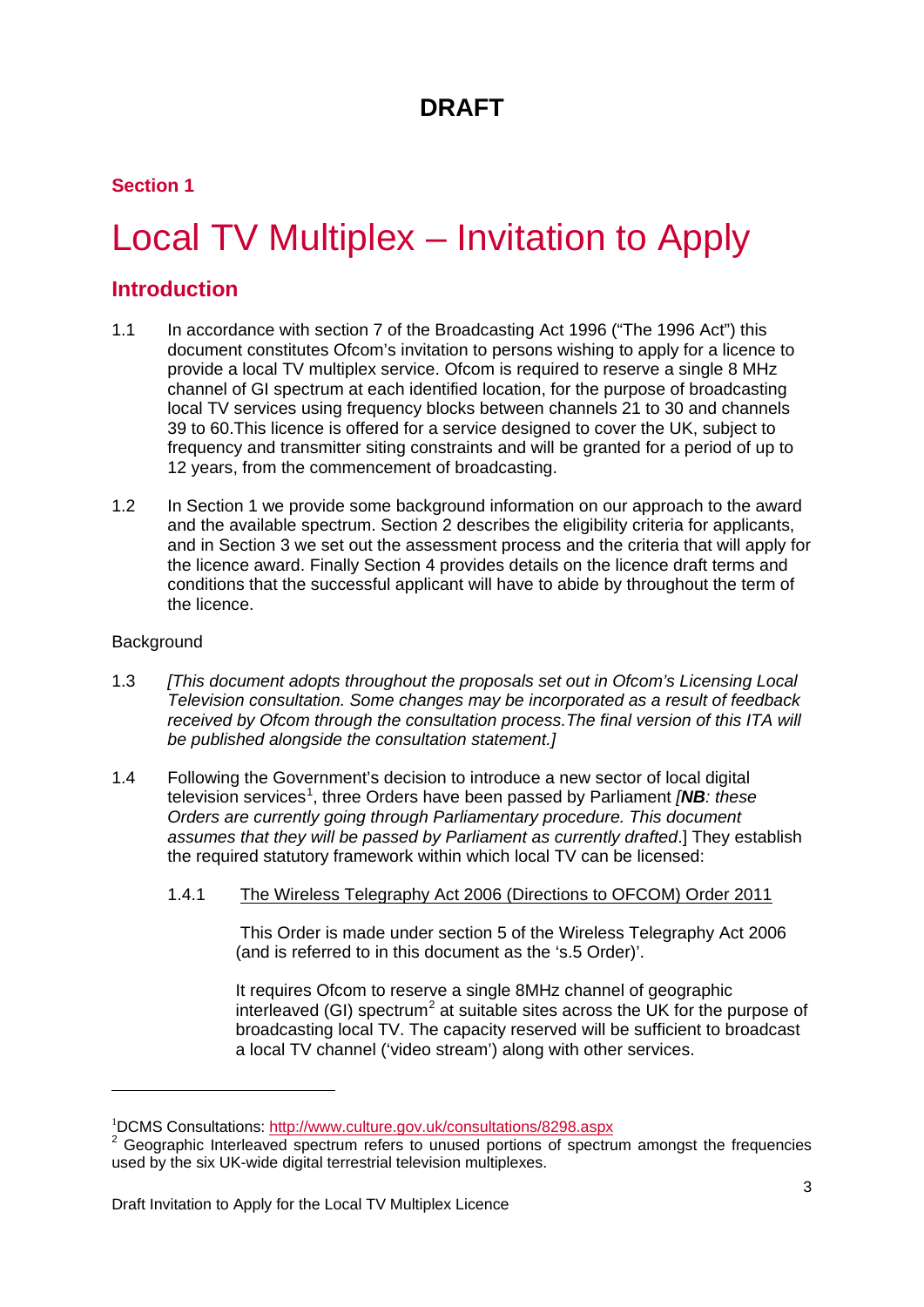#### 1.4.2 The Local Digital Television Programme Services Order 2011

This Order is made under Section 244 of the Communications Act 2003 (and is referred to in this document as the 's.244 Order'). It modifies the Broadcasting Act 1996 and the Communications Act 2003.

It sets out the statutory framework for licensing local services.

#### 1.4.3 Code of Practice for Electronic Programme Guides (Addition of a Programme Service) Order 2011

This Order is made under Section 310(5) of the Communications Act 2003 (and is referred to in this document as the 's.310 Order'); it modifies the Communications Act 2003.

The Order adds local digital television services licensed under the s.244 Order to the Code of Practice on Electronic Programme Guides specified in the Communications Act. The effect is to make such local television services eligible for appropriate EPG prominence in recognition of their meeting public service broadcasting purposes.

- 1.5 Under the powers conferred by the Broadcasting Act 1996 (the "1996 Act") and the Communications Act 2003 (the "2003 Act") as amended by the s.244 Order, Ofcom has been given the power to implement a new licensing regime, including the award of a licence to use reserved GI spectrum, with the primary aim of providing local digital television services at different locations across the UK.
- 1.6 Specifically, the s.5 Order requires Ofcom to reserve sufficient spectrum for the broadcasting of one standard definition local digital television service and two further digital television programme services at each identified location across the UK.
- 1.7 The capacity that is not used for providing local digital television services can, subject to normal licensing requirements, be used by the licensee on a commercial basis.

### **Summary of this Notice**

- 1.8 Further to the s.5 and s.244 Orders described above, Ofcom is now exercising its powers and obligations by publishing today on our website this Notice in writing for the purposes of bringing it to the attention of all persons to whom it may be of interest. We are therefore inviting applications from organisations to operate a multiplex service carrying local television programme services using GI spectrum.
- 1.9 The remainder of this Notice specifies details provided for the purpose of making such applications (including about the proposed capacity and coverage area) as well as requirements that applications must meet to comply with the Orders. We also draw applicants' attention to certain licensing information to be taken into account when making their applications, although applicants should seek their own legal advice for this purpose.
- 1.10 The closing date for receipt of completed applications will be *[to be confirmed in final ITA.]* Applicants are referred to Section 2 and the Annexes for further submission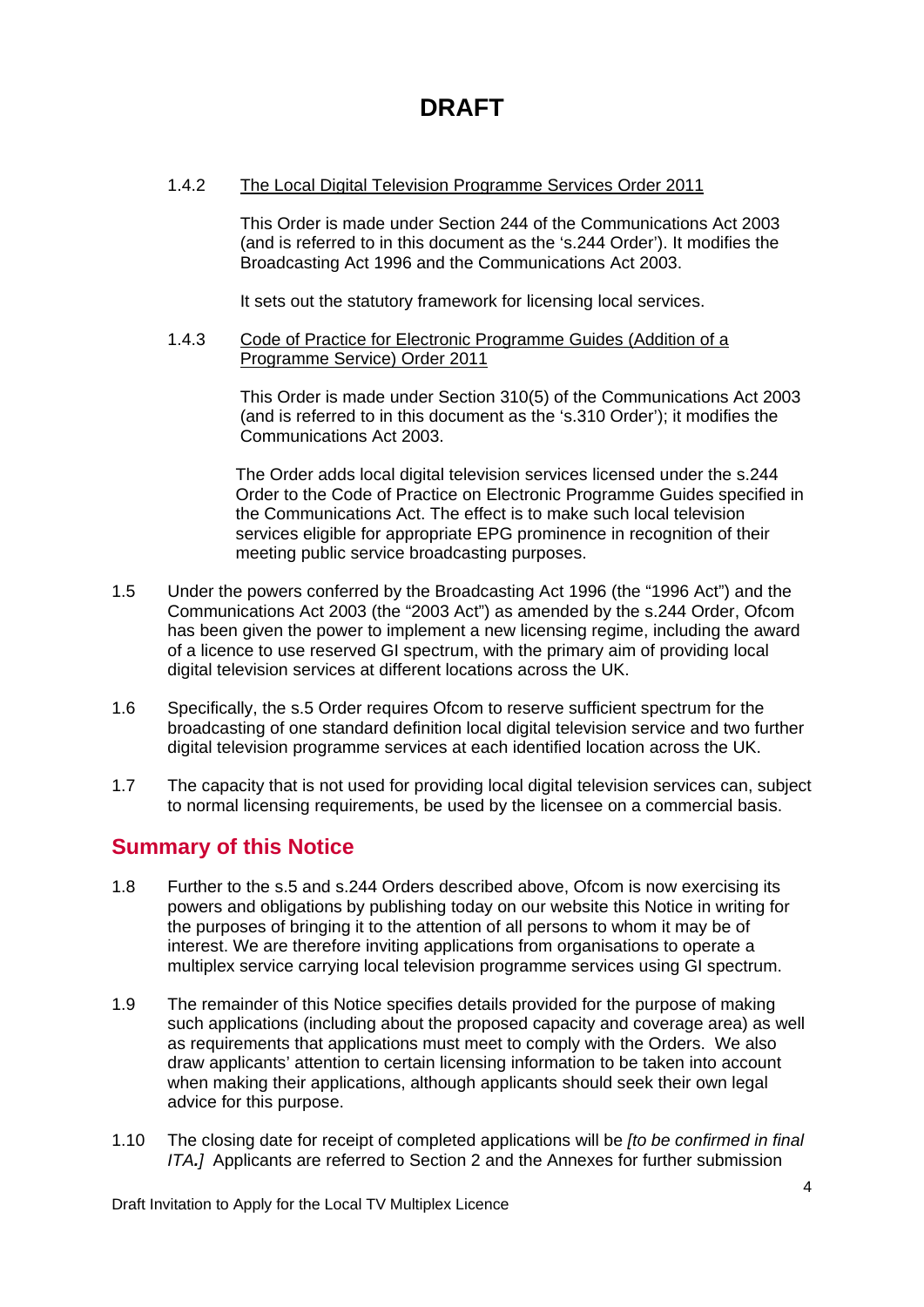details. A fee of £10,000 will be payable for each application submitted. This fee will not be refundable in any circumstances.

- 1.11 All non-confidential aspects of applications will be published on our website [\(www.ofcom.org.uk\)](http://www.ofcom.org.uk/) for public inspection after the closing date.
- 1.12 If the applicant intends to apply for BBC funding, then it should note and provide consent for confidential submissions to be shared as necessary with the BBC Trust in order to establish the applicants' eligibility for funding. Applicants should also note that the BBC Trust may share confidential information with Ofcom for the purposes of assessing applications for funding. Any decision the BBC takes in relation to willingness to provide funding for potential applicants will be taken into account in Ofcom's final decision.
	- Figure 1 below summarises the process that will apply following the publication of this Notice.

### **Figure 1: Application process overview**

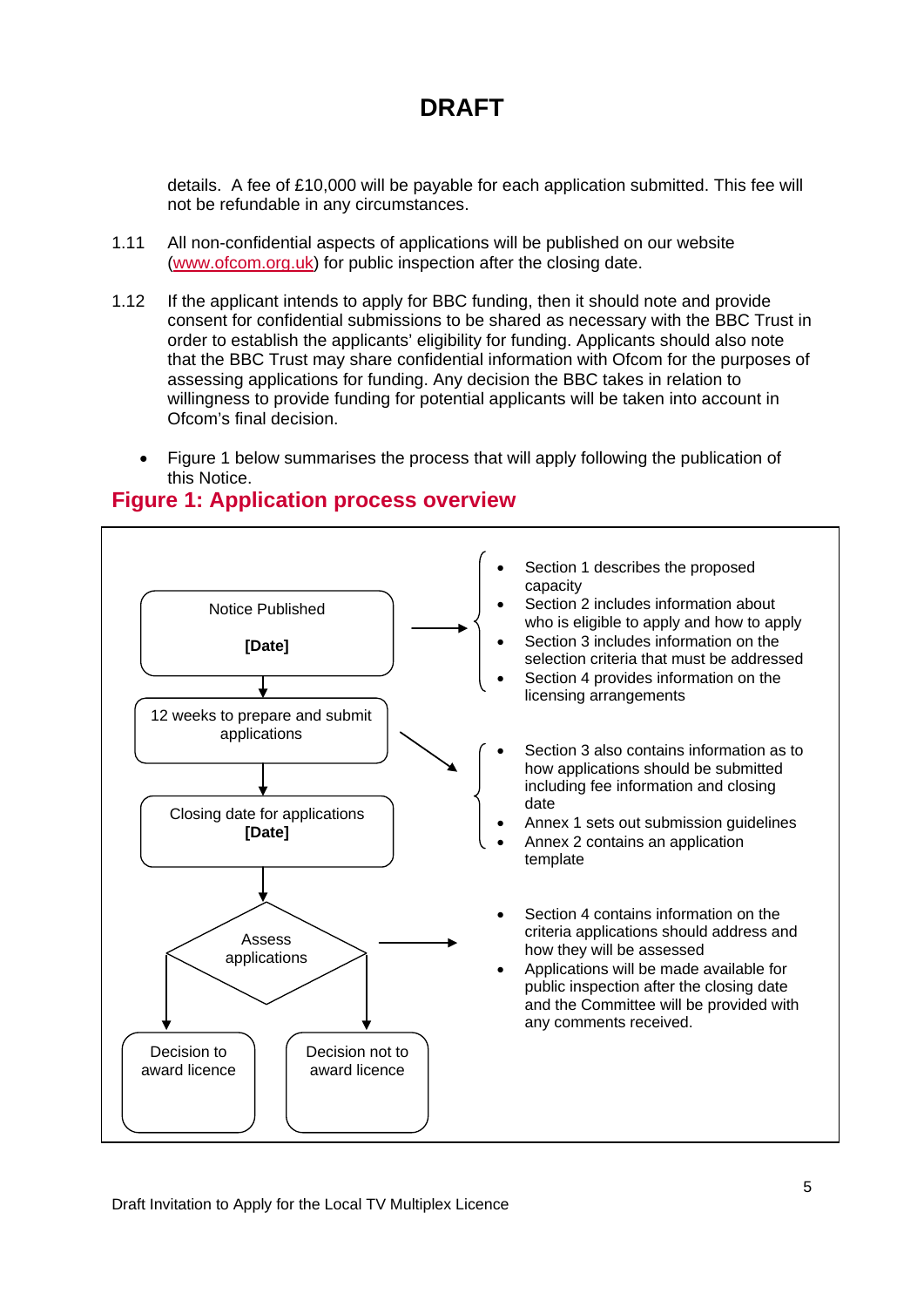### **Alterations and disclaimer**

- 1.13 Ofcom reserves the right to alter or correct any part of this Notice at any stage before the closing date for applications. Any additional documents referred to in this Notice may also be amended from time to time. Any such alterations, corrections or supplementary information will be made available on our website [www.ofcom.org.uk](http://www.ofcom.org.uk/)
- 1.14 The information given in this Notice is not an exhaustive account of the statutory and licensing requirements and should not be regarded as a complete and authoritative statement of the law. Nor does any information we issue whether in this Notice or elsewhere, imply any judgement by us as to commercial prospects for the applications, or that licensed services will be profitable.
- 1.15 Persons wishing to apply for the award of the reserved capacity for the purposes of this Notice must make their own independent assessment after taking their own professional advice and making such further investigations as they deem necessary on all relevant matters.
- 1.16 We make no representation or warranty, expressly or implied, with respect to information contained in this Notice (together with other documents referred to in this Notice as well as any other information we publish related to matters relevant to this Notice, including such information that we may publish in relation to applications received) or with respect to any written or oral information made or to be made available to any potential applicant or its professional advisors. Any liability therefore is expressly disclaimed and we do not therefore accept liability for any losses, expenses or damage otherwise suffered or incurred as a result of preparing any applications bases on or pursuant to this Notice or otherwise relying on information set out herein, whether or not applications are submitted, and whether or not they are successful.

### **General Matters**

<u>.</u>

- 1.17 In July 2011 the Government published its consultation, *A New Framework for Local TV in the UK, Local TV: Pioneer Sites.* In that document Government set out its policy objectives for establishing local TV services and sought views from stakeholders.
- 1.18 This was followed in August 2011 with an Ofcom publication '*Indicative Locations for Local TV'*. This document provided a technical assessment of how local TV could be established at up to 65 different locations across the UK using geographically interleaved (GI) spectrum.<sup>[3](#page-6-0)</sup>
- 1.19 In carrying out that assessment, we made certain assumptions around the technical planning requirements necessary to support local TV at these locations. These assumptions have informed much of the preliminary analysis we have undertaken,

<span id="page-6-0"></span> $3$ GI spectrum is spectrum that is unused by the national DTT broadcasters.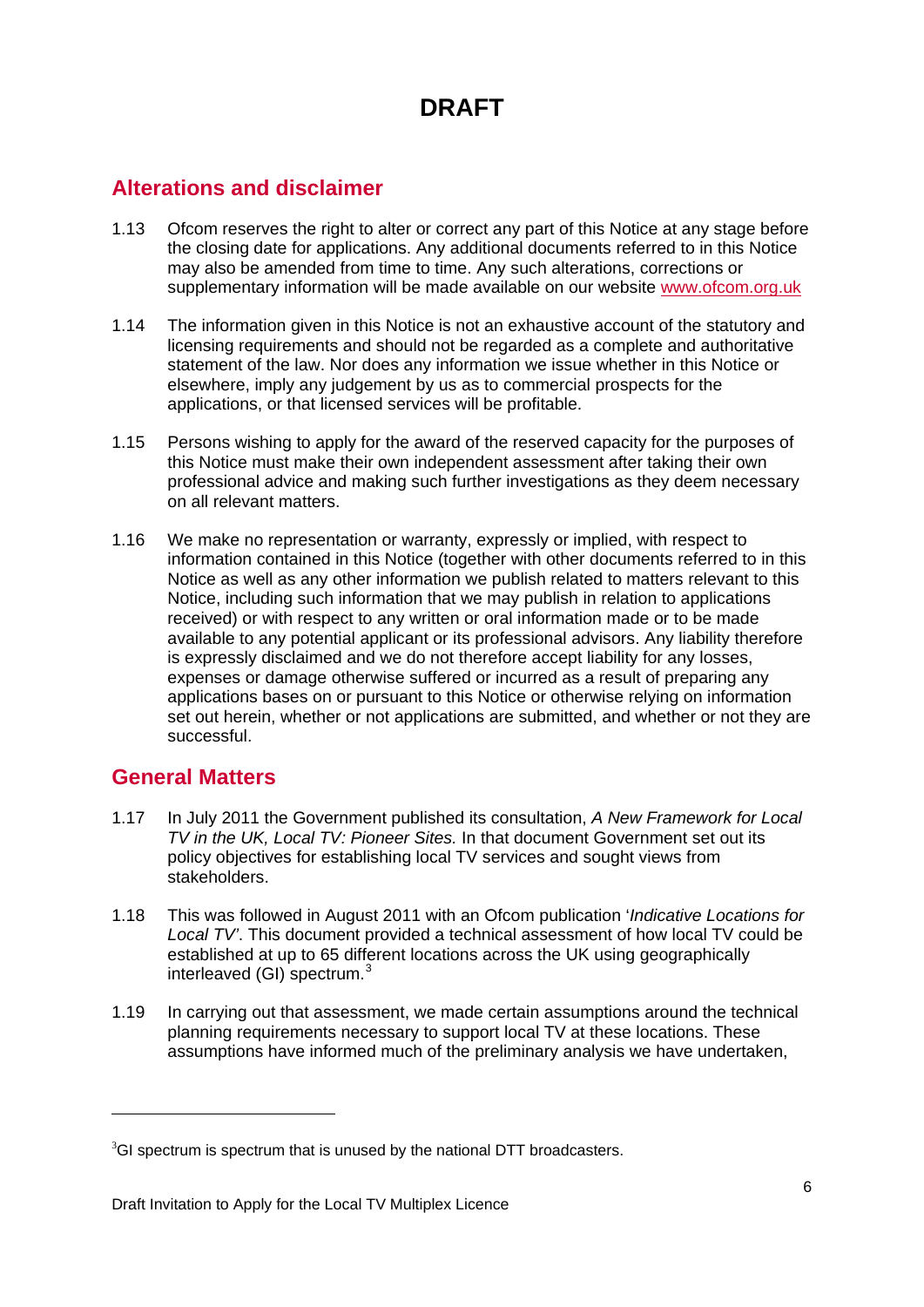including an independent analysis that we commissioned from consultants  $FTI<sup>4</sup>$  $FTI<sup>4</sup>$  $FTI<sup>4</sup>$  of the commercial viability and sustainability of a local TV multiplex licensee's business.

- 1.20 FTI's work identifies that the number of locations that might be viable varies considerably depending upon the business model proposed by the local TV multiplex operator and whether external funding is available.
- 1.21 The Government and the BBC have agreed that up to £25m will be available from the licence fee settlement to fund transmission for local TV. The main principles of the BBC's proposed funding arrangements for the local TV multiplex operator are set out in the most recent DCMS publication *Local TV: Making the Vision Happen[5](#page-7-1) .* The BBC Trust will have oversight of the funding, and a responsibility to ensure value for money.

#### **Coverage and rollout requirement**

- 1.22 In our consultation $6$  we proposed a minimum coverage requirement of 20 locations.
- 1.23 However, we also consider that applicants are likely to be able to develop business models that could support a greater number of locations. We have identified 24 further locations where it would be technically feasible to provide a local TV service and there is evidence of interest to provide services or a demand for them. The full list of 44 sites is set out at paragraph 1.40 of this document. It may be possible to provide local services at other locations too (and we have also previously published a technical analysis indicating that local TV coverage could be technically possible at up to 65 locations.)<sup>[7](#page-7-3)</sup> Proposals by applicants to adopt additional locations above the minimum requirement will be taken into consideration by Ofcom when assessing applications.
- 1.24 Applicants must provide details in their applications of how they propose to satisfy requirements for coverage and roll-out of local TV services. See Section 4.
- 1.25 The technical planning information presented in this Invitation to Apply is based upon certain technical assumptions, such as the availability of space on the broadcast masts at a certain height to carry local TV antennas. These assumptions have aimed to be conservative so as not to overstate the coverage that might potentially be achieved. Applicants can base their applications upon these assumptions, but must engage with transmission companies to develop their own technical plans.
- 1.26 In particular, it may be possible to improve coverage significantly in some locations by adopting an alternative DTT transmission arrangement (for example operating further up the mast or using different antenna patterns). Ofcom is willing to accept alternative proposals that improve upon the indicative coverage provided, although these will need to be assessed by Ofcom against the requirement not to materially

<span id="page-7-3"></span><span id="page-7-2"></span><span id="page-7-1"></span>[vision-happen.pdf](http://www.culture.gov.uk/images/consultation_responses/local-tv_making-the-vision-happen.pdf)<br>
<sup>6</sup> Licensing Local TV: <u>http://stakeholders.ofcom.org.uk/consultations/local-tv/</u><br>
<sup>7</sup> Indicative Locations for Local Television Multiplexes: <http://maps.ofcom.org.uk/localtv/downloads/ofcom-uk-local-tv-report-2011.pdf>

<u>.</u>

<span id="page-7-0"></span><sup>4</sup> FTI Report:<http://stakeholders.ofcom.org.uk/binaries/consultations/localtv/annexes/Annex6.pdf> <sup>5</sup> <sup>5</sup>DCMS statement: [http://www.culture.gov.uk/images/consultation\\_responses/local-tv\\_making-the-](http://www.culture.gov.uk/images/consultation_responses/local-tv_making-the-vision-happen.pdf)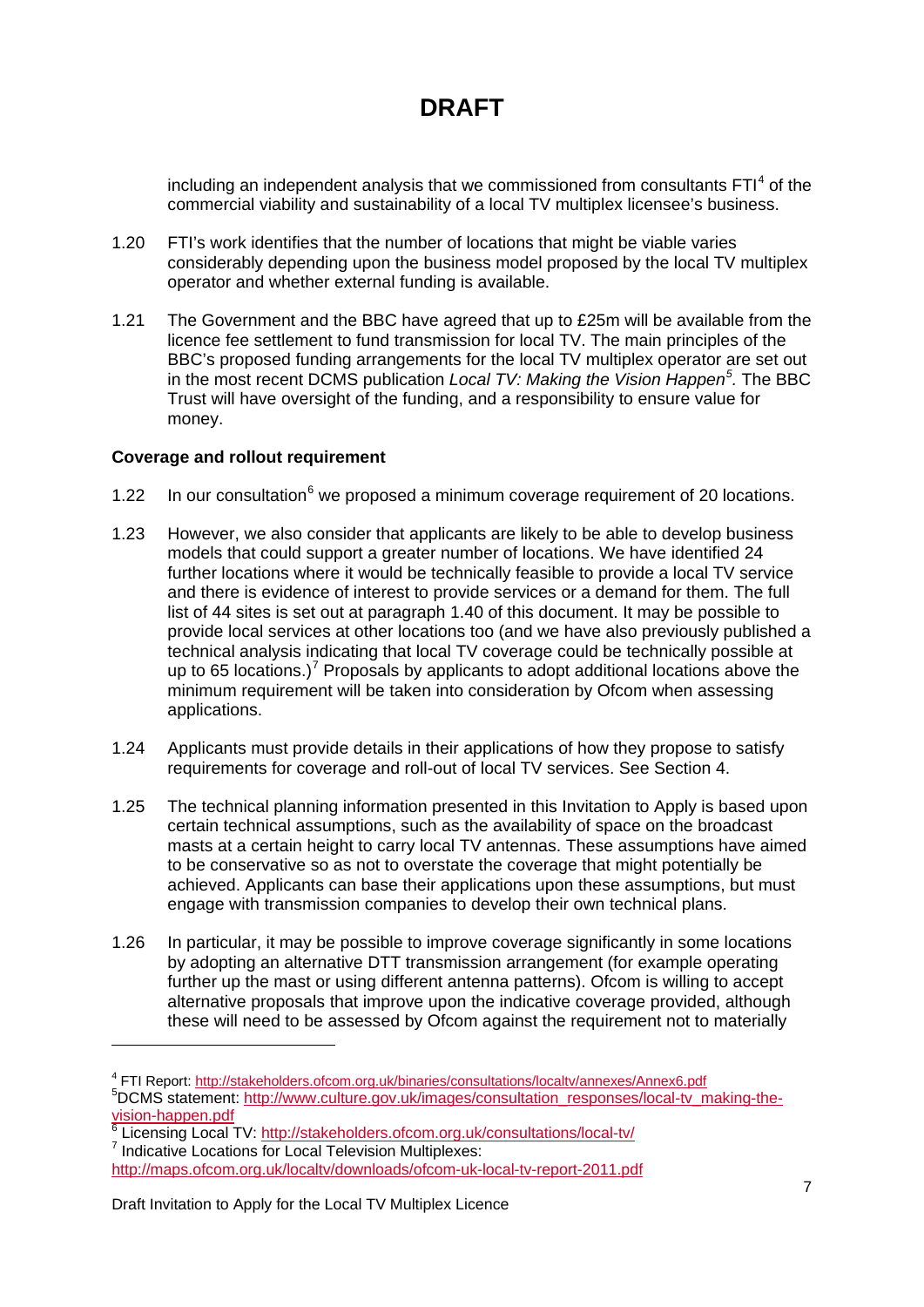increase the interference experienced by other multiplexes and that they conform to international agreements.

- 1.27 It is also possible that it may not in practice be possible to build some of the sites either owing to practical constraints on a particular site or because it is not possible to achieve international clearance to operate in some locations. Applicants should therefore apply relevant sensitivity tests in the business plan to provide a margin in the event of a reduction of coverage, or delay in roll-out of the transmission plan.
- 1.28 Pursuant to our spectrum management duties which have to take into account a wide number of considerations, changes to or deletions from any provisionally agreed frequency plan could occur after the award of the licence has taken place. Although the likelihood of this is low over the next few years, there could be changes to the use of the UHF band in the longer term that may result in Ofcom having to change or even revoke some of the frequency assignments for the local multiplex. This is necessary both in terms of the statutory limits placed on the reservation of spectrum for local TV services (see 4.34 and 4.35 below) and in order to give certainty to the relevant local TV service providers as to when they will be able to launch their services. It is for the applicant to form its own view, taking such professional advice as it considers necessary, as to the likelihood of such changes or deletions occurring. Further details are provided in section 4 of this document.

#### **Licensing**

- 1.29 The Orders described in paragraph 1.4 above provide, inter alia, the statutory framework which will empower Ofcom to licence local digital television services (both the individual programme services, and the multiplex(es) on which they will be carried), and for Ofcom to make spectrum available in specified areas. Ofcom is now inviting applications to apply for a single local multiplex licence to provide a local multiplex service in various locations in the UK.
- 1.30 The s.244 Order creates a class of licences called 'local digital television programme service' (L-DTPS) licences and also modifies existing legislation to create a local multiplex licence. The legislation states that the latter means a multiplex service for the broadcast of the former.
- 1.31 The process for awarding the first L-DTPS licences will operate separately from the award of the multiplex licence, but both will happen simultaneously. These L-DTPS licences will be advertised for the Phase 1 locations that determine the minimum coverage obligation for the multiplex operator. Subsequent L-DTPS licences will be advertised for the areas where the successful applicant for the local TV multiplex licence commits to extending its coverage.
- 1.32 Ofcom will award the local TV multiplex licence in an open competitive process, details of which are set out in Section 3. Applications will be assessed by a Committee that will have delegated authority from the Ofcom Board to discharge its functions in relation to matters covered by this Notice. Once established, terms of reference for the committee and its membership will be published on the Ofcom website.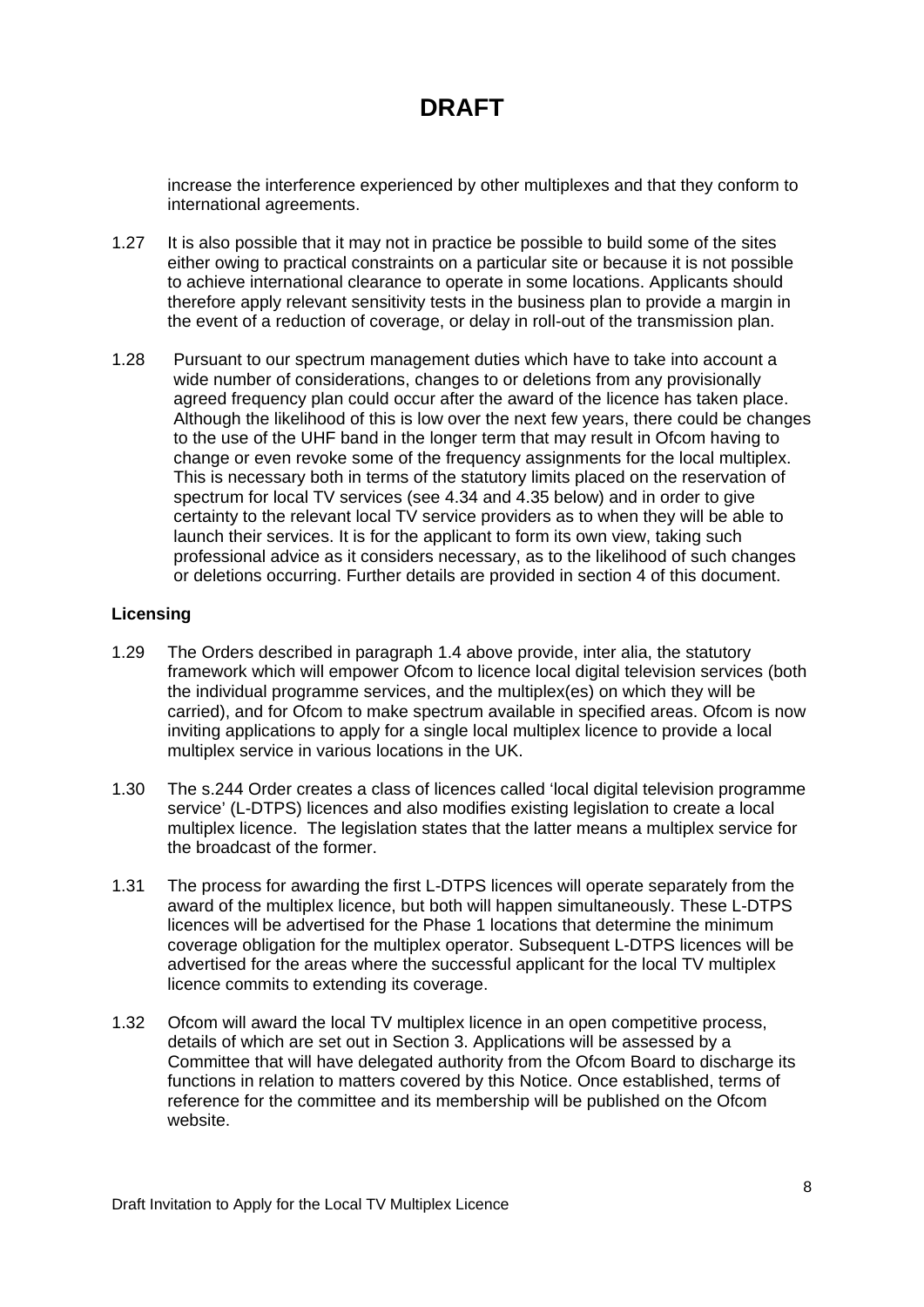- 1.33 The Orders set out that at each location, sufficient capacity is to be made available for carrying three services, one of which must be available to carry the local digital programme service. There will be a mutual dependency in the form of an obligation on the local TV multiplex operator to carry a nominated local TV service at each location it serves. Similarly, the local TV service provider will be under an obligation to provide a video feed at each location for carriage by the local TV multiplex operator. The local TV multiplex operator will be able to utilise the remaining capacity that is not required to broadcast local services (sufficient to accommodate two video streams) on a commercial basis.
- 1.34 Other licence conditions will oblige the local TV multiplex operator to co-operate and co-ordinate with the local TV service providers (which will be under a mirror condition placed in the L-DTPS licences) and any other appropriate body as directed by Ofcom, in the interests of promoting and extending the provision of local television services across the UK.
- 1.35 The local TV multiplex licence will be issued for a term of twelve years starting from a date to be agreed with the licensee on which the service will commence. This commencement date must be not later than *[date to be included in final ITA]* Further discussion on the licence term, including our ability to issue an early termination notice is set out in section 4 of this document.
- 1.36 The licence will be awarded by Ofcom in the manner set out in this Invitation to Apply. Ofcom may, having assessed the applications received, decide not to award a licence.
- 1.37 Ofcom may also seek to include in the licence any commitments made by the successful applicant that Ofcom considers are necessary for the provision of the licensed service as offered as part of the application process. These will include:
	- Timetable for building the required minimum 20 locations Phase 1
	- Commitment to building additional locations Phase 2
	- Proposals for promoting and supporting local TV

#### **Locations and coverage area**

- 1.38 Under section 7 of the 1996 Act (as amended) in publishing proposals to award a multiplex licence, Ofcom is required to specify the frequencies on which the services will be provided and the locations where the frequencies will be available.
- 1.39 The s.5 Order lists those frequencies used for television broadcasting and from which Ofcom is required to reserve a single 8 MHz channel of GI spectrum at each identified location, for the purpose of broadcasting local TV services. They are as follows: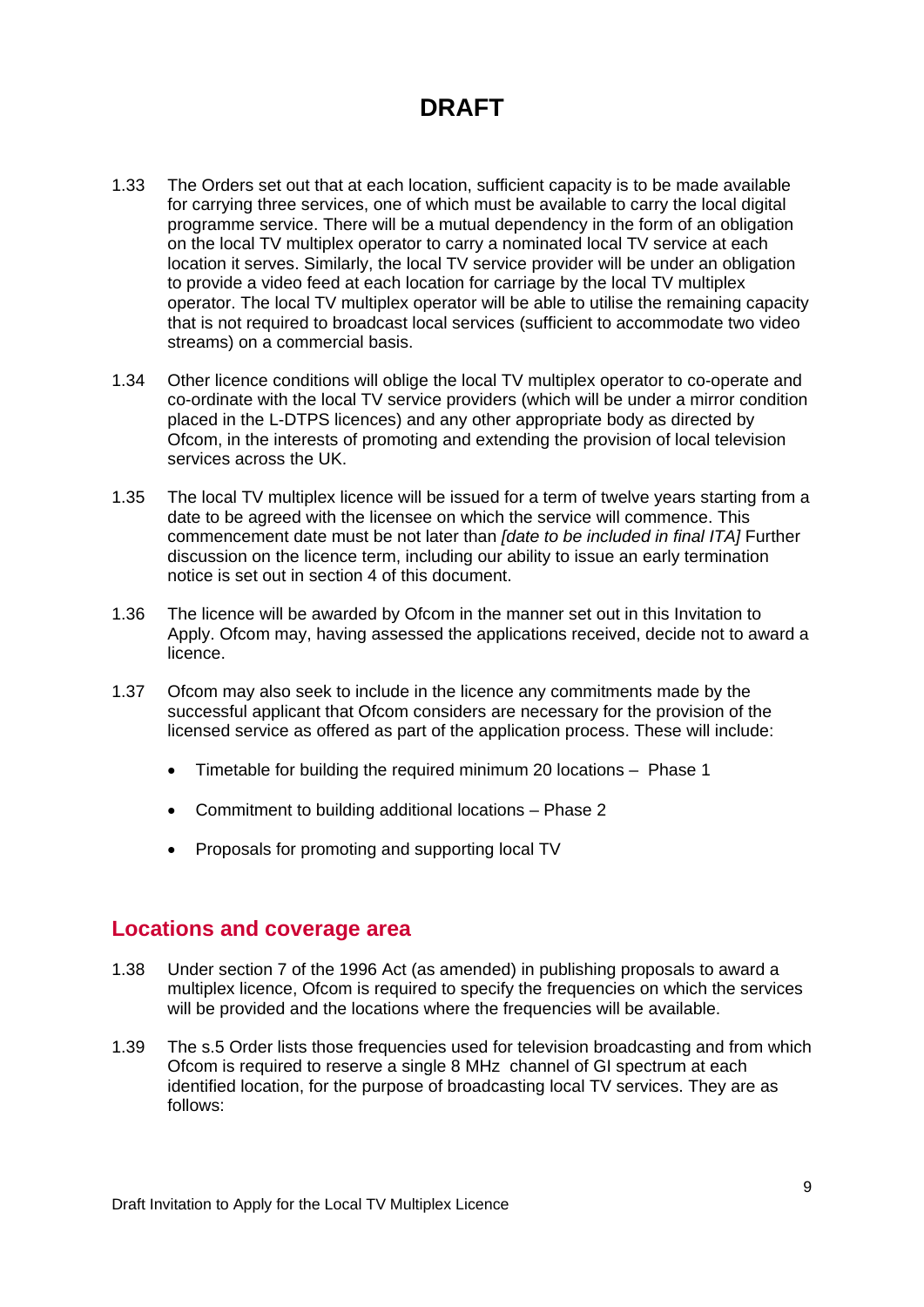| <b>Broadcasting channel number</b> | Frequency range (MHz) |
|------------------------------------|-----------------------|
| 21                                 | 470 to 478            |
| 22                                 | 478 to 486            |
| 23                                 | 486 to 494            |
| 24                                 | 494 to 502            |
| 25                                 | 502 to 510            |
| 26                                 | 510 to 518            |
| 27                                 | 518 to 526            |
| 28                                 | 526 to 534            |
| 29                                 | 534 to 542            |
| 30                                 | 542 to 550            |
| 39                                 | 614 to 622            |
| 40                                 | 622 to 630            |
| 41                                 | 630 to 638            |
| 42                                 | 638 to 646            |
| 43                                 | 646 to 654            |
| 44                                 | 654 to 662            |
| 45                                 | 662 to 670            |
| 46                                 | 670 to 678            |
| 47                                 | 678 to 686            |
| 48                                 | 686 to 694            |
| 49                                 | 694 to 702            |
| 50                                 | 702 to 710            |
| 51                                 | 710 to 718            |
| 52                                 | 718 to 726            |
| 53                                 | 726 to 734            |
| 54                                 | 734 to 742            |
| 55                                 | 742 to 750            |
| 56                                 | 750 to 758            |
| 57                                 | 758 to 766            |
| 58                                 | 766 to 774            |
| 59                                 | 774 to 782            |
| 60                                 | 782 to 790            |

- 1.40 Ofcom has published technical information on the coverage that might be achieved by the local TV multiplex at 44 locations in the Coverage Note that accompanies this Invitation to Apply. However, not all frequencies will be available for use at every location. Details of the frequencies initially identified for use to provide the local TV multiplex service appear in the Coverage Note.
- 1.41 We have categorised the 44 locations into two groups: an initial 20 locations which will form the minimum multiplex coverage area which we refer to as 'Phase 1' and 24 additional locations from which the applicant can choose to commit to building additional transmitters, which we refer to as Phase 2.
- 1.42 The table below lists the 44 locations included in Phase 1 and Phase 2 of the buildout programme. *[The number of locations, the list of locations and the phasing of*

Draft Invitation to Apply for the Local TV Multiplex Licence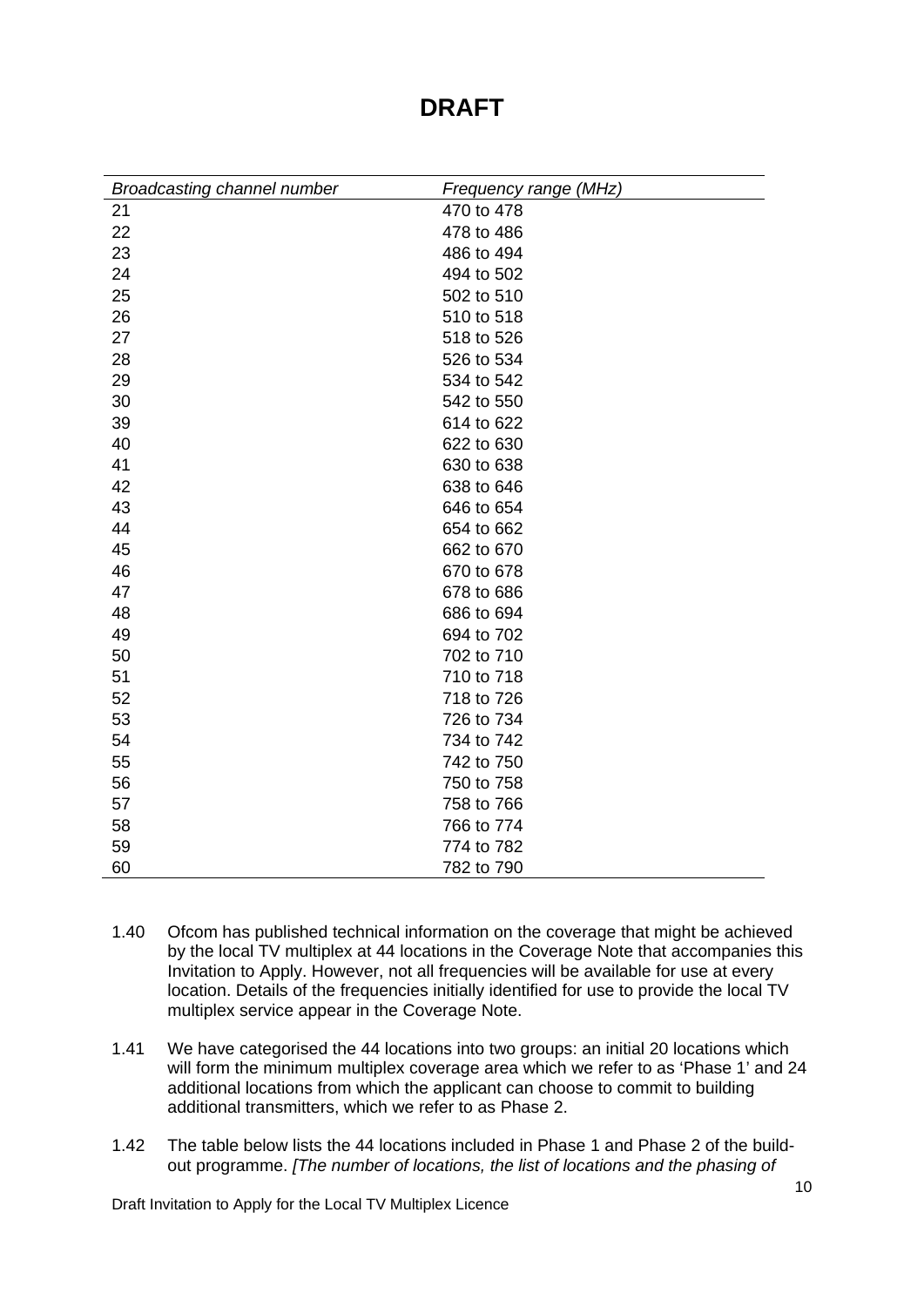*those locations reflect proposals set out in Ofcom's Licensing Local Television consultation and are therefore subject to change as a result of feedback received by Ofcom through the consultation process.]*

| <b>Primary Location</b>    | <b>Area also includes</b>                                                      |
|----------------------------|--------------------------------------------------------------------------------|
| Phase 1                    |                                                                                |
| <b>Belfast</b>             | Lisburn                                                                        |
| Birmingham                 | Part of Wolverhampton, Walsall, Dudley                                         |
| <b>Brighton &amp; Hove</b> |                                                                                |
| <b>Bristol</b>             |                                                                                |
| Cardiff                    | Newport, Bridgend                                                              |
| Edinburgh                  |                                                                                |
| Glasgow                    | East Kilbride, Motherwell, Paisley                                             |
| Grimsby                    | parts of Kingston upon Hull                                                    |
| Leeds                      | Dewsbury, Halifax, Huddersfield, Wakefield                                     |
| Liverpool                  | St Helens, Widnes, Wigan, Wirral                                               |
| London                     | Greater London area                                                            |
| Manchester                 | Bolton, Bury, Oldham, Rochdale,<br>Salford,<br>Stockport                       |
| Newcastle                  | Gateshead, South Shields, Sunderland                                           |
| Norwich                    |                                                                                |
| Nottingham                 |                                                                                |
| Oxford                     | Abingdon, Didcot                                                               |
| Plymouth                   |                                                                                |
| Preston                    | Blackpool                                                                      |
| Southampton                | Eastleigh, Fareham, parts of Isle of Wight,<br>parts of Portsmouth, Winchester |
| Swansea                    | Llanelli                                                                       |

#### **Table 1: Primary and secondary conurbations within local areas**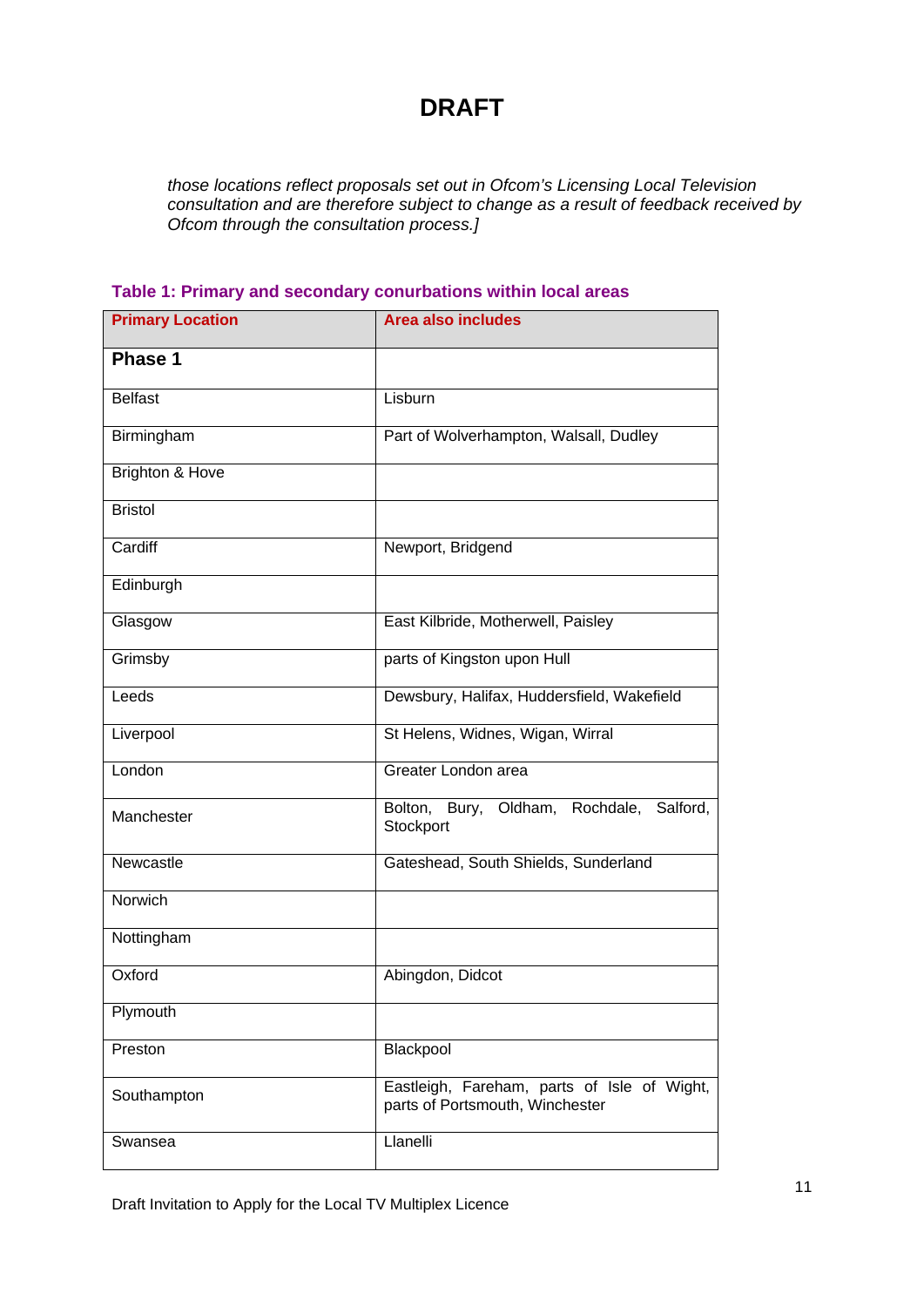| <b>Primary Location</b> | <b>Area also includes</b>       |
|-------------------------|---------------------------------|
| Phase 2                 |                                 |
| Aberdeen                |                                 |
| Ayr                     | Kilmarnock                      |
| Bangor                  |                                 |
| Barnstaple              |                                 |
| Basingstoke             |                                 |
| Bedford                 | Sandy                           |
| Cambridge               |                                 |
| Carlisle                |                                 |
| Derry/Londonderry       |                                 |
| <b>Dundee</b>           | Arbroath, Perth                 |
| Guildford               | parts of Woking                 |
| Hereford                |                                 |
| Inverness               |                                 |
| Kidderminster           |                                 |
| Limavady                | parts of Ballymoney & Coleraine |
| Luton                   |                                 |
| Maidstone               |                                 |
| Malvern                 |                                 |
| Mold                    | Denbigh, Ruthin                 |
| Salisbury               |                                 |
| Sheffield               | parts of Rotherham              |
| Stoke on Trent          | Newcastle under Lyme            |
| Stratford upon Avon     |                                 |
| York                    |                                 |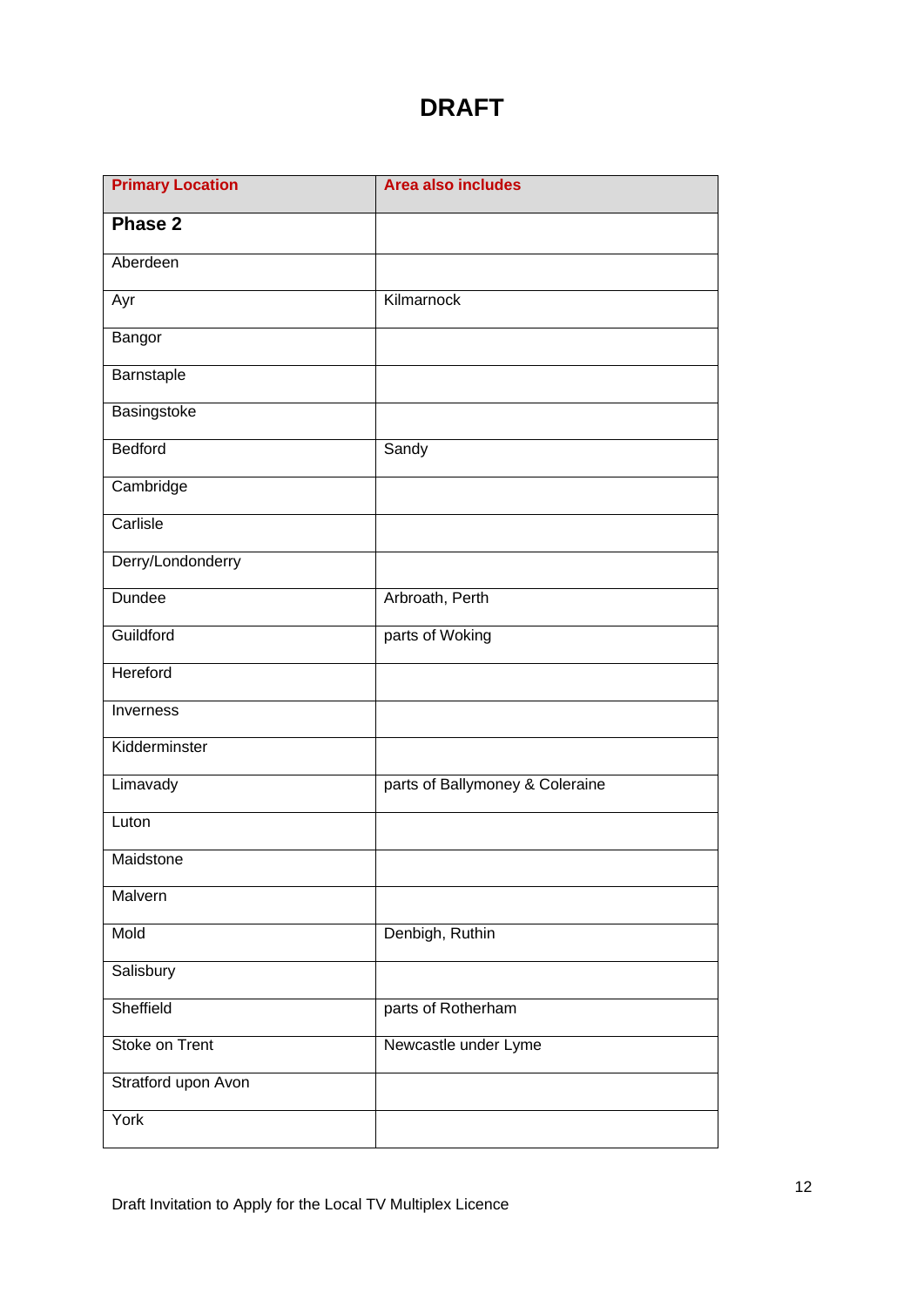- 1.43 Applicants must include proposals for the provision of a local TV multiplex at each of the 20 Phase 1 locations in their Technical Plan together with a schedule specifying the dates from which they anticipate each location being ready to start broadcasting. **The list of Phase 1 locations represents a minimum coverage obligation and will be included in the successful applicant's licence along with the build-out schedule.**
- 1.44 The L-DTPS licences will be awarded at the same time as the award of the local TV multiplex licence and we expect that the multiplex operator will liaise with the successful L-DTPS licensees (the local TV service providers), to ensure that as far as possible, services can begin broadcasting in accordance with the anticipated schedule.
- 1.45 Applicants should also set out proposals for the number of additional locations where they propose to establish the local TV multiplex. These additional locations can be taken from the 24 additional locations set out under Phase 2 in the table above.
- 1.46 Applicants may also suggest other locations in addition to those in the list of 24 if supported with evidence of technical feasibility and interest from potential local TV service providers.
- 1.47 Should it not be possible for Ofcom to license a local content provider in a particular location for either Phases 1 or 2, then we reserve the right to substitute an alternative location on a 'like for like' basis – i.e. locations would be of a similar population size and be chosen to support the geographic spread of local TV services. Substitution of locations would take place through a licence variation, the process of which will be set out in the licence.
- 1.4[8](#page-13-0) The Coverage Note<sup>8</sup> provides an indication of the coverage that could be achieved at each location based upon certain technical assumptions. The modelling aims to provide a conservative, but achievable estimate of the likely coverage in each location. One key assumption is that broadcasting antennas will be mounted at half mast height. We have chosen this assumption as in many cases it will not be possible to share the main transmitting antenna mounted at the top of the masts as the local multiplexes will often have to respect power restrictions in certain directions to avoid interference to the UK-wide multiplexes.
- 1.49 The actual coverage that could be achieved may vary from these figures depending upon the actual technical arrangement that the local TV multiplex licensee is able to put in place. The transmission arrangements proposed by the applicant should at least meet the levels of coverage set out in the Coverage Note.
- 1.50 Applicants are free to propose alternative technical planning proposals after consultation with their transmission company on what it is practical to build. For example, it may be possible to achieve greater coverage if it is possible to mount the transmitting antenna higher than half mast height. In such cases the applicant will

-

<span id="page-13-0"></span><sup>8</sup> Local TV Coverage Note:

[http://stakeholders.ofcom.org.uk/binaries/consultations/localtv/annexes/Note\\_on\\_Local\\_TV\\_coverage.](http://stakeholders.ofcom.org.uk/binaries/consultations/localtv/annexes/Note_on_Local_TV_coverage.pdf) [pdf](http://stakeholders.ofcom.org.uk/binaries/consultations/localtv/annexes/Note_on_Local_TV_coverage.pdf)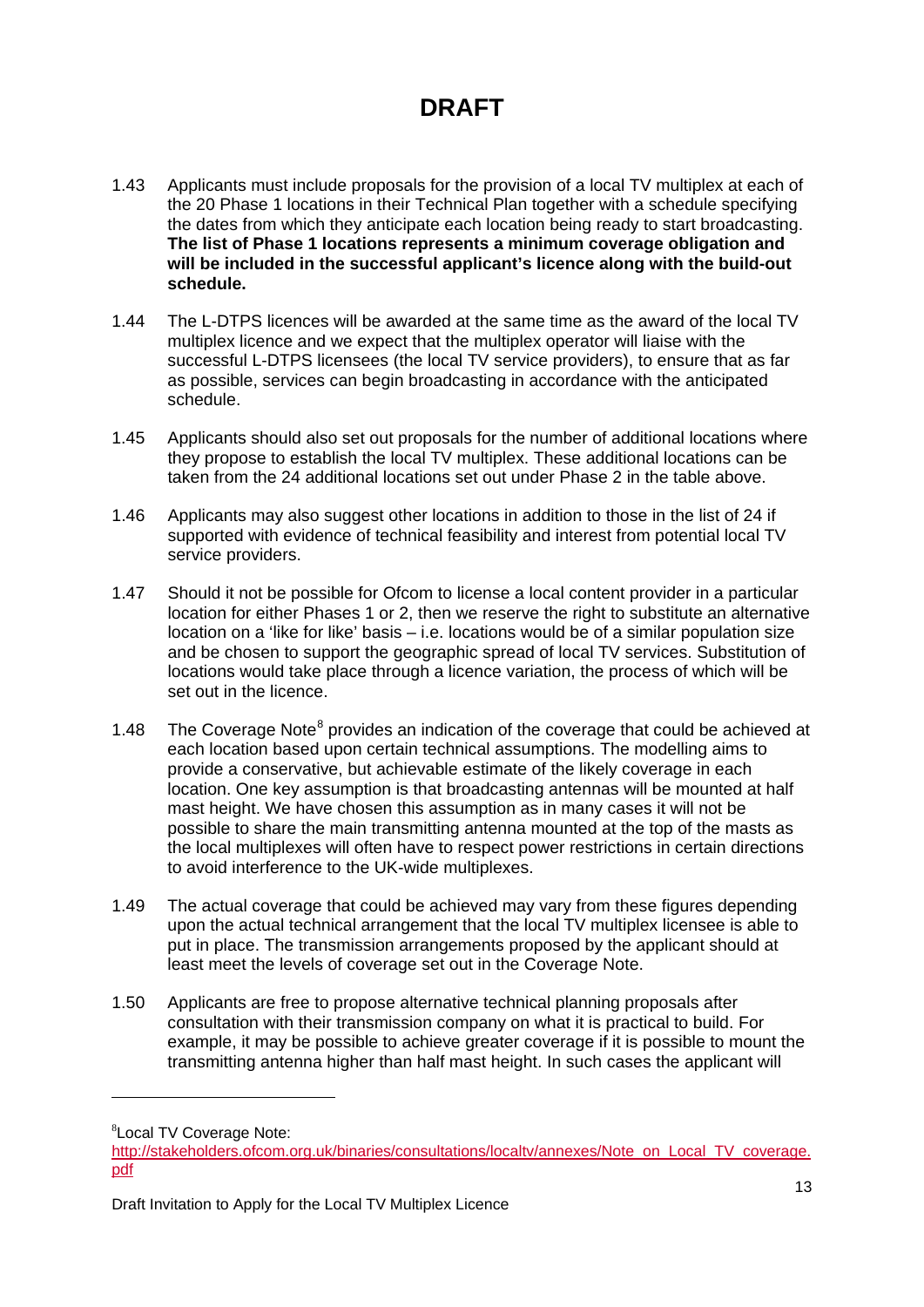need to satisfy Ofcom that any alternative proposals do not result in a material increase in interference to the other multiplexes.

1.51 Based on initial planning figures, we estimate that a network comprising the initial 20 locations could achieve a total coverage of up to 42% of UK households. As noted above, it may be possible to increase this figure through optimisation of actual transmission characteristics.

### **Proposed transmission and coding technologies**

- 1.52 In choosing transmission parameters there are a number of balances to be struck between coverage, capacity and compatibility with receivers. Any new service making use of GI spectrum has the potential to cause interference to other DTT services. It is therefore desirable to keep transmitter powers modest to minimise the impact on the other multiplexes. This will also have the effect of minimising operating costs.
- 1.53 The DVB standards used in the UK for digital television feature a wide variety of signal modes to suit differing circumstances. The newer standards such as DVB-T2 and MPEG-4 offer both good capacity and efficient encoding of video signals which maximises the number of services that could be carried within a multiplex. There are further advantages in that DVB-T2 Free view HD receivers all come with the capability to connect to the internet which may assist in bridging the transition from DTT to IP delivery for local services.
- 1.54 However, although the number of receivers that can receive the newer DVB-T2 signals is increasing in the UK $9$ , most DTT receivers are still only compatible with the older DVB-T standard still used by five of the six UK-wide multiplexes. To maximise the chance that households will be able to receive the local services, we propose that the local TV multiplex uses DVB-T rather than DVB-T2 signals. For the same reason, video encoding should be MPEG-2 rather than the newer MPEG-4.
- 1.55 QPSK has not been used in the UK previously for DTT transmission of the national DTT multiplexes. Although all DTT receivers should be able to receive QPSK signals. manufacturers do not routinely test every signal mode. We have therefore commissioned the DTG to test the compatibility of DTT receivers with QPSK signals *[The report will be published during February 2012 and the conclusions will be summarised in the final version of this ITA]*
- 1.56 Local TV multiplexes will be required to use the rugged XXX [*rate XX to be confirmed following consultation*] modulation mode which offers good coverage for the local multiplexes and sufficient capacity to accommodate up to three video streams. **This requirement will be included as a licence condition.**
- 1.57 The local TV multiplex licensee will also need to ensure that its services are compatible with the technical arrangements described in the *Reference parameters for Digital Terrestrial Transmissions in the United Kingdom[10](#page-14-1)* . This includes a

-

<span id="page-14-1"></span><span id="page-14-0"></span><sup>&</sup>lt;sup>9</sup>There are estimated to be 3m DVB-T2 receivers in UK homes (add date/source) [10http://stakeholders.ofcom.org.uk/binaries/broadcast/guidance/tech-guidance/dttt\\_uk.pdf](http://stakeholders.ofcom.org.uk/binaries/broadcast/guidance/tech-guidance/dttt_uk.pdf)

Draft Invitation to Apply for the Local TV Multiplex Licence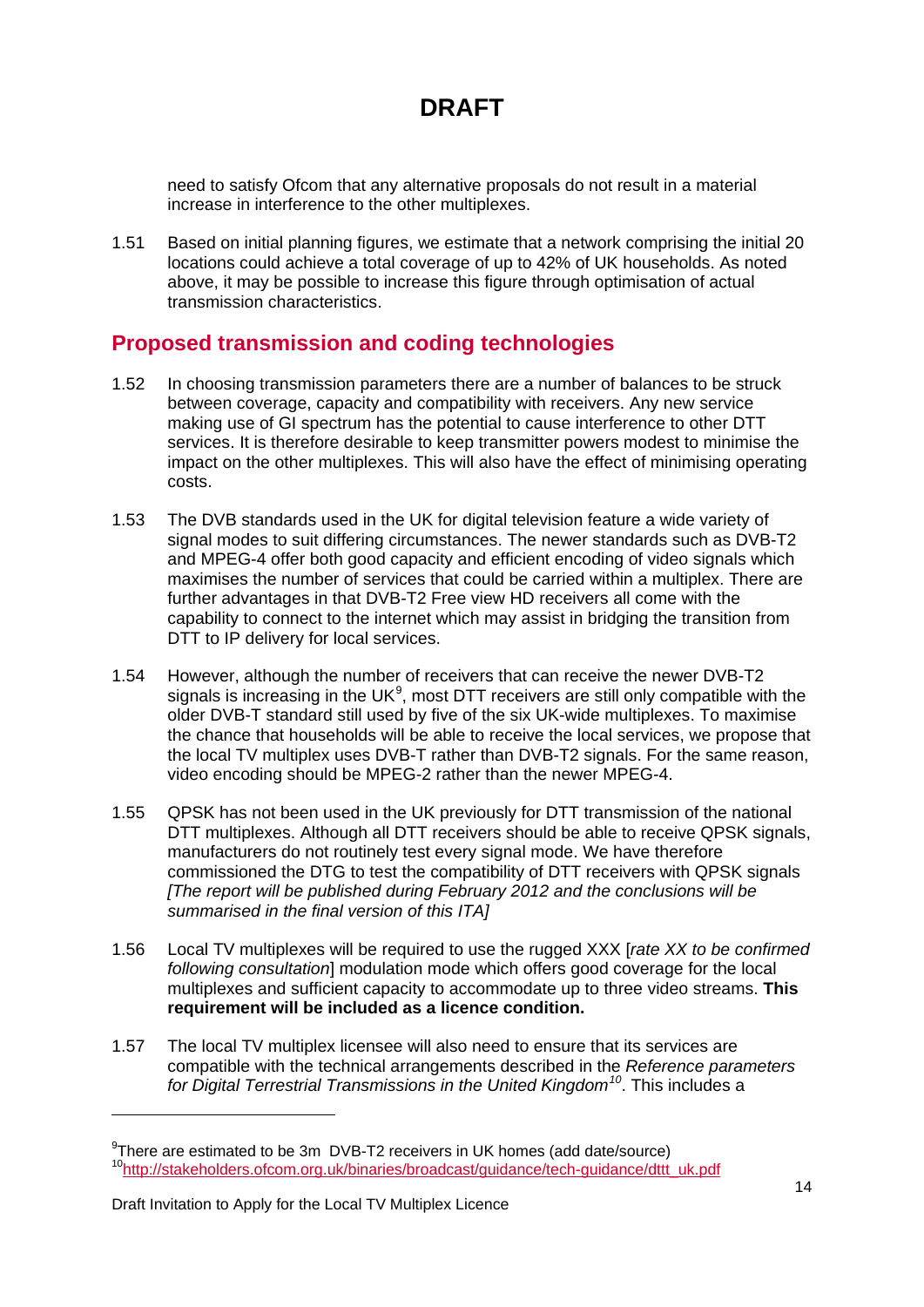requirement to cross-carry Service Information with the other DTT multiplexes to ensure reliable operation of the DTT EPG on viewers' receivers.

1.58 Further information on the Technical Standards to be adopted by the local TV multiplex licensee is provided in Section2.

### **After Award of Licence**

- 1.59 Licence conditions will oblige the local TV multiplex operator to assist in the development and expansion of local TV. We expect there will be occasions where the multiplex operator will be approached by local TV service providers to extend coverage to alternative sites other than those to which it has committed.
- 1.60 In such instances, under a licence condition which can be imposed under the s.244 Order, the local TV multiplex operator is required to facilitate any extension of coverage that is requested by a local TV service provider, as long as the local TV service provider meets the cost of extending coverage. Extension of local TV coverage in this way would be reflected in the licence through a licence variation.

#### **Additional Frequencies**

- 1.61 In addition to the locations identified in the Technical Plan, it is expected that the local TV multiplex licensee will have an ongoing role in identifying potential additional locations in order to extend the network of local digital television services.
- 1.62 The local TV multiplex licensee may itself wish to initiate an increase in coverage. Alternatively, the s.244 Order sets out a requirement for the multiplex licensee to facilitate extending the network of local television services by working with such persons wishing to provide local services in different locations.

#### **Extension of areas – requests by the multiplex operator**

- 1.63 Post licence award, the local TV multiplex operator may wish to extend coverage beyond that set out in the Technical Plan. Coverage extension might take the form of increasing the coverage of the service in existing areas (perhaps due to being able to secure a better position upon the broadcast mast than anticipated) or through building supplementary relay transmitters.
- 1.64 The local TV multiplex operator may alternatively wish to target additional areas, perhaps in response to an evolution of its business plan.
- 1.65 Ofcom will consider requests from the local TV multiplex operator for extensions to coverage taking into account the impact on other spectrum users (e.g. interference to other DTT multiplexes) and also on local TV service providers. In the latter case, we will need to consider if the increase in coverage represents a natural extension of an existing area (with an existing local TV service provider carried in the extended area) or whether the extension results in a material difference to the originally licensed service, in which case it may be appropriate to consider an award for a separate local TV service provider. For example, extension of coverage of a town to a county-wide service might be acceptable, whereas increasing overspill into an adjacent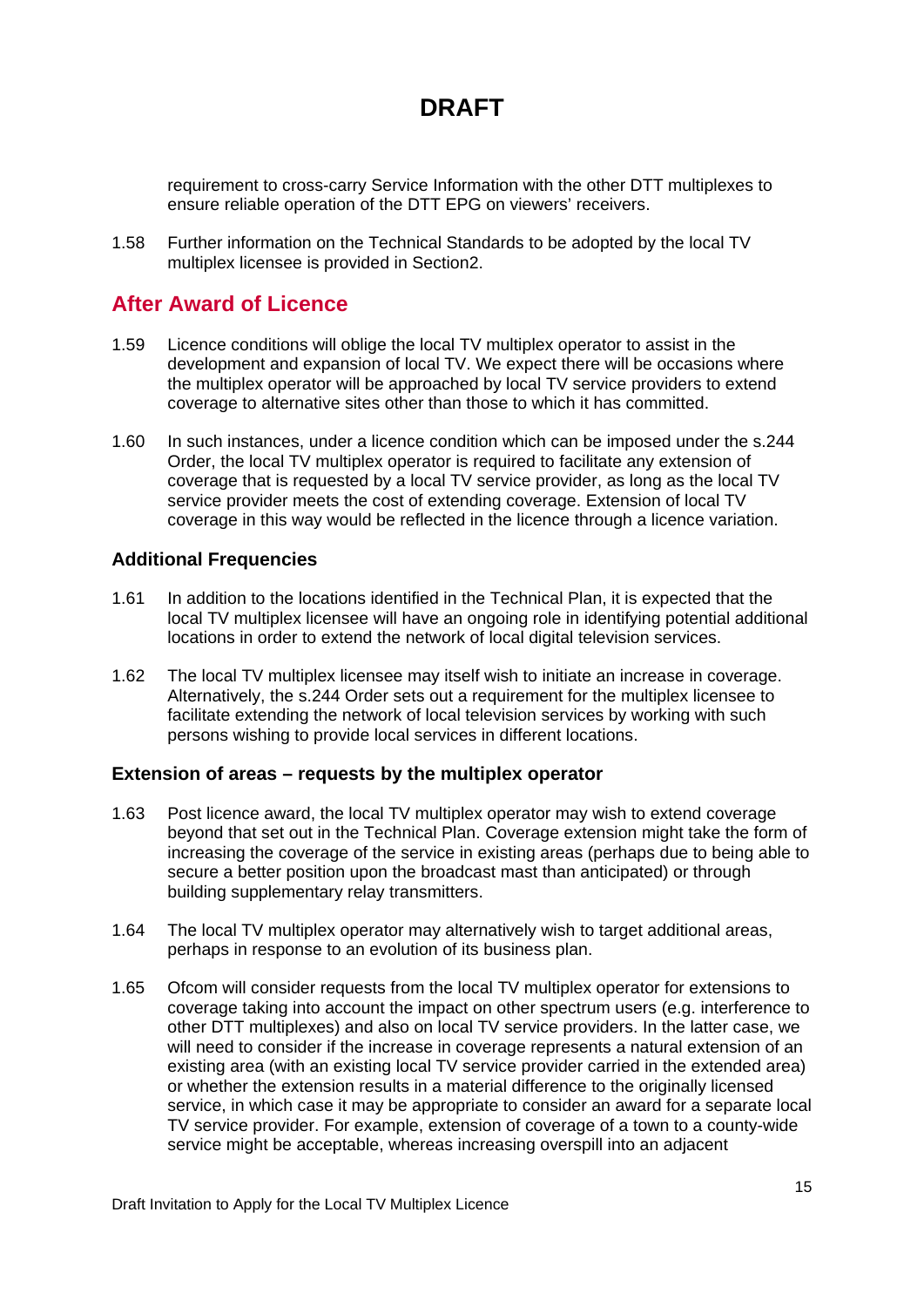conurbation where another local TV service provider is operating might not be acceptable.

- 1.66 Reservations of additional frequencies must have completed by the end of 2018. After that time, the obligation on Ofcom to make spectrum available for use of local TV services will cease.
- 1.67 The local TV multiplex operator should also bear in mind the cost implications to the local TV service provider of extending coverage. Carriage fees are dealt with in section 4.

#### **Extension of areas – requests by local TV service providers**

- 1.68 The s.244 Order makes provisions for the situation where the local TV service provider might wish to increase coverage beyond what the local TV multiplex operator is obliged to provide in the Technical Plan<sup>[11](#page-16-0)</sup>.
- 1.69 This may be through the extension of coverage at sites proposed by the multiplex operator, or through the building of relay transmitters to fill in coverage in otherwise un-served areas.
- 1.70 Ofcom will consider applications for extension of coverage from a local TV service provider through the local TV multiplex operator and take the same considerations set out above into account.
- 1.71 In the event that coverage is extended either in response to requests originated by the local TV multiplex operator or the local TV service provider, the new coverage area will be formalised as an update to the Technical Plan and added to the multiplex licence as a licence variation.

<u>.</u>

<span id="page-16-0"></span> $11$  Section (7)(m) and (n)

Draft Invitation to Apply for the Local TV Multiplex Licence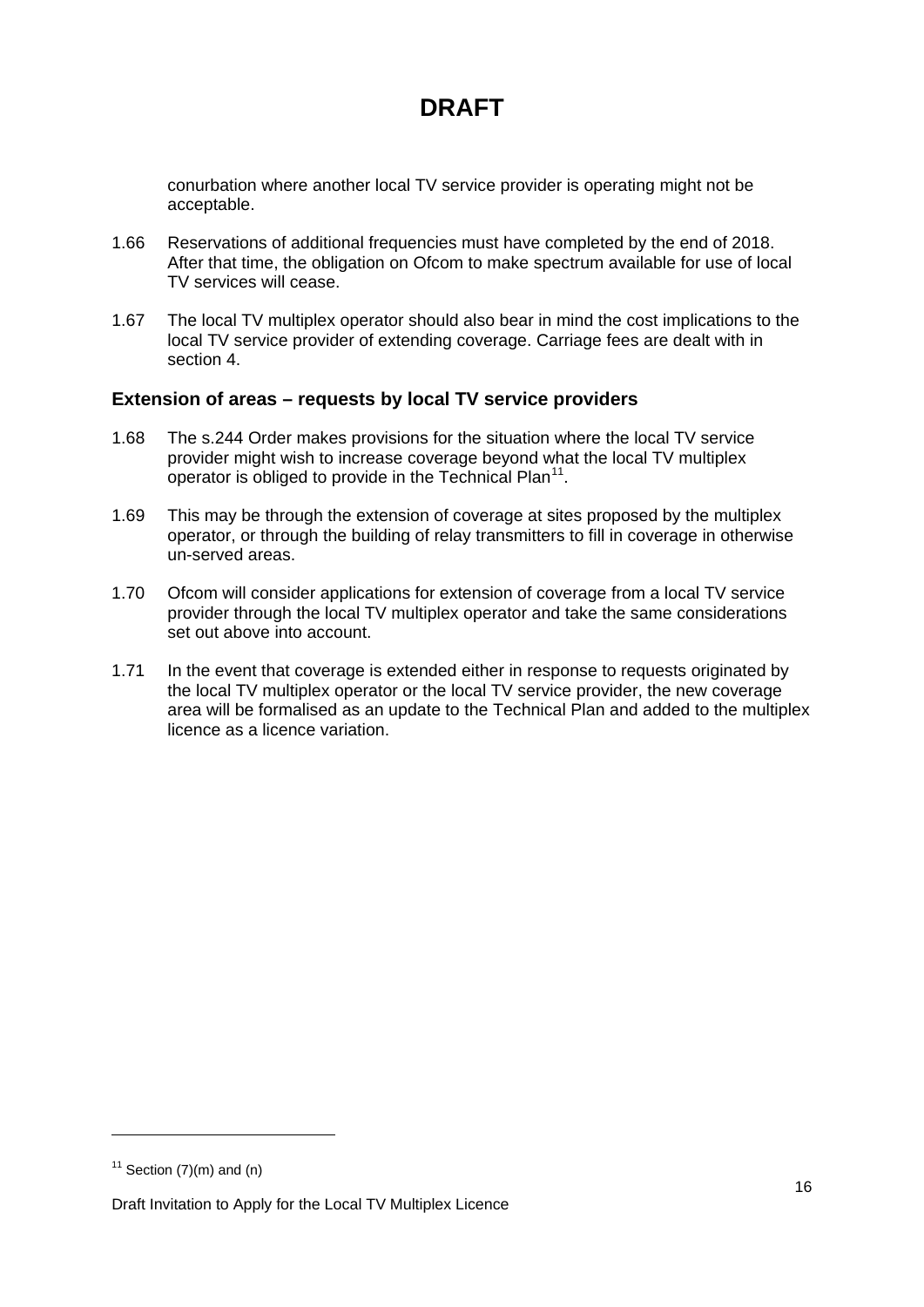**Section 2**

# <span id="page-17-0"></span>**Technical Requirements**

### **Technical Standards**

The technical standards applicable to local TV multiplexes are set out in the following paragraphs.

- 2.1 The Ofcom document *"Reference Parameters for Digital Terrestrial Television Transmissions in the United Kingdom*[12](#page-17-1) "describes the currently applicable transmission standards used by all licensees providing a service under an Ofcom Multiplex Service Licence issued under the Broadcasting Act 1996. It describes a reference system for digital terrestrial television transmissions and specifies the minimum necessary to ensure that DTT receivers can demodulate and decode all services.
- 2.2 Local TV multiplex licensees must ensure that their transmissions are compliant with the requirements set out in the *Reference Parameters* in order to maximise the likelihood that the local services will be received by existing receivers and to minimise the possibility that the local multiplexes will cause difficulties to viewers' receivers.
- 2.3 While the *Reference Parameters* set out a set of minimum requirements, compliance with the *Reference Parameters* does not in itself guarantee compatibility between broadcast signals and receivers. In particular, some elements of the broadcast chain lie outside Ofcom's regulatory locus and we do not therefore have any basis upon which we can impose formal requirements.
- 2.4 Industry bodies have done much work since before the introduction of digital television in the UK to seek to ensure compatibility throughout the broadcast chain, including those areas that lie outside the *Reference Parameters*. In particular, applicants should be aware of a publication produced by the Digital Television Group (DTG) entitled *'Digital Terrestrial Television, Requirements for Interoperability[13](#page-17-2) '* (The D-Book). The D-book sets out requirements for the entire signal chain from production through to domestic receivers.
- 2.5 Equipment manufacturers and the existing multiplex operators have used the D-Book as the basis of developing their services and products for many years. Multiplex operators should therefore ensure that their services are compliant with the requirements of the D-Book to ensure that the local multiplexes are compatible with these established standards. Otherwise there is a risk that the new services will not be receiveable or might cause receivers to malfunction which could threaten reception of other multiplex services.

-

<span id="page-17-2"></span><span id="page-17-1"></span><sup>&</sup>lt;sup>12</sup>http://stakeholders.ofcom.org.uk/binaries/broadcast/guidance/tech-guidance/dttt\_uk.pdf<br><sup>13</sup> The D-Book is available to members of the DTG, details are available at [www.dtg.org.uk](http://www.dtg.org.uk/)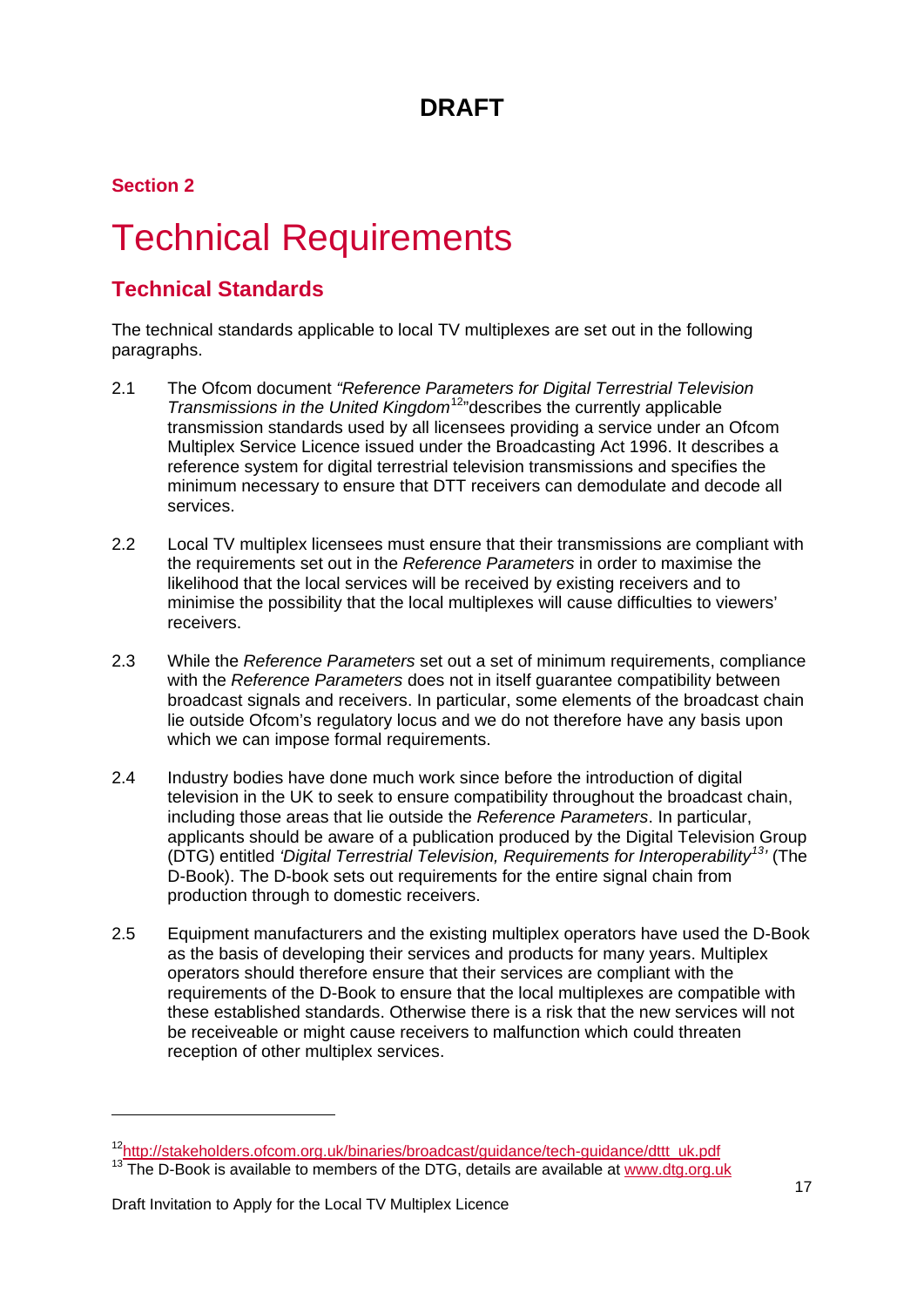#### **Transmission signal format**

- 2.6 The *Reference Parameters* were developed with the requirements of Digital Switchover and UK-wide multiplexes in mind. In particular, the Modulation and Channel Coding parameters are key considerations as they have a direct impact upon the coverage and capacity of the multiplexes. One of the Government's criteria for switchover was that the public service broadcaster programmes must continue to be available to the same number of households after switchover as could receive them in analogue form (estimated to be 98.5% of households). As there is a direct trade-off between the coverage and capacity that a digital multiplex can achieve, work was carried out to identify a transmission mode that would maximise the capacity available within the Government's coverage constraint. The UK-wide multiplexes are therefore adopting variants of either 64QAM DVB-T or 256 QAM DVB-T2 modes.
- 2.7 As the coverage objectives for local multiplexes are somewhat different to the UKwide multiplexes, it is appropriate to review the choice of transmission mode. In particular it is desirable for transmitter powers to be modest in order to minimise the effect of interference upon the UK-wide multiplexes and also to keep operating costs reasonable. To provide the opportunity for the multiplex operator to earn additional income, the multiplex should nevertheless offer sufficient capacity to accommodate more than one videostream.
- 2.8 In view of the balance between the coverage that a local service might achieve and the additional capacity that is available to the multiplex operator, the local multiplexes should operate using *[DVB-T QPSK XX - final mode to be determined following consultation. Ofcom will be publishing further research and a proposed mode prior to the closing of the consultation].*QPSK modulation provides a robust signal and good coverage with the planned transmitter powers while offering sufficient capacity for two videostreams in addition to the local service. Applicants can suggest alternatives if they are able to provide evidence that coverage will be at least that indicated in this Coverage Note and that there will be no material increase in the impact on coverage of the UK-wide multiplexes.
- 2.9 Neither the *Reference Parameters* nor the *D-Book* currently include *[DVB-T QPSK XX].*In the longer term we intend carrying out a revision of the *Reference Parameters* and will consider whether to add the QPSK mode and possibly others in consultation with directly affected stakeholders. In the short term, the *Reference Parameters* contains flexibility for multiplex operators to adopt alternative modes by prior agreement with Ofcom.
- 2.10 We have been in discussion with DTG over the inclusion of alternative modes within the D-Book with the aim that the intended mode be included in the D-Book in due course.
- 2.11 QPSK is one of the permitted signal modes set out in the specifications for digital terrestrial television in Europe. It has not been used in the UK for a full-time broadcast service before and, although all existing receivers should be compatible with QPSK signals, applicants should be aware that not all receivers are in practice able to decode QPSK signals. We have commissioned DTG Testing to carry out tests of the compatibility of all of its extensive collection of receivers with QPSK

Draft Invitation to Apply for the Local TV Multiplex Licence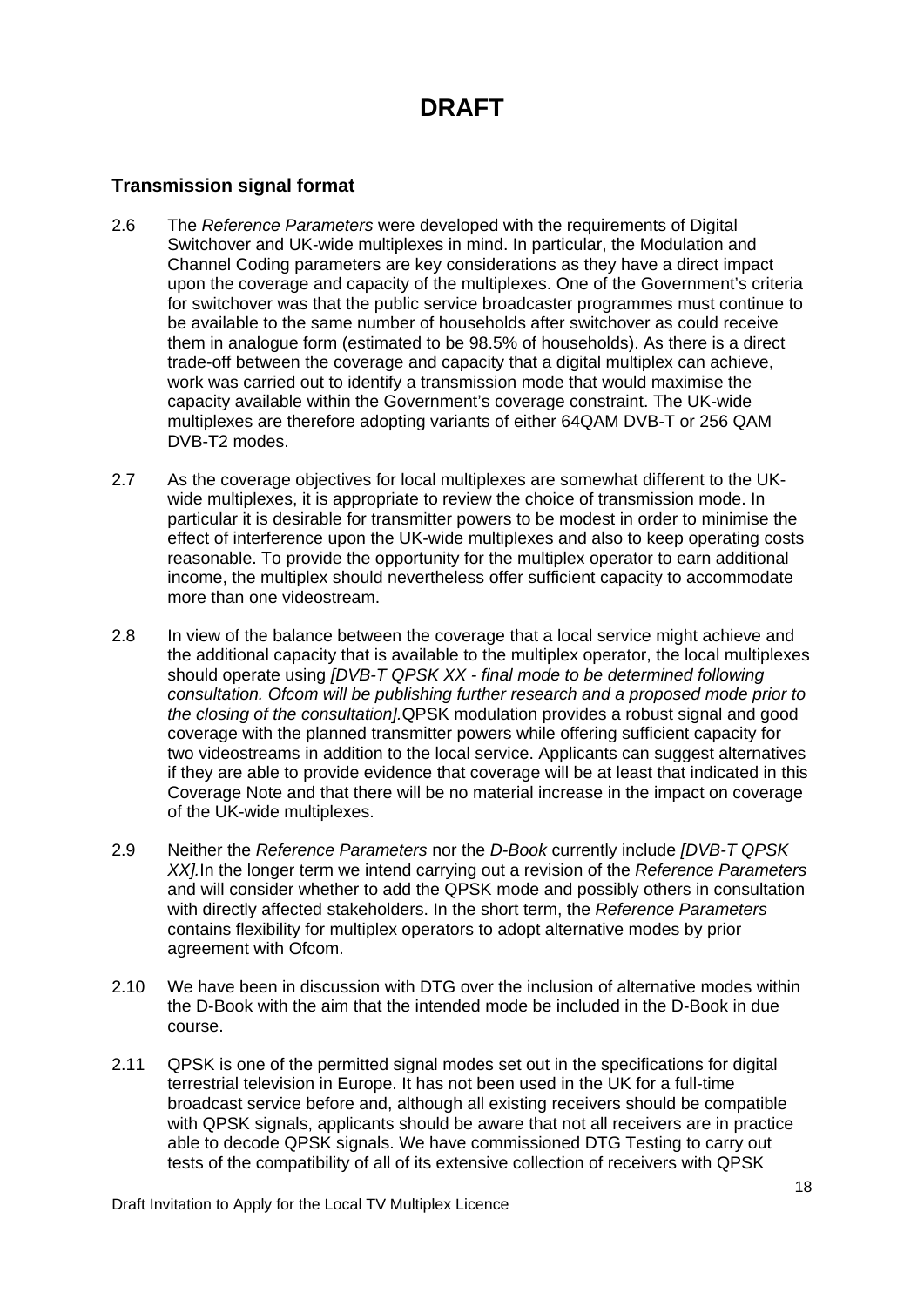signals. *[Report to be published in February 2012 and the results will be summarised in the final version of this ITA]*

#### **Multiplex capacity**

- 2.12 The choice of transmission signal mode determines the capacity within a DTT multiplex. There is a direct trade-off between capacity and coverage for a given transmitter power and choice of a mode offering greater capacity reduces signal robustness (and hence coverage).
- 2.13 The s.5 Order requires that the multiplex has sufficient capacity to accommodate three video services. In order to inform the decision on an appropriate signal mode, Ofcom has commissioned some research into the capacity that is necessary to support three videostreams within a modest capacity multiplex. *[Report to be published in February 2012 and conclusion summarised in the final version of this ITA]*
- 2.[14](#page-19-0) The Ofcom document "Data limits on digital terrestrial television multiplexes<sup>14</sup><sup>n</sup> provides guidance on the currently applicable data limits for DTT multiplexes. Local multiplexes will not be subject to the same limit on the amount of data that they can carry as the limit imposed upon the UK-wide multiplexes under section 12(b)(h) of the Broadcasting Act 1996 have been disapplied by the s.244 Order that establishes the licensing regime for local television services. The capacity that is not needed to broadcast the local service and Service Information is therefore available for the multiplex licensee to use flexibly

#### **Out of band emissions**

-

2.15 The level of out of band emissions must be contained within the limits set out in Section 4 of *UK Interface Requirement 2022 for broadcast transmitters operating in frequency bands administered by Ofcom[15](#page-19-0) .* These channels can be offset to minimise interference to or from adjacent multiplexes as set out in IR2022. For local multiplexes that use the 'band edge' channels (21, 30, 39 or 60), the centre frequency of the multiplexes may be offset away from the band edge as described in IR2022 where adjacent channel usage permits, or in the cases where an existing adjacent UK wide multiplex is not offset, critical mask filtering will need to be applied.

### **Planning and building a network**

2.16 The transmission characteristics set out in Annex 1 of the accompanying Coverage Note provide a starting point for designing a network of local television multiplexes. The coverage illustrations are based upon notional antenna heights and antenna patterns and serve to provide an indication of the kind of coverage that could be achieved in various locations. Applicants will need to engage with transmission specialists to develop detailed proposals for the actual network that they propose to build.

<span id="page-19-0"></span><sup>&</sup>lt;sup>14</sup>http://stakeholders.ofcom.org.uk/binaries/broadcast/guidance/tech-guidance/guidance.pdf<br><sup>15</sup>http://www.ofcom.org.uk/radiocomms/ifi/tech/interface\_req/ir2022.pdf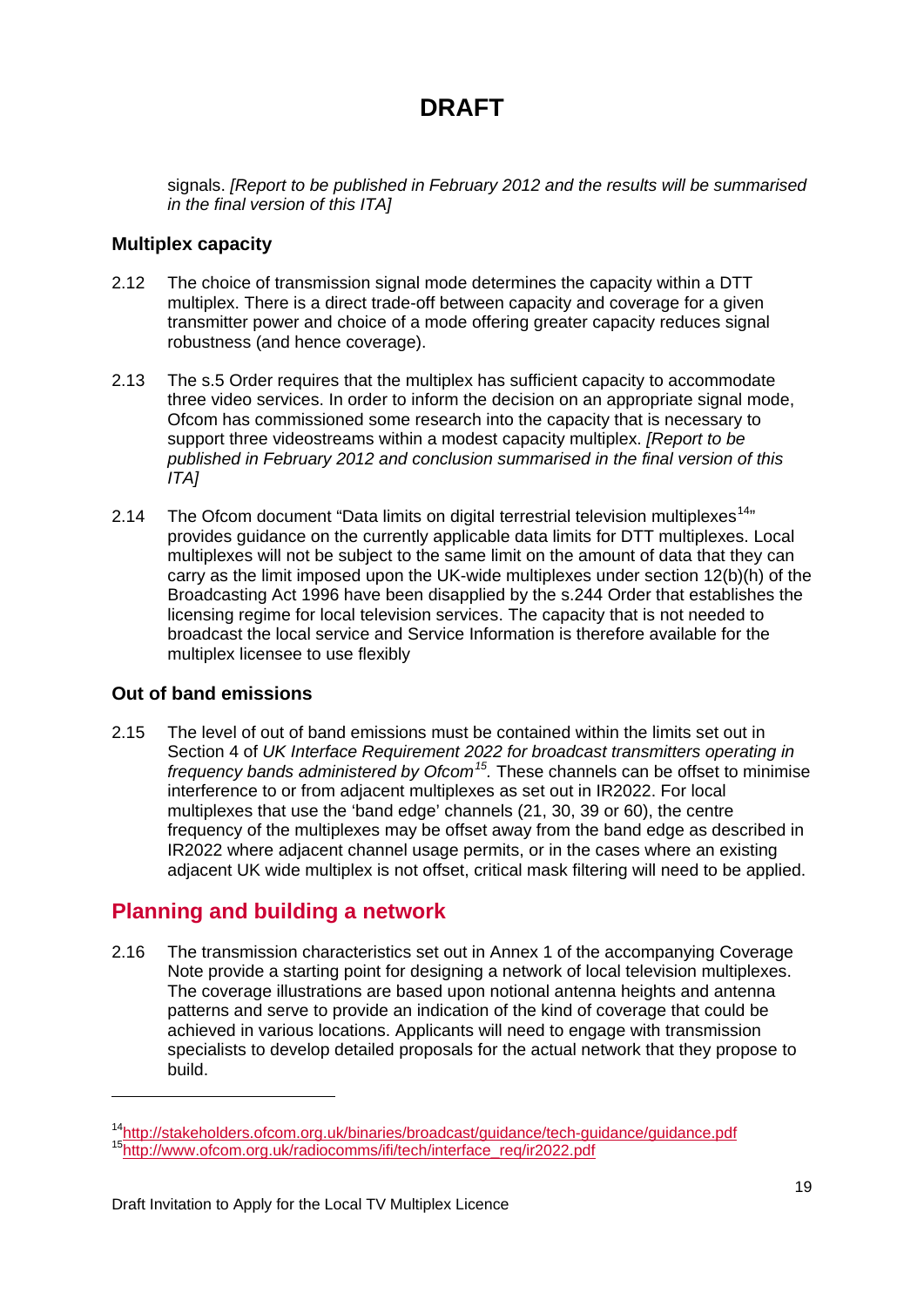- 2.17 Choices such as the location of the transmitter and the height of the transmitting antenna and its pattern will have a significant influence on the coverage that might be achieved by a local multiplex. Obtaining confirmation from transmission specialists of the transmission arrangements that could built is therefore a key task for the applicants and feeds directly into applicant's Technical Plan.
- 2.18 *[Ofcom has requested that Arqiva provides Reference Offers for Network Access and Managed Transmission Services for the 44 Phase 1 and Phase 2 locations. These are expected to be published during February 2012 and will provide an indication of the actual availability of space on the mast for additional antennas to carry local television services. Applicants will nevertheless be at liberty to propose alternative transmission arrangements that Ofcom will consider against the requirements to serve at least the minimum locations and not to materially impact on the reception of the UK-wide multiplexes.]*
- 2.19 In some locations it may be possible to share antennas with the UK-wide multiplexes. Whether this will be possible will require a site by site analysis of the infrastructure that is already on site and comparison with the requirements of the local multiplex.

#### **Choice of transmission company**

- 2.20 Applicants will need to engage with a transmission company to produce detailed technical proposals for inclusion in the applicant's Technical Plan. Applicants can engage with the transmission company of their choice to provide managed transmission services. Applicants can produce proposals based upon the coverage plans set out in Section 3 and Annex 1 of the Coverage Note or may suggest alternative arrangements, so long as the core areas remain the same and coverage is broadly equivalent, or exceeds that shown in the indicative coverage maps.
- 2.21 If alternative transmitter sites are proposed that are not collocated with the UK-wide multiplexes, the applicant should set out how they propose to deal with any cases of interference to reception to other DTT services that may arise due to adjacent channel interference or receiver blocking.

#### **RBL remedial works**

- 2.22 The PSB multiplexes use an extensive network of relay transmitters to extend the coverage of their main transmitters to areas that would otherwise be un-served by the main transmitters. There are over 1,000 relay transmitters that serve approximately 9% of the population.
- 2.23 Most relay transmitters receive signals from a main transmitter or other relay, which they boost and transmit to households in the coverage deficiency. It is important that the signals coming into the relay transmitters (known as Re-Broadcast Links or RBLs) are substantially free from interference.
- 2.24 New services making use of GI spectrum have the potential to increase the amount of interference to RBLs and we have asked the planners to carry out an assessment of whether there is likely to be any material impact upon planned RBLs. *[This information will be published in the final version of this ITA].*The local multiplex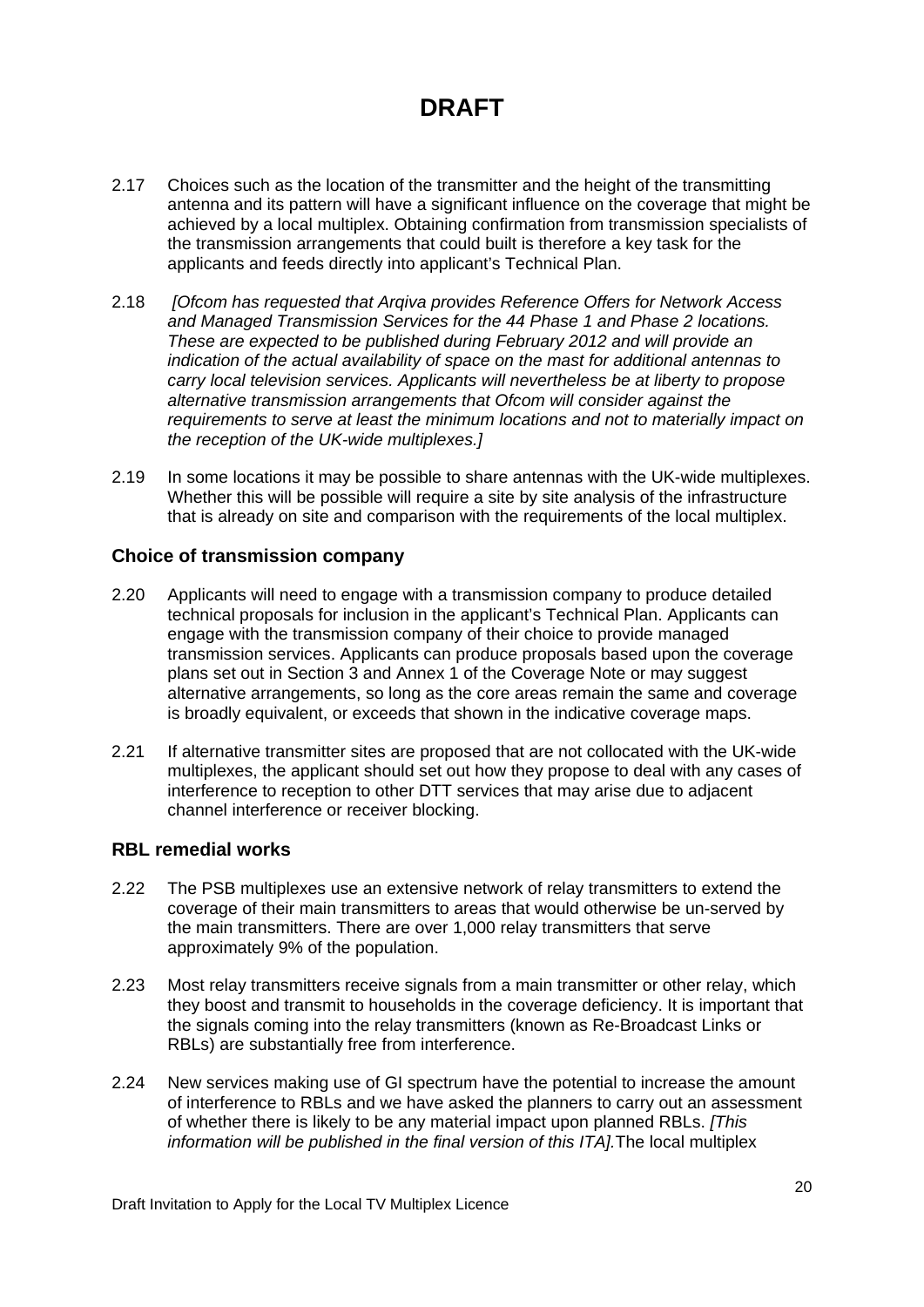licensee will be liable for remedial works to any RBL that is predicted to be degraded below the broadcasters' normal operating thresholds.

#### **Interface with Local Content Operator**

- 2.25 Applicants should assume that the interface point for insertion of the local service will be at the relevant transmitter site unless otherwise agreed with the local TV service provider.
- 2.26 The interface shall be to an appropriate industry standard for which equipment is readily available at reasonable cost.

#### **Bringing transmitters on air**

#### Test transmissions

<u>.</u>

2.27 The local TV multiplex licensee will need to comply with the *Ofcom Guidance Note*  on Test Transmissions<sup>[16](#page-21-0)</sup> when bringing transmitters into service. The Guidance Note sets out the procedure for bringing a transmitter on air for the first time.

#### **Impact on reception of other DTT multiplexes**

- 2.28 Transmission characteristics for the local TV multiplexes have been chosen with the aim of minimising any impact on reception of the UK-wide multiplexes. As set out in Section 2 of the Coverage Note, there remains a possibility that a small number of households might experience a change in reception of an existing multiplex when a local TV transmitter enters service. Examples of where this may occur are if affected households are:
	- using equipment that falls below the standard assumed by the planning model (e.g. aerials are not of good quality and mounted outside at the appropriate height)
	- receiving signals from a different transmitter to that predicted in a coverage overlap area
- 2.29 Affected households may experience a reduction in the quality of their reception of one multiplex. In extreme cases they may experience a complete loss of reception of that multiplex. In the examples above, it should be possible to restore reception by making changes to receive aerials – either to bring them up to the required standard or to install an aerial pointing at the appropriate transmitter.
- 2.30 The local TV multiplex licensee will be responsible for managing the impact of its services upon reception of the UK-wide multiplexes. Should cases of interference arise during the testing or putting into service of a local TV transmitter, the local TV multiplex licensee should ensure that it is able to provide information on restoring reception for those affected households. This should be achieved through the

<span id="page-21-0"></span> $16$  Document to be made available on Ofcom website when available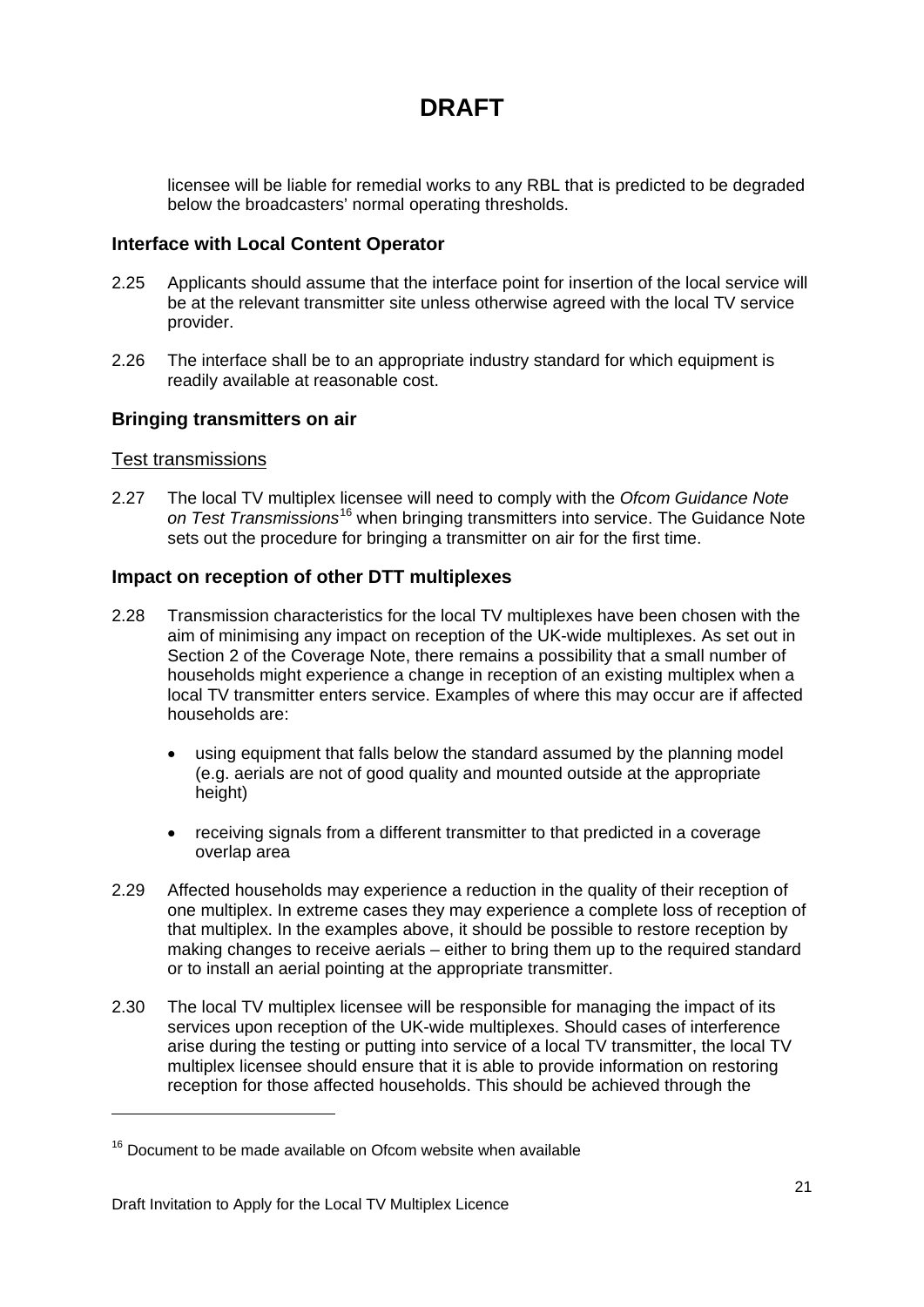provision of a contact number and sufficient resources to be able to provide advice to viewers. For the avoidance of doubt, the licensee will not be liable for the cost of any remedial aerial work.

#### **Retuning information for viewers**

- 2.31 Viewers of digital television services rely upon the information contained within the Electronic Programme Guide (EPG) to be able to navigate between programme services, to browse through schedule information to find out what programmes are on and when and also to set recording equipment. While many recent receivers are able to detect when new services begin broadcasting and automatically add them to the channel listings, a large proportion of the receivers already in homes need to have a manual channel scan initiated to enable them to find new services.
- 2.32 The procedure for initiating a channel scan is fairly straightforward; usually a few button presses for which details are given in the instructions for every receiver. However, some viewers will need help to carry out this operation. As a minimum, viewers would at least need to be informed when the new services have launched and be informed that they should carry out a channel scan on their receivers. If this is not done, the local TV services and any other services carried in the local TV multiplex will not appear on many viewers' receivers and the potential audience for the new services be greatly reduced.
- 2.33 The local TV multiplex operator should therefore make plans for providing information for viewers on the need to carry out a channel scan at the time the new services launch. This duty may be discharged in partnership with the local TV content providers through (for example) local publicity campaigns to raise awareness of the presence of the new services.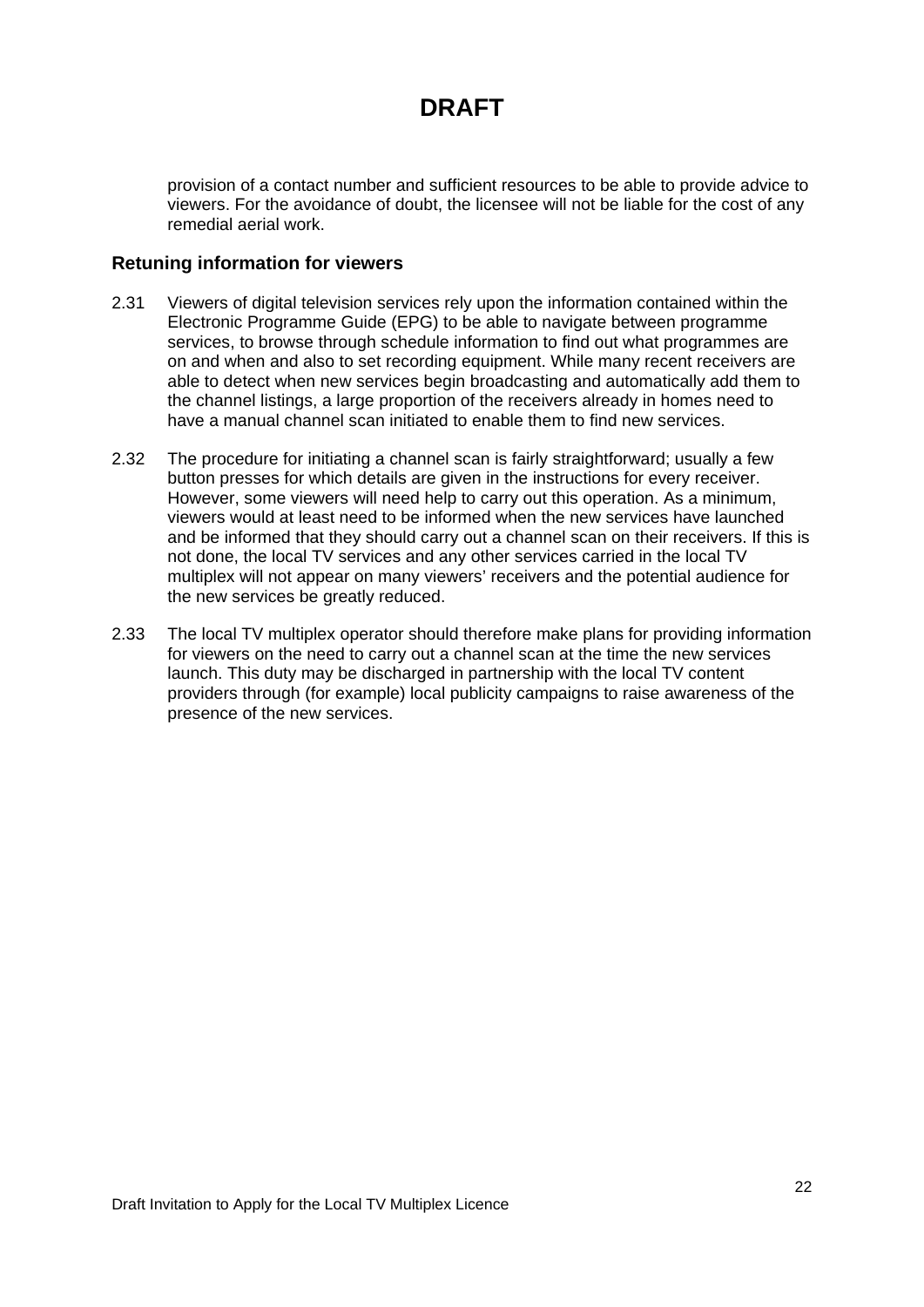### **Section 3**

# <span id="page-23-0"></span>**Eligibility and application requirements**

### **Persons to whom a licence may be awarded**

3.1 The s.244 Order does not place limits on whom Ofcom may award the local TV multiplex licence; only that the person or body be a legal entity. Therefore the award of the local TV multiplex licence is open to all persons who may be interested in running a multiplex operation using GI spectrum as long as they are appropriately able to satisfy the eligibility criteria.

### **Closing date for receipt of applications**

- 3.2 The closing date for the receipt of applications complying with the application requirements set out in paragraphs 2.8 to 2.11 below will be **17.00** on the *[to be confirmed in the final ITA.]* We reserve the right to determine as invalid and give no consideration to any applications received after the closing date.
- 3.3 It is the applicant's responsibility to ensure that any application submitted is complete and conforms fully to the application requirements. While we may require applicants to furnish additional information about their proposals, applications may neither be amended, nor new material introduced, once we have received them (see Section 3 for further information about the assessment process).

### **Non-refundable fee payable for applications**

- 3.4 Section 7(1)(e) of the 1996 Act requires that Ofcom set the fee payable on application for a multiplex licence. Ofcom has determined that a fee of £10,000 must accompany any application for the local TV multiplex licence. This fee will not be refundable in any circumstances, including whether or not the application is successful.
- 3.5 Payment of the application fee must also be received (i.e. the funds must be present in our bank account) by the closing date specified in paragraph 2.2 of this Notice.
- 3.6 Applicants may submit their payment by either of the following methods:
	- Payment by BACS into the Ofcom bank account (sort code 30-97-90, account number 00740372, account name: Ofcom.) Please note that any payments made using this method may take at least three working days to reach the account.
	- Payment by CHAPS into the Ofcom bank account (details as above). Please note that, although this is a 'same day' payment method, applicants intending to submit their payment on the closing date itself should confirm with their bank the deadline for ensuring that we receive payment on that date.
- 3.7 Payment must be notified in advance to [Ofcom.remittances@ofcom.org.uk](mailto:Ofcom.remittances@ofcom.org.uk) with the notification including the following information: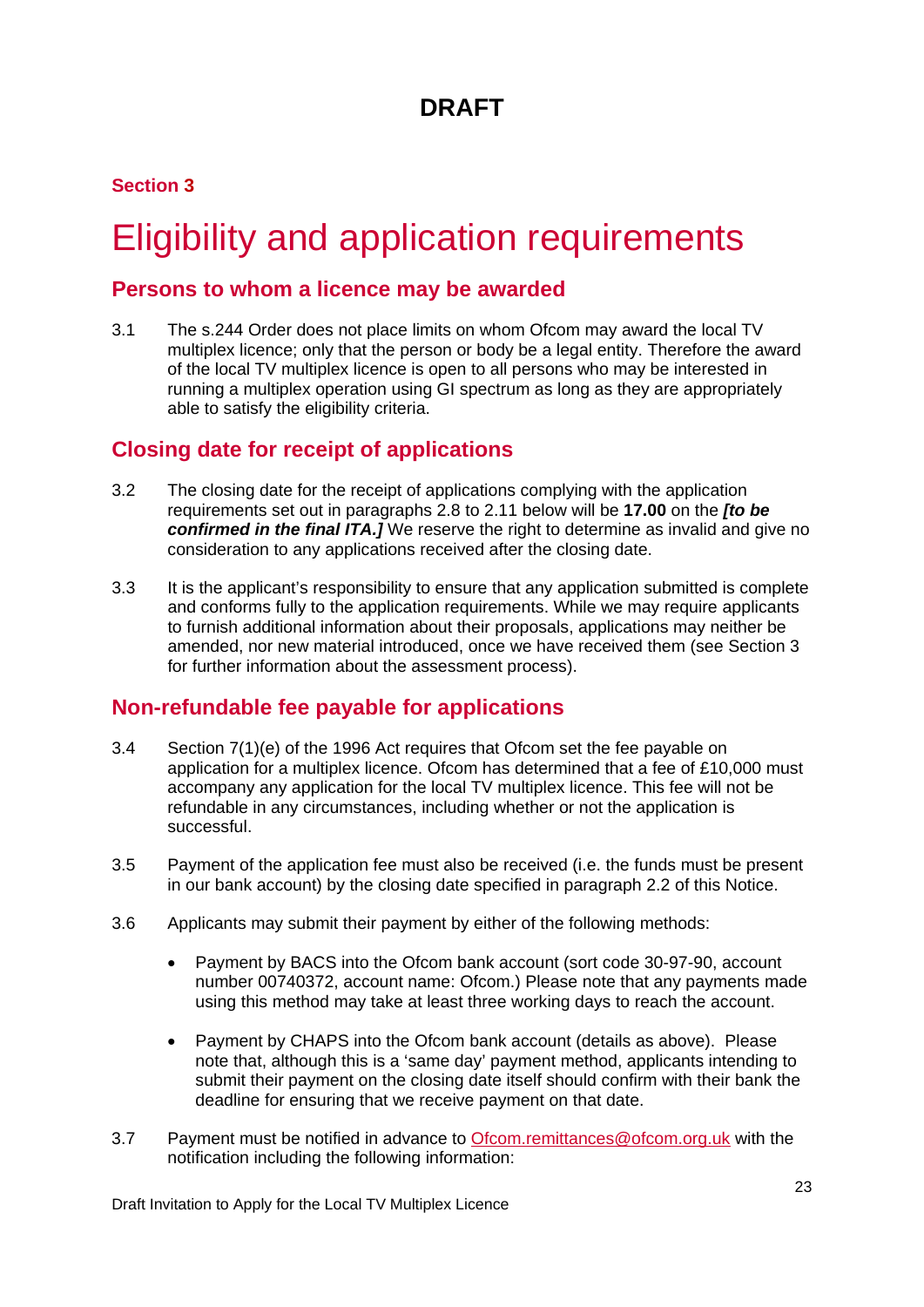- the words "ITA Local TV Multiplex Licence" (in the mandate reference field);
- the amount submitted;
- the payee name;
- the bank sort code;
- the account name; and
- the anticipated receipt date.

### **Application requirement**

- 3.8 In accordance with section 7(4)(b) of the 1996 Act , any application we receive by the closing date specified in paragraph 2.2 of this Notice is only valid if it is made in writing and accompanied by the terms listed under this paragraph
	- 3.8.1 the non-refundable fee specified pursuant to paragraphs 2.4 to 2.7 of this Notice;
	- 3.8.2 a Technical Plan setting out the applicants proposals to provide the local TV multiplex service which should include:
	- a) applicants proposals for meeting the required minimum coverage requirement (Phase 1) as specified in paragraph 1.55
	- b) applicants proposals for building out to additional locations (Phase 2)
	- c) the timetable by which build-out would be achieved
	- d) details of the technical means that would be adopted by the applicant in order to deliver on its proposals:
	- 3.8.3 details of any proposals to improve coverage above the indicative minimum set out in the Coverage Note
	- 3.8.4 detailed explanation of the applicant's proposals for promoting local digital television services;
	- 3.8.5 such other information as we require for the purposes of considering the application as is set out below.
- 3.9 We draw applicants' attention to the following parts of this Notice:
	- 3.9.1 Annex 1 setting out our guidelines for the submission of applications; and
	- 3.9.2 Annex 2 setting out the structure and format of an application.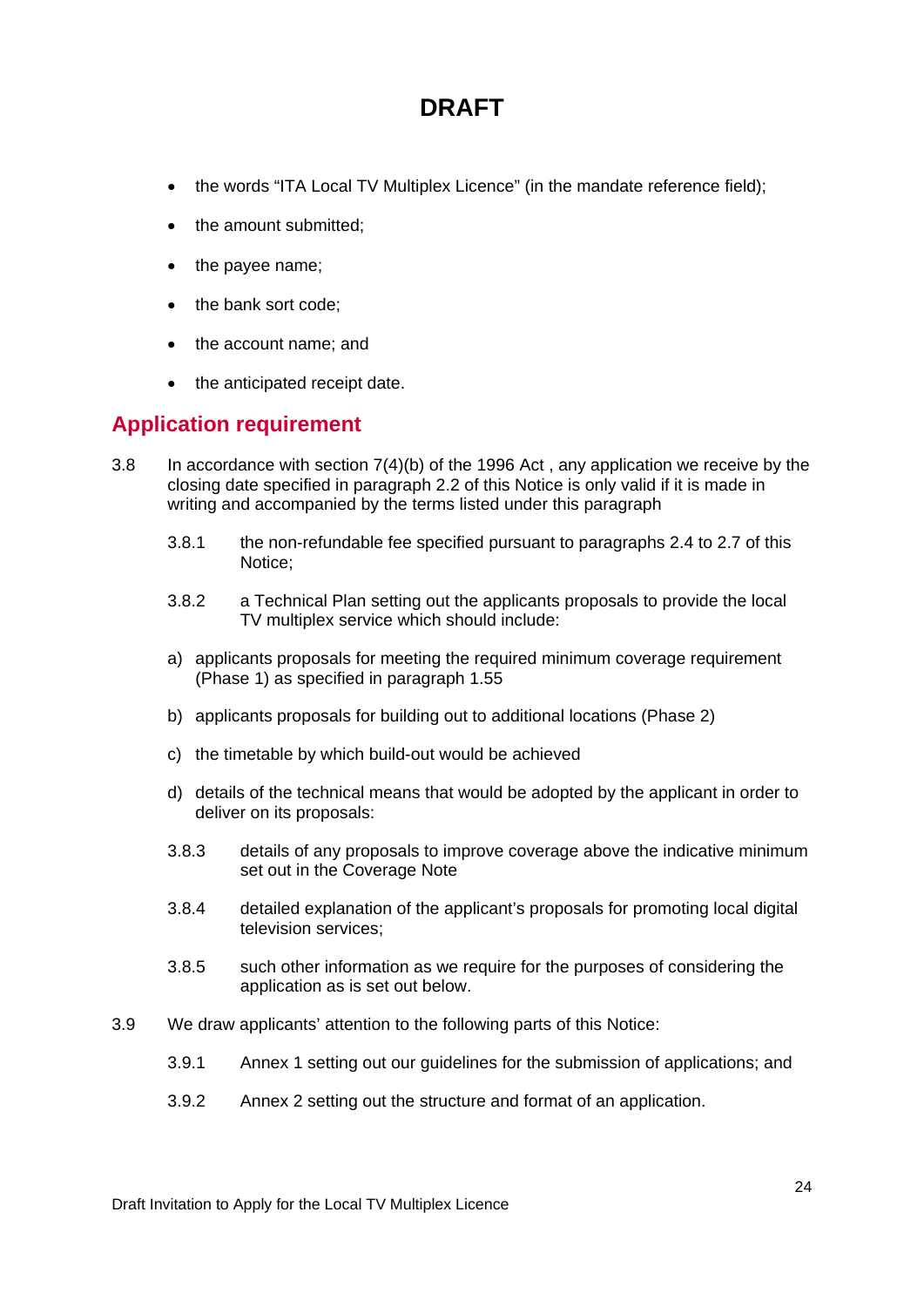- 3.10 Only in exceptional circumstances will we regard as valid an application which does not comply with the requirements set out in Annexes 1 and 2. Our decision on whether an application complies with such requirements is final.
- 3.11 In addition to the above, any application should include:
	- 3.11.1 a statement by the applicant confirming that, excepting any confidential information redacted and presented as we prescribe in Annexes 1 and 2, that it agrees that we may publish on our website or otherwise disclose the applicant's original application, together with its response(s) to any request from us to furnish additional information about its proposals (apart from any part of such a response that the applicant has requested that we should keep confidential and which part has been included in a separate annex (or other agreed form) to the response clearly and visibly marked 'confidential');
	- 3.11.2 consent for Ofcom to share such information as it sees fit with the BBC Trust for the purposes of assessing the application and the likely willingness of the BBC to provide funding to the applicant if successful in securing a licence (only if the applicant is intending applying to the BBC for funding to establish the local TV multiplex).
- 3.12 We are open to receiving comments from the public on any non-confidential aspects of the published application, however in making its assessment, the Committee will not rely on comments of endorsement or otherwise, of any particular applicant.
- 3.13 As soon as reasonably practicable after an initial review of applications against the above mentioned application requirements, we will provide written confirmation to any applicant whose application we judge to be invalid and confirm that we will not be able to give that application further consideration. However, if it appears to us that an application on its face complies with those requirements, we will assess the application in accordance with the process set out in Section 3 of this Notice.
- 3.14 If it emerges at any time after receiving an application that any information supplied to us by an applicant is false in any material aspect (whether the applicant knows it to be false or is reckless as to whether or not it is false) or an applicant has withheld material information knowingly or recklessly, we may reject the application at that stage. Section 5 of this Notice sets out the action we may take at any time after making a decision to award a licence (including after granting or varying any licence) if we are satisfied that the applicant has provided such false or misleading information or so withheld material information.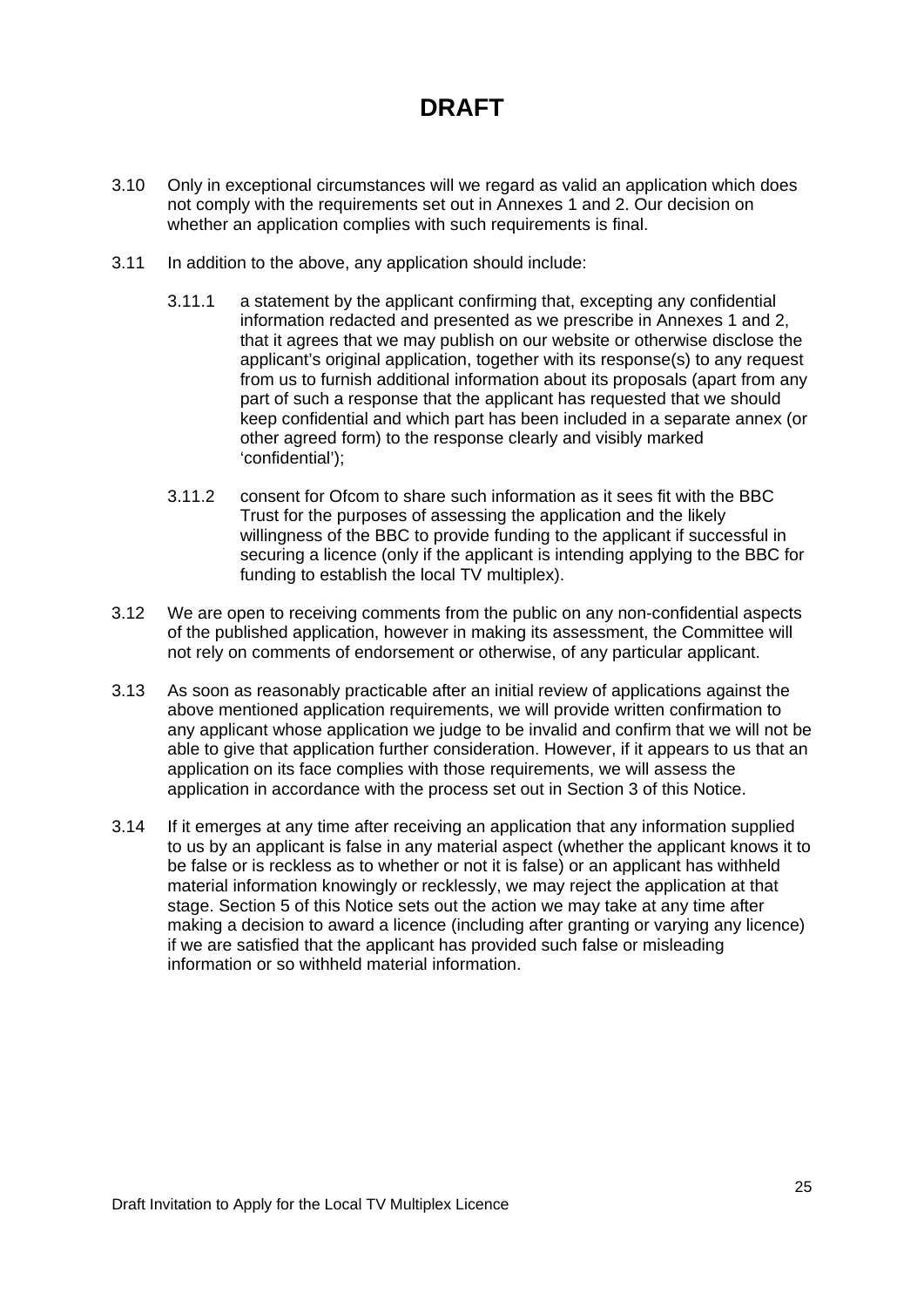### **Section 4**

# <span id="page-26-0"></span>4 Assessment of applications

### **Assessment process**

- 4.1 The Ofcom Board will establish an appropriate Committee with delegated authority to carry out Ofcom's functions with reference to discharging its duties in relation to the reservation of spectrum and licensing of a local TV multiplex operator and local TV content providers. Once established, details of the Committee will be published, including members and terms of reference, on the Ofcom website.
- 4.2 Pursuant to s.8(2) of the1996 Act (as amended) the Committee will consider applications for the award of the local TV multiplex licence using reserved GI spectrum. In making its assessment, the Committee will consider the following criteria:
	- 4.2.1 The extent of the coverage area proposed to be achieved by the applicant, the timetable for achieving this coverage and the technical means for delivering the coverage as identified in the Technical Plan submitted by the applicant;
	- 4.2.2 Proposals by the applicant for promoting local digital television services; and
	- 4.2.3 The ability of the applicant to establish the proposed service and to maintain it throughout the period for which the licence will be in force.

#### **4.2.4 Commitments relating to the first two criteria (4.2.1 and 4.2.2 above) will be incorporated into the multiplex licence as licence conditions.**

- 4.3 These assessment criteria are discussed in more detail in paragraphs 4.30 to 4.58 below. Whilst the assessment criteria have been specifically derived by reference to our duties under the s.244 Order, we are required to further (as well as have regard to) those duties in carrying out our general duties<sup>[17](#page-26-1)</sup>,
- 4.4 We will assess applications against these assessment criteria and our general duties based upon the information and proposals provided by applicants in their completed applications. As noted in Section 2, it is the applicant's responsibility to ensure that submitted applications are complete and conform fully to those requirements. Once received, applications may neither be amended nor new material introduced.
- 4.5 However, in the course of assessing applications, we may seek clarification and/or amplification of the information or proposals in any application and require any applicant to furnish such additional information in such form or verified in such

-

<span id="page-26-1"></span> $17$ The 2003 Communications Act sets out our general and specific duties <http://www.legislation.gov.uk/ukpga/2003/21/contents>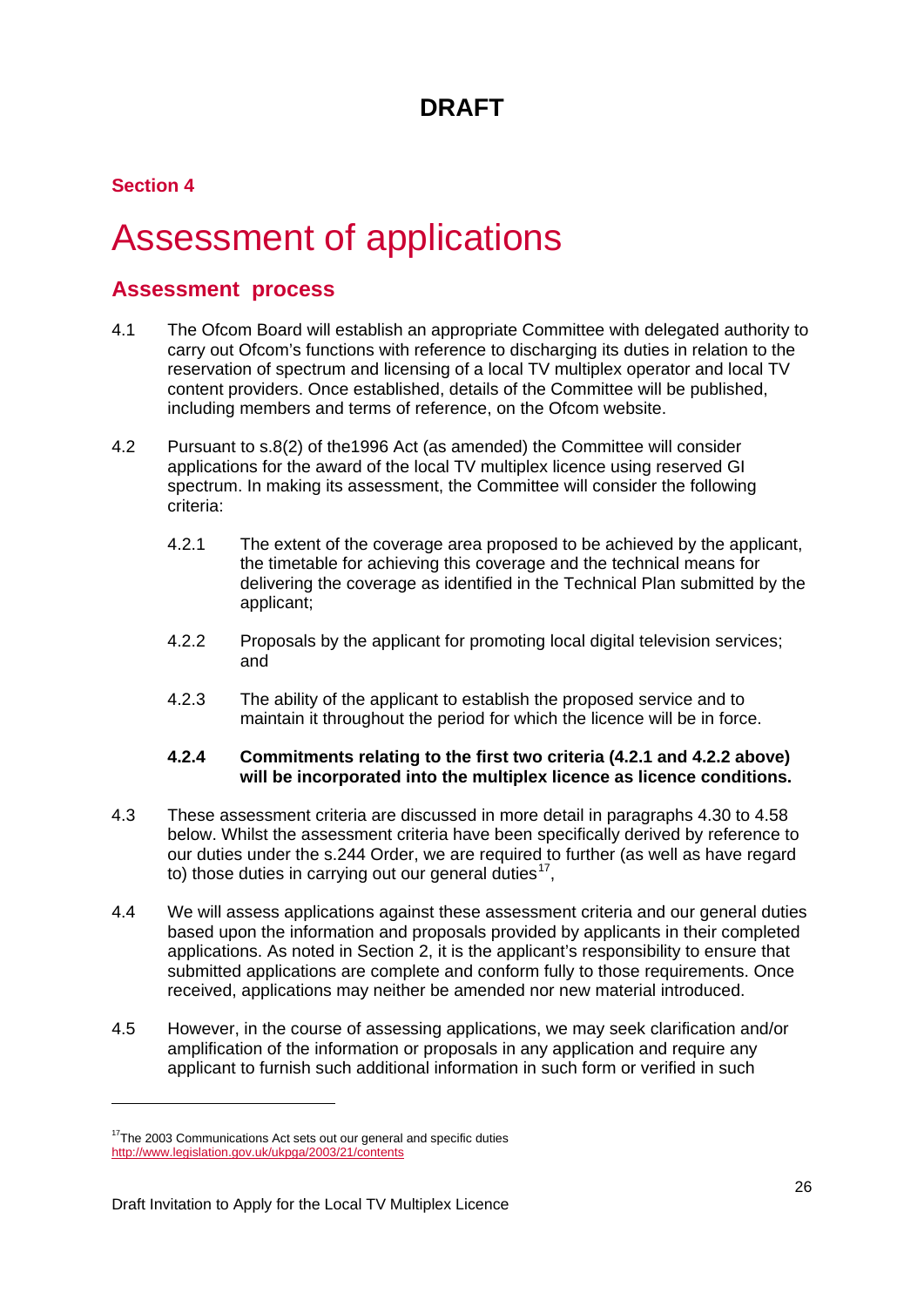manner as we may specify. This will usually be done through correspondence by a single letter, which will be sent to the contact nominated in the application. If appropriate, we may make further enquiries by phone, email or letter.

- 4.6 In addition and in exceptional circumstances only, we may meet with any applicant in order to seek clarification of aspects of their application. Limited notice (possibly less than 24 hours) might be given but, if possible, we will indicate by e-mail to the applicant's nominated contact person the issue(s) to be covered in the meeting, so that the applicant can bring relevant staff or advisers. One or more members of the committee, together with our staff and advisers, may be present at such meetings. We may take a transcript of any such meeting or, alternatively, a file note to be agreed by the applicant.
- 4.7 To provide as much transparency as possible and allow for public inspection<sup>[18](#page-27-0)</sup>, all applications (save for confidential information) that we receive will be published on our website following the closing date of applications. The Committee may take into account any comments received from the public, which can be made for two weeks following publication of the applications. Applications will be published as soon as is reasonably practicable after the closing date. Non-confidential responses to any clarifications or amplifications will also be published on our website, alongside the original application.
- 4.8 As required by the 1996 Act, we will also need to be satisfied that an applicant is a fit and proper person to hold a multiplex licence and is not disqualified from doing so, where we consider it necessary to grant such a licence.

### **Procedures for decision-making**

- 4.9 A summary of each applicant's proposals, highlighting issues of relevance under each of the criteria drawn both from the original application and any subsequent questioning, will also be prepared and presented to the members of the Committee for consideration.
- 4.10 This brief will be used as a guide by the Committee rather than for the specific purpose of determining the successful applicant. In deciding on the licence award, the Committee must have regard to Ofcom's general duties as far as they are relevant to the licensing process.
- 4.11 The members of the Committee will receive a copy of each valid application submitted in response to this Notice. Executives will assist the Committee's assessment of applications by highlighting the different strengths and weaknesses of each application when preparing briefing material for the Committee.
- 4.12 The Committee will consider each application by having regard in particular to the extent to which the proposals appear in the Committee's opinion to meet the assessment criteria as discussed in more detail in paragraphs 3.29 to 3.57 below.

-

<span id="page-27-0"></span> $18$ We consider that our guidelines of November 2007 on how we consult do not apply in this context as the policy underlying this Notice has previously been publicly consulted upon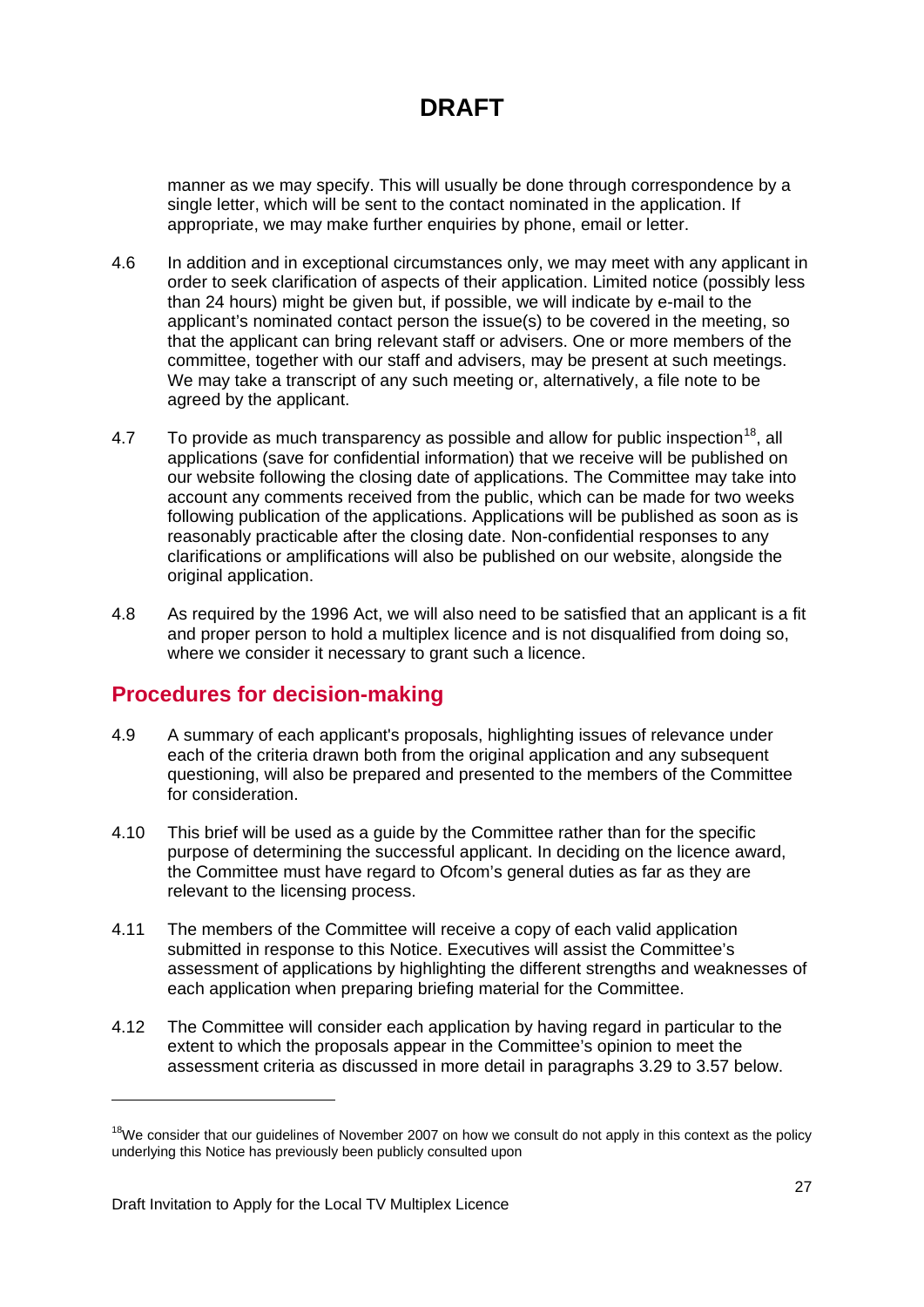- 4.13 It should be noted that the Committee will be looking at applications in the round and will consider how the sum of the parts of an application meets the aims and objectives for the establishment and ongoing development of local television services.
- 4.14 After it has considered all valid applications, the Committee will finally decide either:
	- to award the local TV multiplex licence to the successful applicant, or
	- not to make an award.
- 4.15 Where the Committee makes a decision to award the multiplex licence, we shall, in accordance with section 8 fo the 1996 Act, as soon as is reasonably practicable after making our determination publish, in such manner as we consider appropriate, the name of the applicant(s) to whom the licence has been awarded and such other information as we consider appropriate.
- 4.16 We expect to announce the name of the successful applicant soon after the Committee has made its determination (see further from paragraph 4.20 below as to our provisional timetable). However, the time we require to make that announcement will depend on the circumstances, such as any other information as we may consider appropriate to publish alongside that announcement (including the key determining factors under each of the criteria which led to the Committee's decision), taking account of matters such as the volume of applications and responses we receive.
- 4.17 After the announcement of the award, we would expect there to be a grace period of approximately *[three months]* while the applicant produces any necessary guarantees that formed part of the business plan that were contingent on winning the award.
- 4.18 In the event of an award to a body relying on support from the BBC Trust fund, during this time we would seek confirmation that all relevant criteria have been met and the BBC is able to provide agreement for the provision of funding.
- 4.19 If it transpires that an applicant is unable to complete on all of the commitments and guarantees made during the application stage, it can either refuse the award or Ofcom can withdraw the award. If, however during this period all relevant matters can be agreed, then the local TV multiplex licence will be issued.
- 4.20 If the first award should fail for the reasons stated in 4.19 above, Ofcom may readvertise the licence and invite applications.
- 4.21 In the event we decide not to award a licence we shall publish our decision (and the reasons for it) as soon as reasonably practicable. We anticipate this would normally occur soon after the Committee has made its decision. The actual time we require to do so will depend on the specific circumstances at that time.

### **Timetable for licence award**

4.22 We currently expect to complete our assessment for the award of a local TV multiplex licence as set out in Section 3 of our published document, *Licensing Local* 

Draft Invitation to Apply for the Local TV Multiplex Licence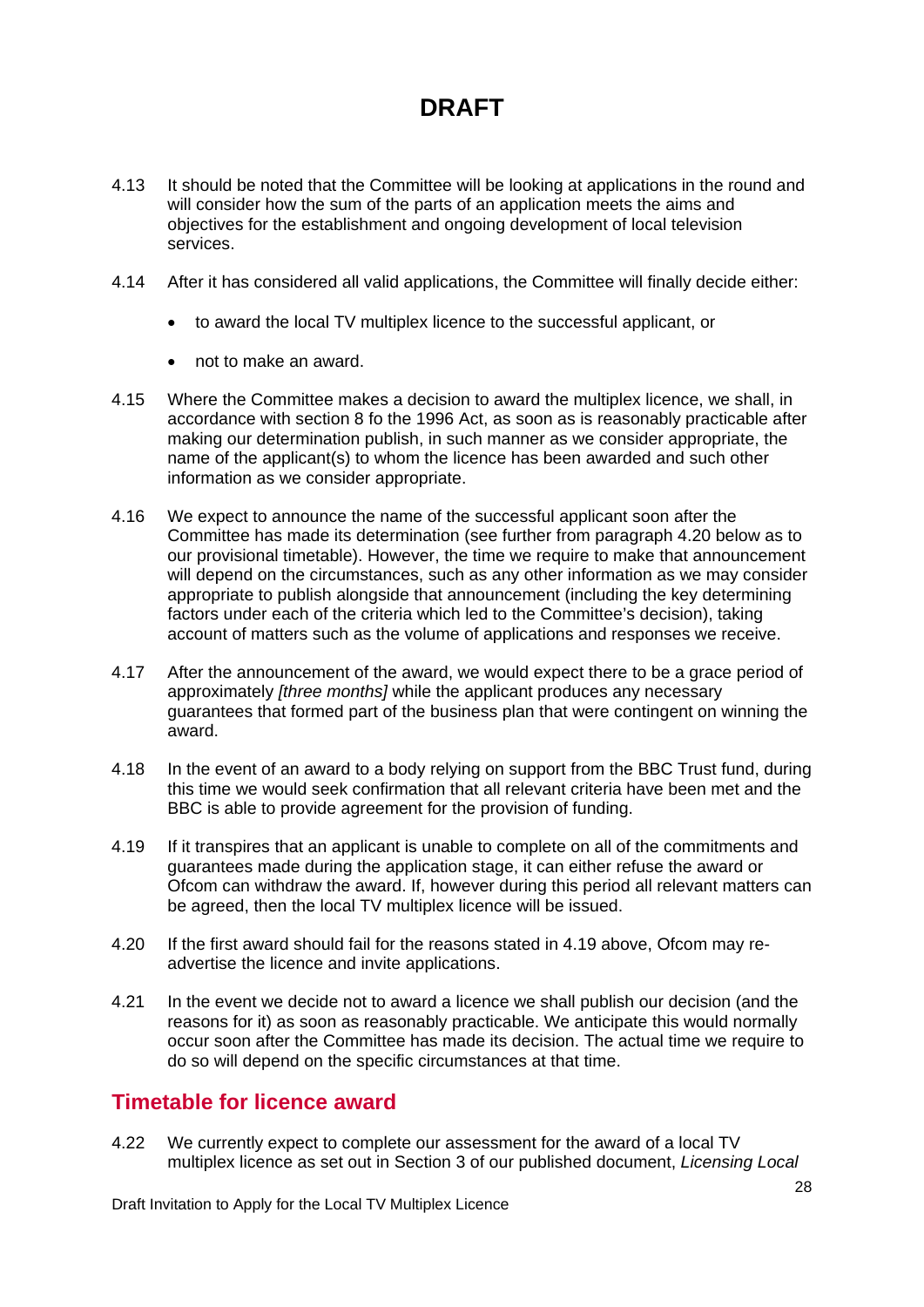*Television.[19](#page-29-0) [A more definitive timetable will be included in the final version of this ITA.]* This timetable is, however, subject to change, such as requiring further time to assess applications received or otherwise deal with any matters arising from the assessment process.

### **Purdah rules**

- 4.23 An important part of our regulatory principles<sup>[20](#page-29-1)</sup> is to ensure that any interventions are evidence-based, proportionate, consistent, accountable and transparent in both deliberation and outcome. We also consider it is important to ensure that there is no appearance of bias or conflicts of interests in relation to the assessment process to which this Notice relates.
- 4.24 For that reason, a set of so-called 'purdah rules' that will govern the interaction of Ofcom with relevant persons will be published on the Ofcom website when they become available.

### **Collusion**

4.25 We will take any allegations of collusion extremely seriously. We retain the right to exclude an application in its entirety if we are satisfied that any agreement, cooperation or practice has as its object or effect the prevention, restriction or distortion of competition. Applicants should therefore ensure that they have in place effective and actively implemented compliance programmes, which should have the visible and active support of senior management and should be appropriate specifically in relation to matters relevant to applications in response to this Notice.

### **Assessment criteria**

#### **Our duties**

-

- 4.26 As noted earlier in this Section, we are required to carry out all of our functions(including those under the s.2442011 Order) in accordance with our general duties under section 3 of the 2003 Act, namely to further the interests of citizens in relation to communications matters, and to further the interests of consumers in relevant markets. Ofcom also has a general duty under the section 3 of the 2003 Act to manage spectrum efficiently.
- 4.27 In performing our duties, we are also required to have regard to a range of other considerations, as appear to us to be relevant in the circumstances. We have, however, a wide measure of discretion in balancing our statutory duties and objectives.

<span id="page-29-1"></span><span id="page-29-0"></span><sup>&</sup>lt;sup>19</sup> Licensing Local TV:<http://stakeholders.ofcom.org.uk/binaries/consultations/localtv/summary/condoc.pdf> <sup>20</sup><http://www.ofcom.org.uk/about/what-is-ofcom/statutory-duties-and-regulatory-principles/>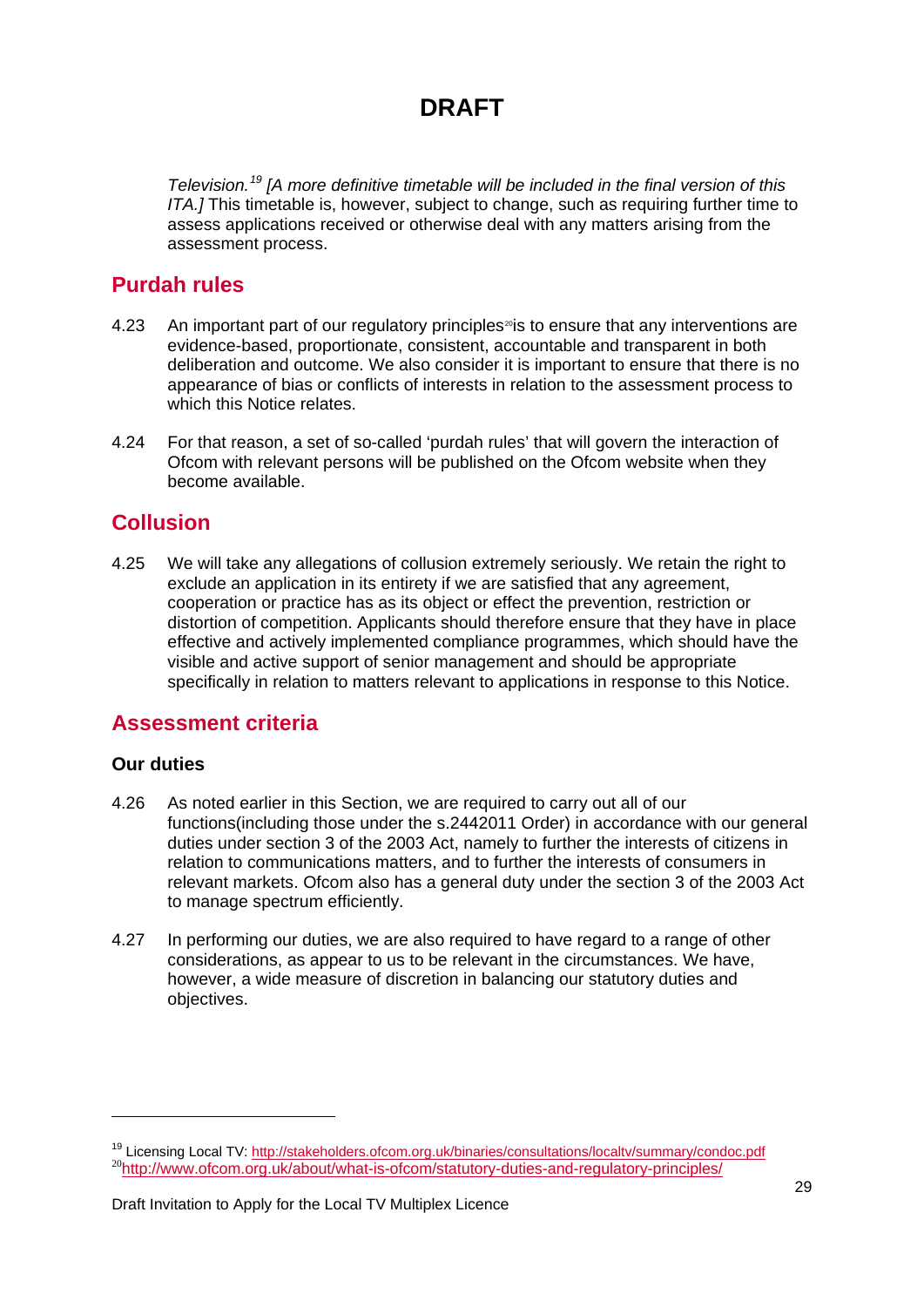### **Comparative selection assessment criteria**

- 4.28 In addition to the above-mentioned general duties, Article 5(a) of the s.244 Order requires that we have regard to the extent to which the proposals offered by an applicant appear to us to promote the development of local digital television broadcasting in the UK and how they appear to us to further the objectives reflected in the three assessment criteria set out at paragraphs 4.3 to 4.59 below.
- 4.29 Guidance is set out below in relation to each assessment criterion so that applicants' attention may be drawn to certain matters that they are asked to demonstrate in their applications.

#### **Selection Criterion 1: The extent of the coverage area proposed to be achieved by the applicant, the timetable for achieving this coverage and the technical means for delivering the coverage as identified in the Technical Plan submitted by him**

- 4.30 Applicants' proposals in relation to criterion 1 will be incorporated into the licence as licence conditions. Applicants' proposals should therefore include a comprehensive Technical Plan that sets out how the applicant proposes to address the technical matters contained in this Invitation to Apply and the accompanying Coverage Note. Specifically the Technical Plan should include:
	- A commitment to achieving the minimum roll-out of 20 Phase 1 sites;
	- Confirmation of the extent of commitment to adopting additional Phase 2 sites;
	- A phased build-out programme as referred to in Section 1 and provide a clear description of the method for building the Phase 1 and Phase 2 locations. This should include back-stop dates for completing each Phase;
	- Expected completion dates and expected service commencement dates for each location in the build-out programme. This should include any contingency plan should the local TV service provider not be ready to launch, or if it should become necessary to re-sequence the build-out programme. Should any of the additional sites selected deviate from the previously consulted upon list, please explain the rationale for making an alternative selection;
	- A description of the technical arrangement proposed by the applicant. This should include details of system architecture, signal distribution, proposed equipment configurations and how these arrangements will interface with systems provided by other parties such as the local TV service providers. Details should also be provided for the management of service information and EPG data. Applicants should give due regard to interoperability with other DTT multiplex operators and with viewers' receivers.
- 4.31 Should applicants' proposals depart from the indicative characteristics contained in the Coverage Note, then it will be for the applicant, in its submission, to satisfy the Committee that its proposals will deliver the required service and comply with the necessary technical standards. Ofcom would be interested in any identified benefits or coverage enhancements that the applicant considers an alternative arrangement would benefit local TV. Where any such proposals incur additional costs, it will be for

Draft Invitation to Apply for the Local TV Multiplex Licence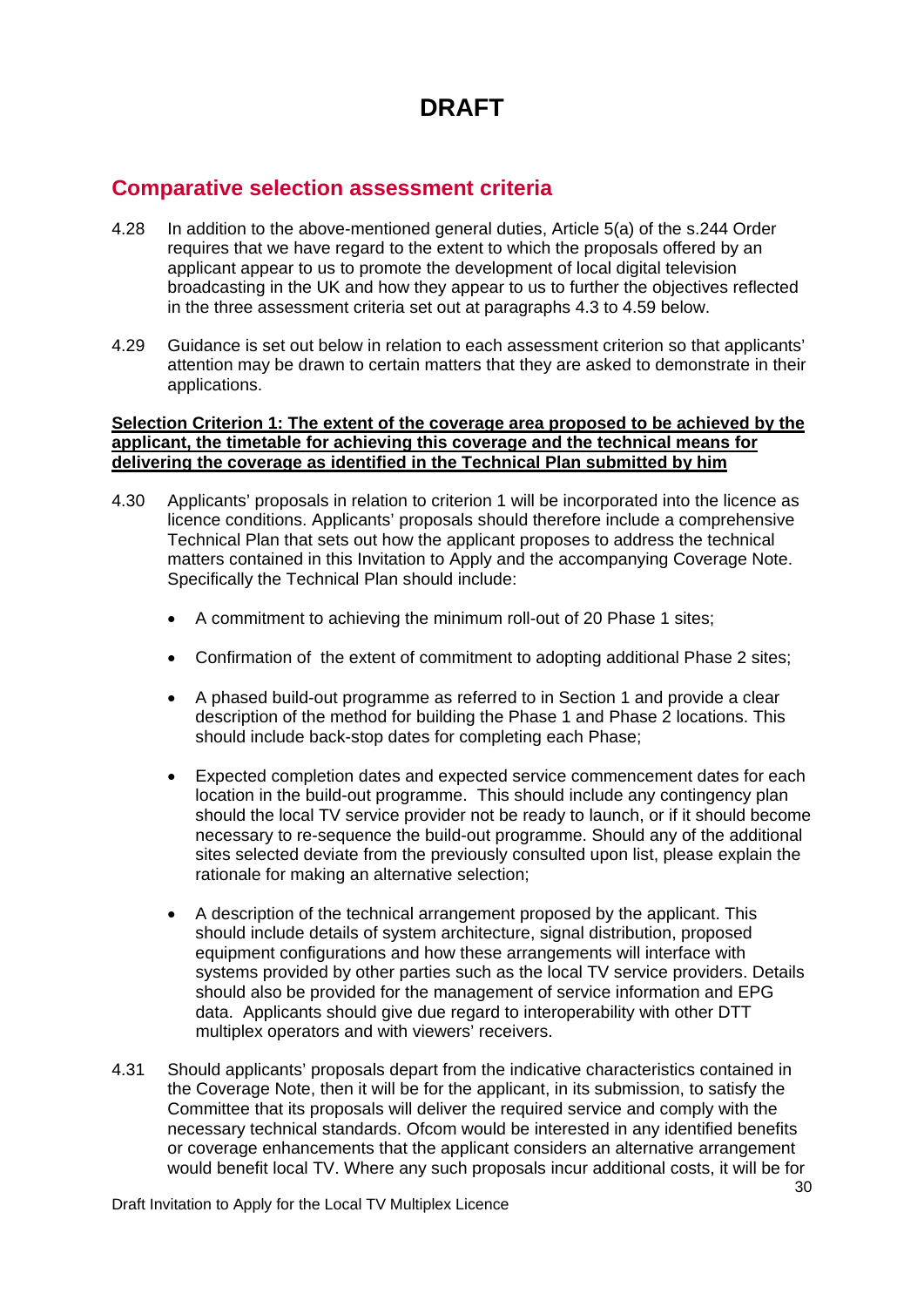the applicant to provide the Committee with justification for consideration of the alternative plan and if applicable, provide validation for the additional costs incurred.

- 4.32 There are time limits upon both Ofcom's duty to reserve spectrum for local TV services<sup>[21](#page-31-0)</sup> and the likely availability of funding from the BBC<sup>[22](#page-31-1)</sup>. Achieving a timely rollout of the local TV multiplex infrastructure is a significant consideration for the Committee. As a guide, we have stated that we would expect transmission to begin in the first location no later than one year from the date of the licence award and that most, if not all of the remaining Phase 1 locations, to commence broadcasting within two years.
- 4.33 In this regard applicants are reminded that the s.5 Order obligation on Ofcom in relation to reservation of spectrum for local TV services is only in place until the end of December 2018. After that time, at locations where no reservation has been made, or the spectrum remains unused, the obligation placed on Ofcom falls away.

#### **Selection Criterion 2: A business plan that demonstrates applicants' ability to establish, manage and sustain the local TV multiplex service throughout the term of the licence**

- 4.34 This criterion reflects a key duty placed on Ofcom to ensure the ability of the applicant to establish the proposed service and maintain the service set out in Section 8(2)(c) of the Broadcasting Act 1996. In this regard applicants' should give particular attention to paragraph 5.30 which sets out the circumstances in which Ofcom might consider revoking a licence, including failure to begin to provide the licensed service and the financial penalty that may result.
- 4.35 Applicants are therefore required to:
	- 4.35.1 Submit the required financial information set out in 4.40 to 4.57 below in order for the Committee to make an assessment of applicants' suitability under this requirement.
- 4.36 Funding is being made available to pay for the establishment of the local TV multiplex infrastructure by the BBC Trust and the terms and conditions under which this arrangement will work will be published and available on the BBC's website. The applicant will be responsible for determining the eligibility of its proposal to receive funding from the BBC and be able to provide evidence to Ofcom of its eligibility to access funds from the BBC Trust if its proposals require making use of such funding.
- 4.37 Ofcom may in the of assessment of applications, share certain information with the BBC Trust to determine the willingness of the BBC to provide funding to applicants whose business plans depend upon being in receipt of such funding.
- 4.38 Applicants that intend applying for funding from the BBC should therefore:

1

<span id="page-31-0"></span><sup>&</sup>lt;sup>21</sup> The obligation on Ofcom to carry out reservation of spectrum ceases after 2018 in locations where it is not being used for local TV

<span id="page-31-1"></span><sup>22</sup> It is expected that funds from the BBC Trust will only be available for up to three years following the award of the local TV multiplex licence.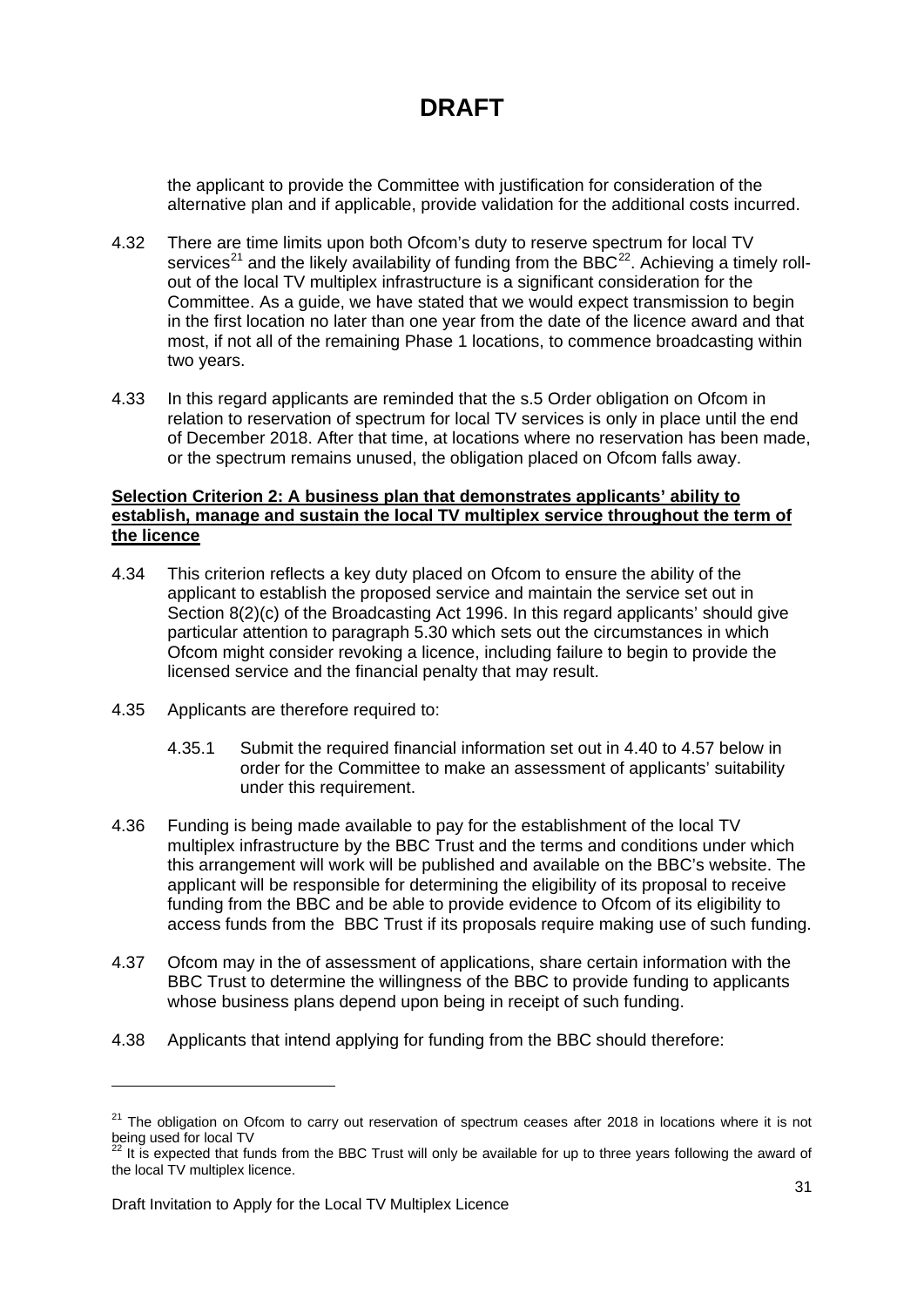- 4.38.1 Declare that their business plan will rely on obtaining BBC funding;
- 4.38.2 Provide their consent for Ofcom to share such information as it sees fit with the BBC Trust.
- 4.39 Applicants are not obliged to accept funding from the BBC and the Committee will also welcome applications from organisations that may choose to self-fund. Whichever model is chosen by the applicant, it will be for the applicant to demonstrate to the Committee, through the information provided, how the model meets this assessment criterion.

#### **Business Plan**

- 4.40 The key questions in this area concern the business plan and financial resources of the applicant, together with its proposals for promoting local digital television programme services.
- 4.41 The onus is on the applicant to provide all the information which is necessary for Ofcom to consider whether it is satisfied that the applicant would be able to establish and maintain the service for which the application is made for the duration of the licence. In particular, the applicant should provide the following:
	- 4.41.1 Funding proposals.
	- 4.41.2 Financial projections (in the form of a business plan)
- 4.42 These are explained in more detail below.

#### Funding proposals

- 4.43 Where the applicant is an existing company, or a subsidiary of an existing company, the applicant should provide its and/or its ultimate parent's last three years' statutory accounts.
- 4.44 We require the applicant to detail the sources and amount of finance that will be used to fund the licence, under the following headings:
	- i) Share capital
	- ii) Loan stock
	- iii) Bank overdraft
	- iv) Other lending
	- v) Leasing/HP facilities (capital value)
	- vi) Subsidies, grants and/or donations
	- vii) Other (please specify)
- 4.45 Where relevant, applicants should provide information on:

Draft Invitation to Apply for the Local TV Multiplex Licence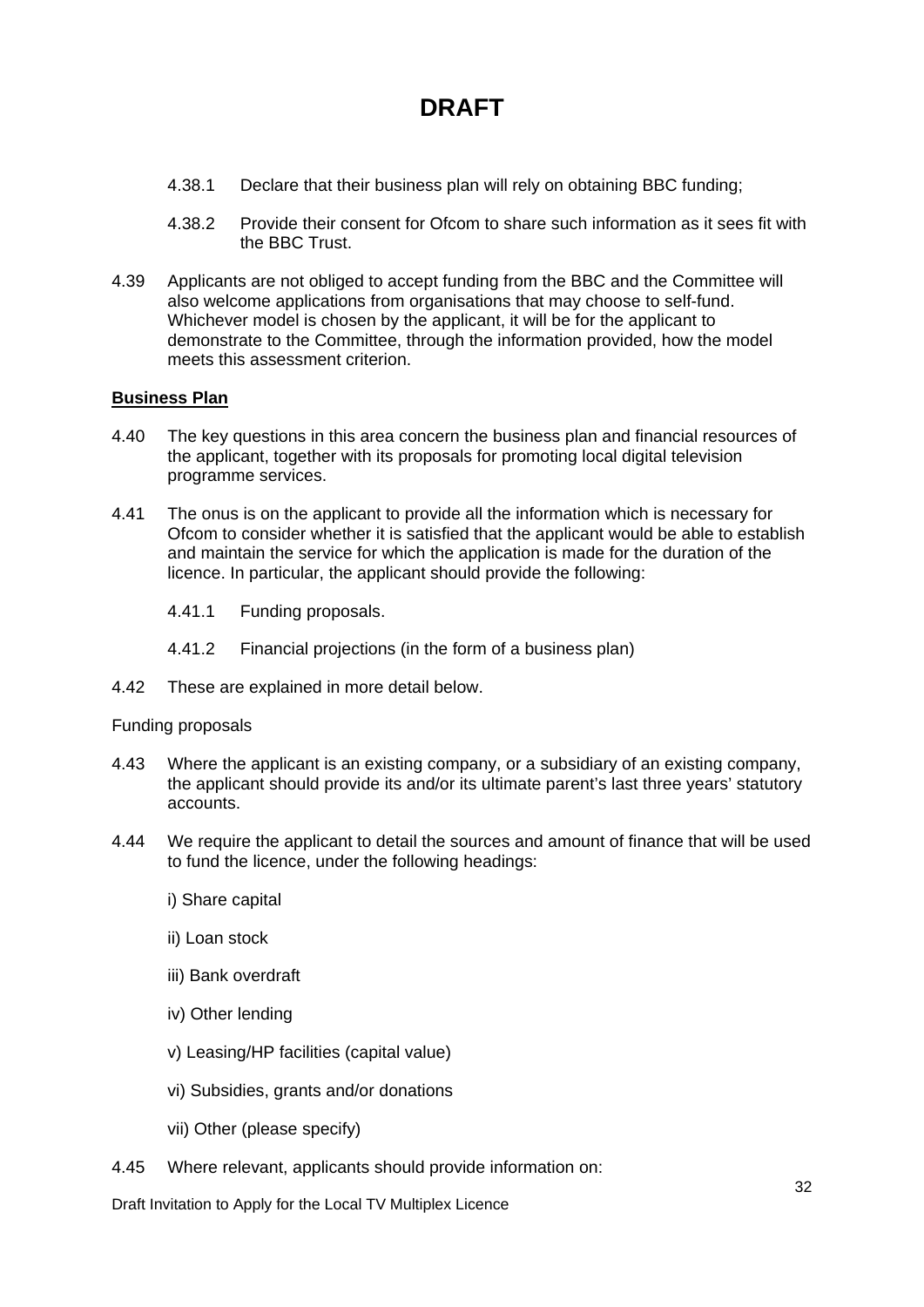- i) The source of funds available to the proposed shareholders including, for incorporated proposed shareholders, their most recent statutory accounts;
- ii) Any preferential dividend or other payment rights attaching to share capital;
- iii) Lending terms (e.g. term, interest rate, repayment terms, redemption/conversion terms, details of any guarantees or security granted);
- iv) Conditions or other terms attaching to any subsidies, grants or donations;
- v) Any other material terms.

Financial projections

- 4.46 Applicants should provide financial projections for the pre-operational period, and on an annual basis for the full licence period. These projections must include:
	- i) Profit and loss accounts;
	- ii) Balance sheets;
	- iii) Cashflow forecasts; and
	- iv) Appropriate supporting schedules.
- 4.47 These forecasts should be provided on an Excel spreadsheet or similar, and guidance notes should be provided. These notes must include a full list of the underlying assumptions on which the projections are based.
- 4.48 For the revenue or other income estimates, each source of revenue should be separately detailed. The applicant should detail how each of the revenue and other income figures are derived and the underlying assumptions upon which they are based.
- 4.49 For the cost estimates, sufficient detail should be included to enable us to ensure that applicants have considered all relevant operating and capital costs, and understand which costs are fixed costs and which costs are variable costs
- 4.50 Ofcom accepts that assumptions for revenues and costs will vary from one applicant to another. To assist Ofcom, the applicant is asked to:
	- 4.50.1 Declare and to justify the key assumptions made in formulating the business plan;
	- 4.50.2 Provide any relevant supplementary documents, such as research studies or consultancy reports with the application.
- 4.51 It is vital that the financial information submitted by applicants demonstrates that the business plan has sufficient resilience for the service to be maintained despite adverse movements in revenues and costs arising from more difficult trading conditions than expected, including the temporary incomplete utilisation of capacity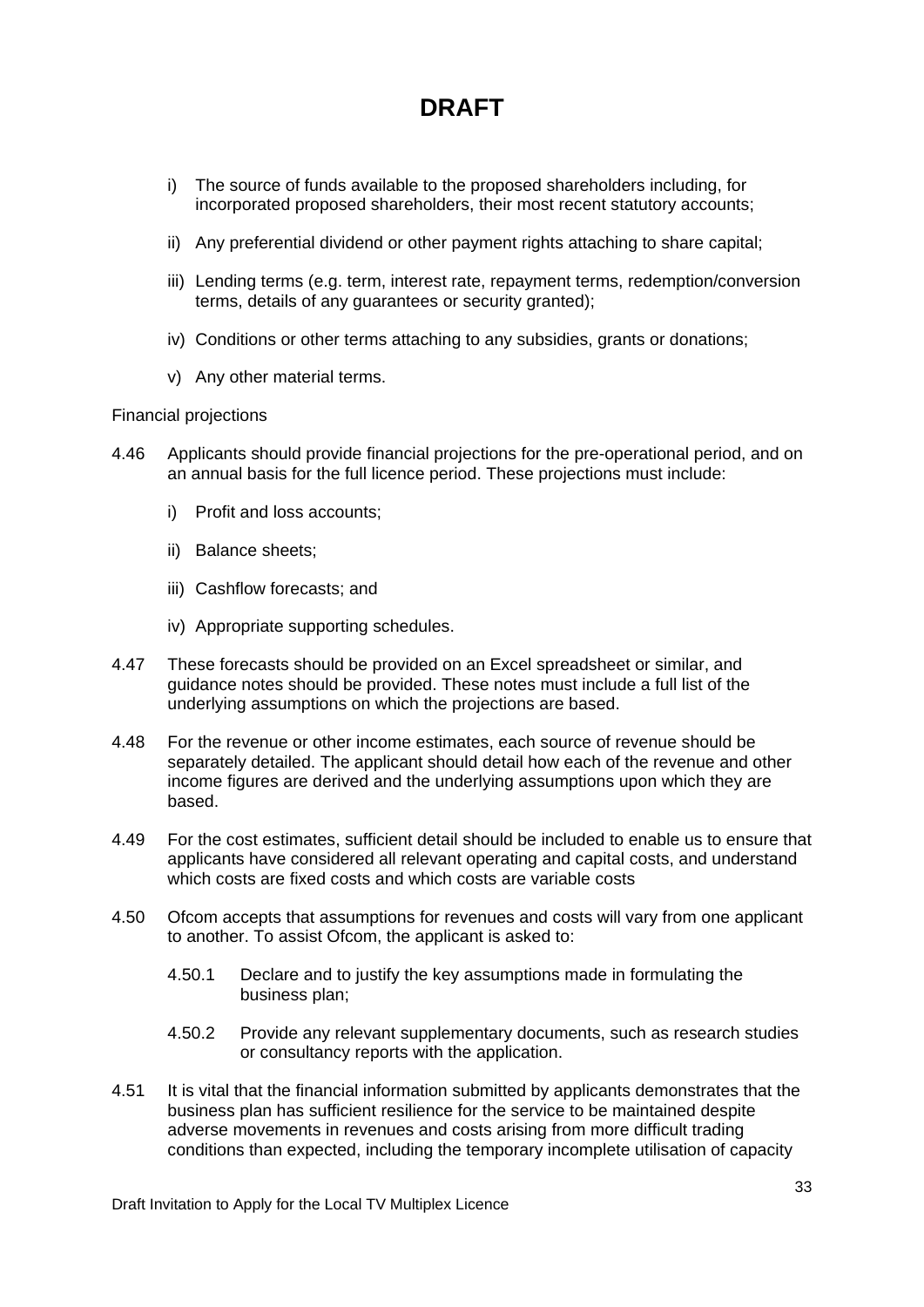arising from the failure of one or more programme or additional service licensees. The plan must therefore:

- 4.51.1 Incorporate a set of sensitivity tests. Applicants are required to provide information on the sensitivity tests applied.
- 4.52 Ofcom recognises that what constitutes a reasonable degree of resilience, or safety margin, in a business plan must depend in part on considerations such as the degree of optimism, caution or risk which is built into the base case projections to which any sensitivity tests are applied. In its assessment of applications, therefore, Ofcom reserves the right not to limit its consideration to the sensitivity tests applied by the applicant, but to employ any other tests or analysis which it believes to be relevant.

#### BBC Support Funding

1

- 4.53 In July 2011 the Government confirmed that a contribution of up to £25m from the BBC Trust will be available to fund the capital costs of establishing the local television multiplex service.<sup>[23](#page-34-0)</sup>This arrangement is expected to be in place for a period of no more than three years from the award of the licence and to contribute to up to five phases of build out.
- 4.54 The Government document Local TV: Making the Vision Happen,<sup>[24](#page-34-1)</sup> published in December 2011 envisages the establishment of a committee presided over by the BBC Trust, with advice from Ofcom in order to distribute the support funding. While the joint committee is not yet set up, the publication set out initial guidelines for the funding allowance. We would expect that where relied upon in the business plan, applicants should demonstrate that they have applied the criteria for eligibility of funding appropriately. This will provide assurance in the first instance to the licensing Committee that the applicant understands how the funding programme works, thus informing the strength of the business plan.
- 4.55 As a minimum requirement, we would expect applicants to provide Ofcom with evidence of their ability to meet the BBC Trust's eligibility criteria for access to the public funds.
- 4.56 Details of any pre-conditions or other prior obligations should be clearly described. The Committee needs to be sure that the applicant is not subject to any prior obligation that might preclude it from being considered for BBC funding, or otherwise impact on its ability to fund itself.
- 4.57 Applicants should be aware that any funding support from the BBC Trust will be subject to appropriate scrutiny by the BBC Trust to take account of 'value for money' considerations.

<span id="page-34-0"></span><sup>&</sup>lt;sup>23</sup> A new Framework for local TV in the UK: [http://www.culture.gov.uk/images/consultations/Local-TV-](http://www.culture.gov.uk/images/consultations/Local-TV-Framework_July2011.pdf)[Framework\\_July2011.pdf](http://www.culture.gov.uk/images/consultations/Local-TV-Framework_July2011.pdf)

<span id="page-34-1"></span><sup>&</sup>lt;sup>24</sup> Local TV: Making the Vision Happen: [http://www.culture.gov.uk/images/consultation\\_responses/local](http://www.culture.gov.uk/images/consultation_responses/local-tv_making-the-vision-happen.pdf)[tv\\_making-the-vision-happen.pdf](http://www.culture.gov.uk/images/consultation_responses/local-tv_making-the-vision-happen.pdf)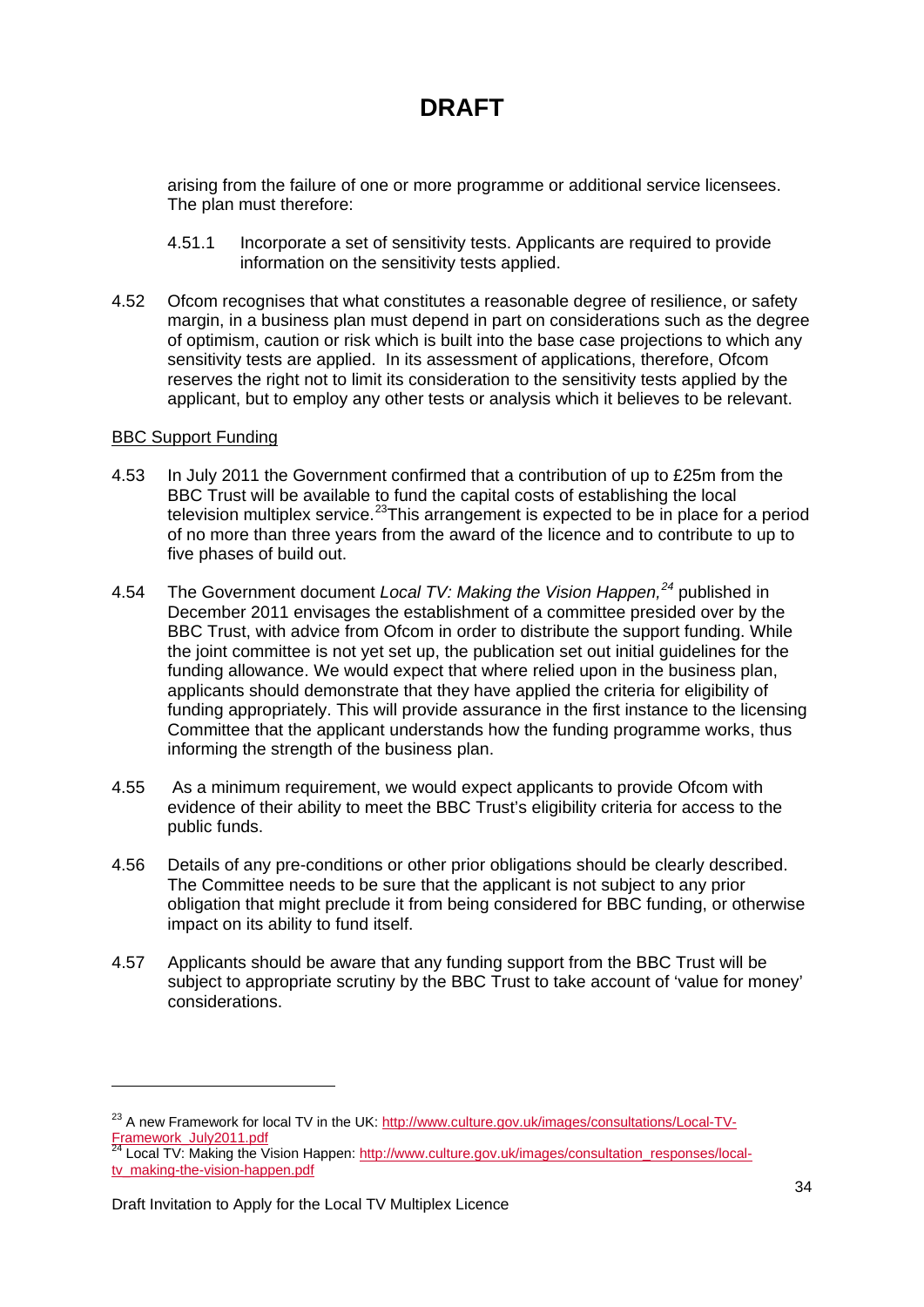#### **Selection Criterion 3: Proposals by the applicant for promoting local digital television services**

- 4.58 This criterion reflects the statutory duty placed on Ofcom to ensure that, in awarding the multiplex licence, it gives regard to the extent of applicants' proposals for promoting local TV services (s.244 Order). Applicants' proposals in this regard will therefore be incorporated into the licence as licence conditions.
- 4.59 Applicants may choose to satisfy this criterion in a number of ways and some examples are presented below:
	- providing technical or financial assistance to local TV service providers;
	- developing marketing proposals for local TV;
	- proposals for identification and constructive engagement with local TV service providers that are not currently engaged in the provision of local TV services and locations beyond the initially identified Phase 1 and Phase 2 areas, with a view to extending local TV services into areas outside the core locations;
	- extending local services within proposed locations (e.g. through building relays)
- 4.60 This is by no means a prescriptive criterion and while applicants should not be constrained in their proposals of schemes they believe will facilitate this type of engagement, the Committee will be looking for evidence of how any such engagement is likely to produce measurable outcomes in terms of more local TV, in more locations across the UK and a raised public awareness of local TV services.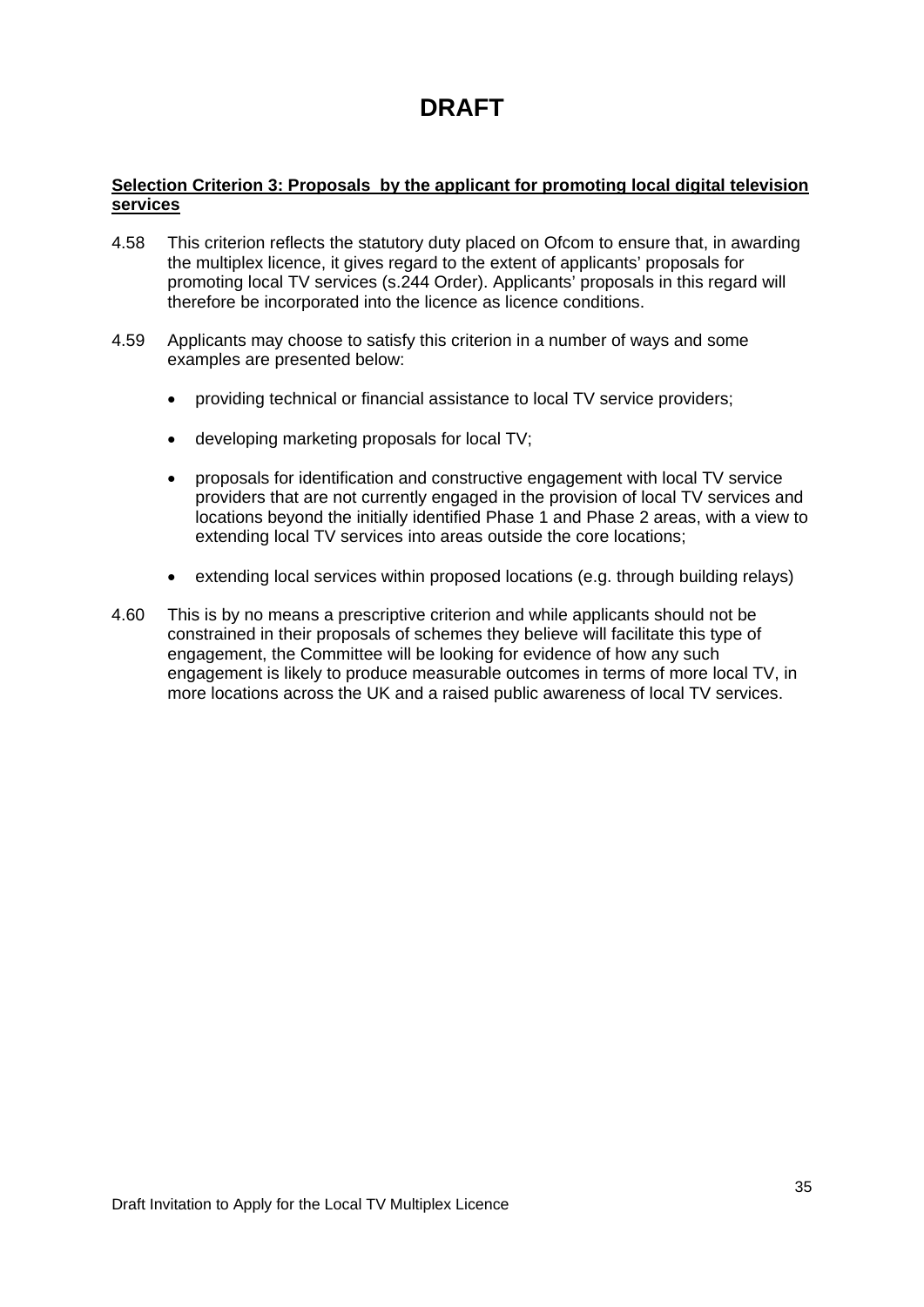### **Section 5**

# <span id="page-36-0"></span>Licensing information for applicants

### **Terms and conditions in relation to the reserved spectrum**

- 5.1 This section provides an overview of some of the licensing requirements and some of the key conditions that the local TV multiplex operator will be subject to. It does not purport to be an exhaustive account of the licence conditions or relevant legislation and applicants should take their own legal advice.
- 5.2 Applicants should also note that, as set out in Section 4, the commitments made by the applicant under the selection criteria will be incorporated into the licence as licence conditions, with which the multiplex licence holder will be required to comply.

### **Licensing Requirements**

#### Determining who should hold the Licence

5.3 Restrictions apply to who can legitimately hold a licence. Schedule 2 of the 1990 Act sets out the statutory provisions in relation to ownership matters and providing the criteria for exclusion. Failure by the licensee to comply with these provisions will constitute a breach of the licence and could result in revocation in accordance with the terms of the licence. In this regard, applicants are advised to seek their own professional advice on these matters.

#### Control of the Service

5.4 Control, in relation to a body corporate is defined in Part I of Schedule 2 to the 1990 Act. Although a person will always control a body corporate if he holds or is beneficially entitled to more than 50 per cent of the equity share capital or the voting power, the definition does include the possibility of control with a shareholding of 50 per cent or less of equity share capital or voting power.

### **Licensing Conditions**

#### Fees under the Licence

<u>.</u>

- 5.5 Annual licence fees are set in accordance with our charging principles and published tariff table<sup>[25](#page-36-1)</sup>. The multiplex licence will fall under Category D (Digital Multiplex Licences) as a subset of that category and the annual fee has been set at £5000.
- 5.6 Under Section 13 of the Broadcasting Act 1996, Ofcom may require television multiplex licensees to pay a charge under the licence in respect of Percentage

Draft Invitation to Apply for the Local TV Multiplex Licence

<span id="page-36-1"></span><sup>&</sup>lt;sup>25</sup> Ofcom Tariff Tables 2011/2012: [http://stakeholders.ofcom.org.uk/binaries/research/Tariff\\_Tables\\_2001112.pdf](http://stakeholders.ofcom.org.uk/binaries/research/Tariff_Tables_2001112.pdf)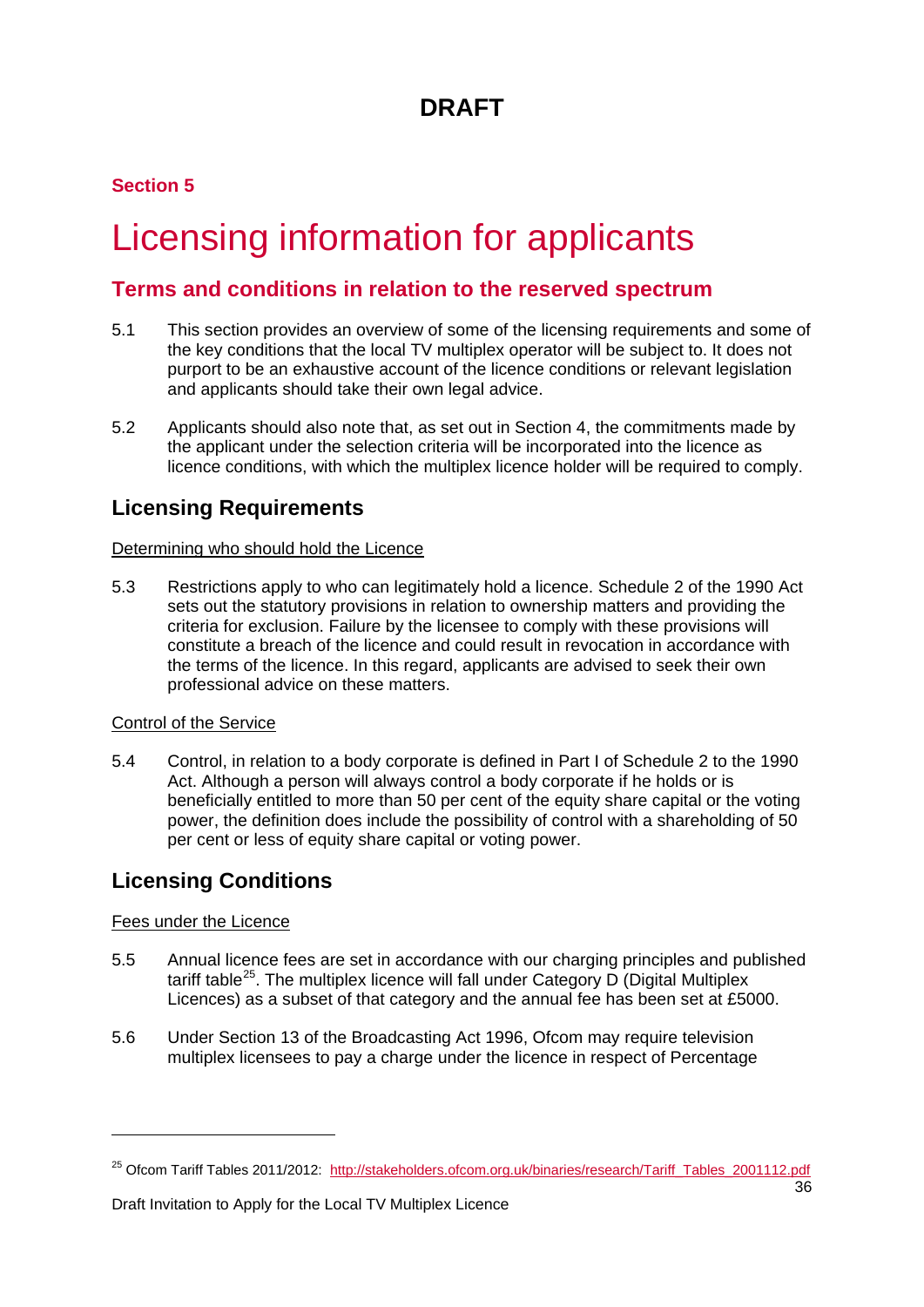Multiplex Revenue (PMR) $^{26}$  $^{26}$  $^{26}$ . This amount is in addition to any amounts payable as licence fees referred to in paragraph 5.5 above.

- 5.7 In line with our wider policy on fees for terrestrial broadcasting spectrum licences, as set out in our statement of June  $2007<sup>27</sup>$  $2007<sup>27</sup>$  $2007<sup>27</sup>$ , we plan to propose fees based on our Administered Incentive Pricing (AIP) principles *"the charging of annual fees for the holding of spectrum that reflect the opportunity cost of the holding of that spectrum"*  from the end of 2014 onwards.
- 5.8 As Ofcom has previously confirmed that no licensee should find itself in the position of paying twice for the same spectrum rights, we will set a zero PMR rate for the duration of the local TV multiplex licence, leaving AIP as the sole pricing mechanism to be applied from the end of 2014 onwards. This approach is consistent with the approach taken in respect of other DTT multiplex licensees.
- 5.9 In determining the level of AIP payable, we will include consideration of the opportunity cost of the spectrum used by local TV and other relevant factors, including the expected impact of fees set at that level, as part of the wider consultation process on AIP for all broadcasting spectrum licences.

#### a) Carriage Costs

- 5.10 The s.244 Order specifies that the holder of the multiplex licence should not charge carriage fees to local TV service providers in excess of the cost of the service being carried.<sup>[28](#page-37-2)</sup> This principle is set out in the DCMS statement of 12 December 2011, which stated that the local TV multiplex operator should not make a profit from the local TV service providers.
- 5.11 The Order gives Ofcom the role of resolving any disputes where the local TV multiplex operator and local TV service providers cannot agree on the level of carriage cost charged. We expect that the two parties would seek to resolve such matters between themselves wherever possible.
- 5.12 In the event that Ofcom were to make an determination on carriage cost, it is likely that the following principles would apply:
	- It is up to the local TV multiplex operator to demonstrate the basis of their cost calculations.
	- Central costs of the local TV multiplex operator should only be reflected in the cost of carriage for a local service if they are not attributable to commercial deployment of the additional two video streams. So office/staff costs might be reflected, but not, for example, national satellite distribution if this is used to carry the two commercial video streams to local sites, or any central multiplexing costs. The main components of costs to the local

-

<span id="page-37-0"></span><sup>&</sup>lt;sup>26</sup> PMR – Percentage Multiplex Revenue Ofcom definition of PMR:

<span id="page-37-1"></span>[http://stakeholders.ofcom.org.uk/binaries/broadcast/other-codes/qualifying\\_revenue.pdf,](http://stakeholders.ofcom.org.uk/binaries/broadcast/other-codes/qualifying_revenue.pdf) pg 6<br><sup>27</sup> Future pricing of spectrum used for terrestrial broadcasting: A statement, 19 June 2007: <http://stakeholders.ofcom.org.uk/binaries/consultations/futurepricing/statement/statement.pdf>

<span id="page-37-2"></span> $28$  Article 7(j) S.244 Order

Draft Invitation to Apply for the Local TV Multiplex Licence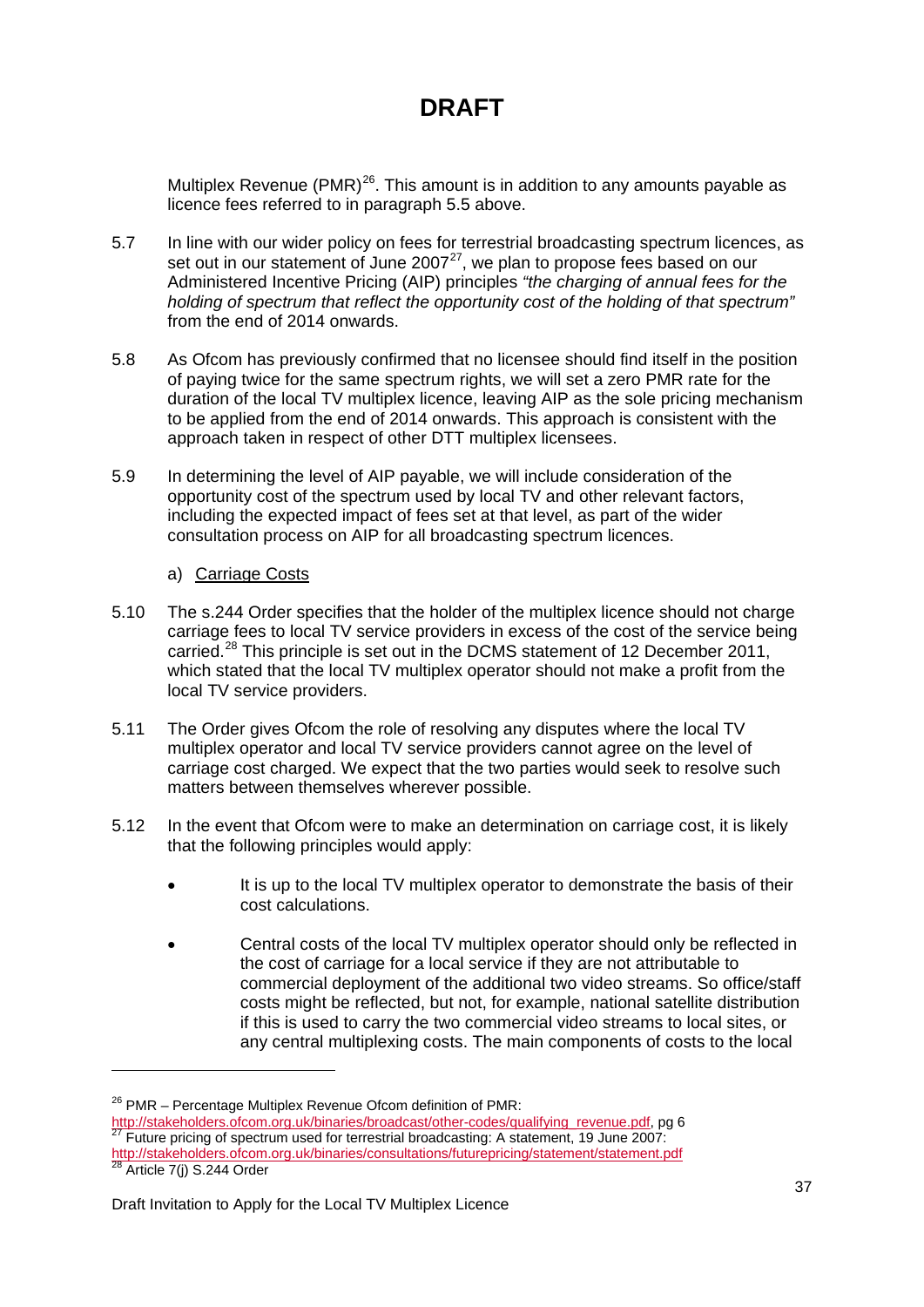service providers are expected to comprise managed transmission services (including network access) and electricity.

- If the BBC funding includes a contribution towards the multiplex operating costs, we would expect this to be reflected in the cost calculation for local services.
- If the business model of the local TV multiplex operator includes gaining revenue from the multiplex capacity not used by a local service (i.e. the two extra video streams) then we would still expect the local TV service provider to make a contribution towards the costs attributable to the local service.
- Conversely, however, if the local service is the only service carried, then all locally attributable costs would need to be covered. The FTI Consulting viability research annexed to the *Licensing Local Television*  consultation<sup>[29](#page-38-0)</sup> suggests that in this scenario, the costs would not be too great a burden for local TV service providers to bear.
- Should the local TV multiplex operator seek to increase its coverage through transmitter enhancements that would result in a potential increase in the cost to the local service, then the increase in cost should only be passed on to the local TV service provider if the increase in coverage is of benefit to the local service. For example, increasing coverage in an area where there is no natural affiliation to the local service's core target area may not be of any benefit to the local TV service provider.
- 5.13 While we will consider each request for a determination on a case by case basis, we would expect any actual determination to quickly indicate a precedent to the local TV multiplex operator and local TV service providers for how we would approach any future dispute of this nature.

#### Licence Duration, Renewal and Termination.

- 5.14 The s.224 Order gives Ofcom the power to award a local TV multiplex licence for a period of up to twelve years.
- 5.15 The duration of the local multiplex licence is of course a significant factor for an applicant to take into account in their business planning. It will also have a direct impact on the duration for which L-DTPS licences are awarded. There is an option to award the local multiplex licence for less than the statutory maximum period, or we could award the licence for the maximum duration.
- 5.16 Ofcom is currently seeking to develop a better understanding of future demands for UHF spectrum by different users. Of particular note is an international debate starting to emerge within both the International Telecommunications Union (ITU) and European Union around future spectrum needs for wireless broadband. This debate

<u>.</u>

<span id="page-38-0"></span><sup>&</sup>lt;sup>29</sup> FTI Consulting Report:<http://stakeholders.ofcom.org.uk/binaries/consultations/localtv/annexes/Annex6.pdf>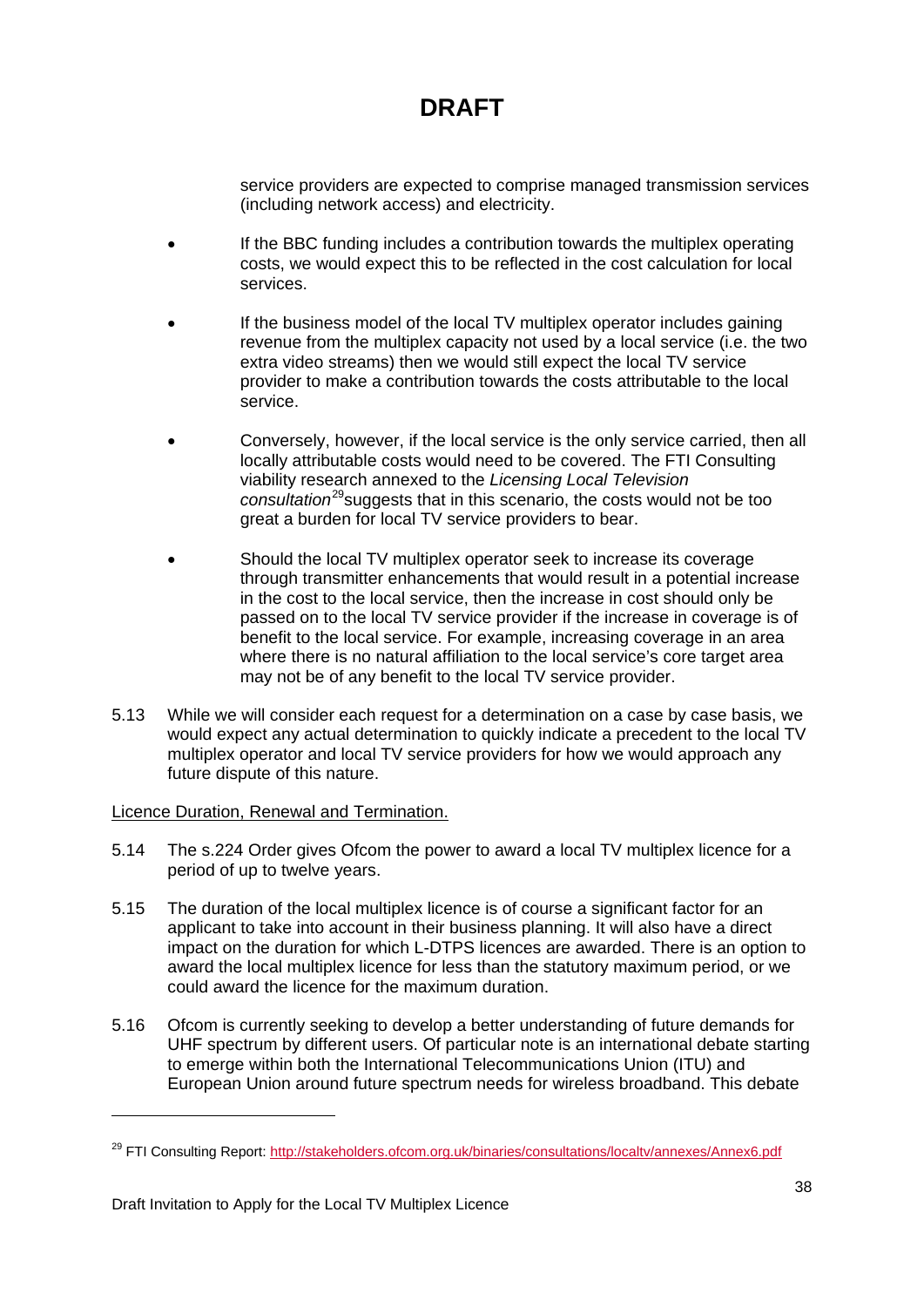will include discussion of access to UHF spectrum that could have an impact on the continued use of GI spectrum by the planned new local multiplex as well as the established national DTT multiplexes.

- 5.17 Changes to the pattern of spectrum use are only likely to take place over the longer term and there are no plans at present to change the balance between broadcasting and non-broadcasting uses and their access to UHF spectrum. While we cannot at this stage be certain if, or when, changes may be required, the subject of future uses of UHF spectrum use is likely to be debated at the World Radio Conference in 2015 or 2016. After this time there should be greater clarity on the scope of changes to UHF spectrum use, the possible impact on existing licensees and the timescales under which they might need to happen. Any final decisions on these matters will be the subject of extensive consultations by both Ofcom and the Government.
- 5.18 The consequence of any such changes might be for Ofcom to modify the transmission characteristics that can be used by licensees (e.g. the frequencies, powers, antenna patterns at certain transmitters) to enable a reorganisation of frequency use to take place. In these circumstances, Ofcom would make reasonable endeavours to identify alternative frequencies for the licensee to use that provide equivalent coverage. Should this not be possible, the licensee may have to cease operation at some or (in extremis) at all transmitters.
- 5.19 We will award the planned local multiplex licence for a twelve-year period, to provide for the opportunity for the multiplex licence to be financially viable.
- 5.20 However, applicants should be aware that Ofcom and the Government may need to make decisions on the use of the UHF band in response to changes that occur internationally over the coming years in the harmonisation of frequencies for nonbroadcast uses. Such developments may require us to consider making changes to the frequencies used by the local multiplex before twelve years have elapsed.
- 5.21 Should it become apparent that a rebalancing of frequency use might become likely, Ofcom would consult on the measures that it proposes to take, including managing the impact on existing licensees.
- 5.22 In the event of the need to terminate the multiplex licence, Ofcom may do so by notice served on the licensee, although such notice may be provided not less than five years before the licensee would be required to cease operation. In limited circumstances Ofcom can serve a notice of termination less than five years before the licensee would be required to cease operating; however compensation would be payable.

#### Co-operation and Co-ordination

5.23 We are aware that meeting stakeholder expectation and providing local services where practicable present some complexities in relation to the sequence of licensing between the multiplex operator and the local TV service providers. We will therefore require that the successful multiplex licensee takes reasonable steps to co-operate with the local TV service providers and any other such person as notified to the local TV multiplex operator by Ofcom. This obligation will be imposed on the multiplex operator through licence conditions. To ensure an effective application of this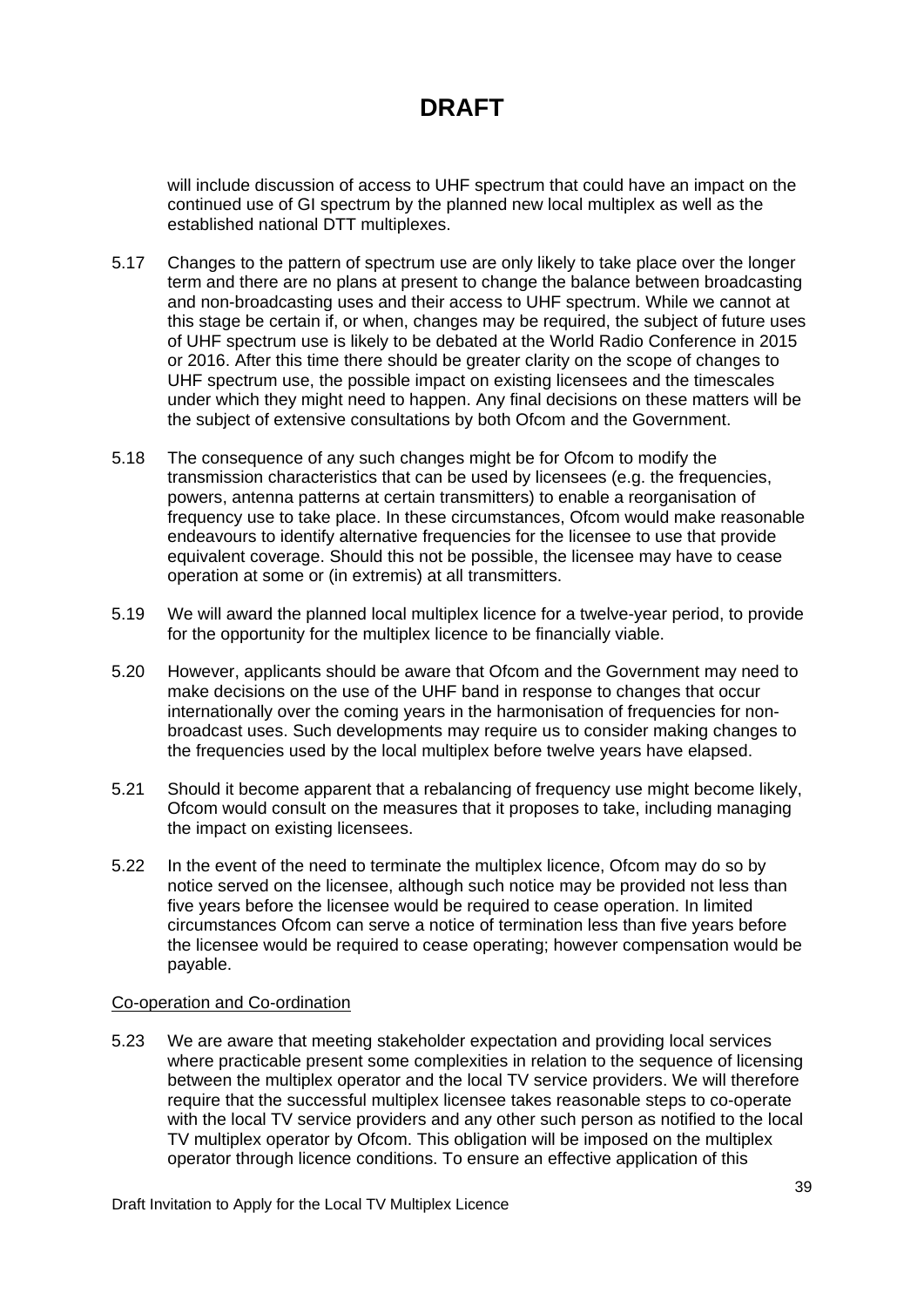arrangement, a reciprocal condition will be included in the L-DTPS licences held by local TV service provider.

#### EPG Listing

5.24 The s.310 Order adds local services to the list of channels to be given appropriate prominence on the EPG listings. Therefore the local TV multiplex operator will be required to ensure that the local digital television services provided under the terms of the Order is capable of being appropriately listed on the DTT EPG.

#### Transferability of the Licence

5.25 The licence is transferable with the prior consent of Ofcom. As the multiplex licence places a positive obligation on the licence holder to provide the multiplex service, in addition to the normal transfer conditions, the transferee company will also be subject to an assessment of its ability to sustain the service for the remainder of the licence period.

#### Fair and Effective Competition

- 5.26 Under section 12(1)(e) of the 1996 Act, the local multiplex licence will include a condition requiring that the licensee ensures fair and effective competition in the provision of services carried on the multiplex. This is consistent with all existing multiplex licences awarded under the terms of the 1996 Act.
- 5.27 The matter of the fees charged by the holder of the local multiplex licence for carriage of local digital television programme services is discussed in paragraphs 5.10 to 5.13.

#### Licence Variations

- 5.28 Provided that the licensee has been given a reasonable opportunity to make representations, Ofcom may from time to time vary the multiplex licence by notice served on the licensee.
- 5.29 It is therefore worth noting that while the multiplex licence will contain details in the Annex of the minimum coverage requirements that the applicant promised, it may be necessary to vary the licence from time to time by agreement with Ofcom over the term of the licence to reflect changes, e.g. to the sequence of service launch, or to include additional locations that are launched.

#### False or misleading information

5.30 If we are satisfied at any time after making a licence award that information provided by the applicant in connection with its application was false in any material aspect (whether the applicant knew it to be false or was reckless as to whether or not it was false), or an applicant withheld material information knowingly or recklessly, we may serve a notice revoking the licence in question.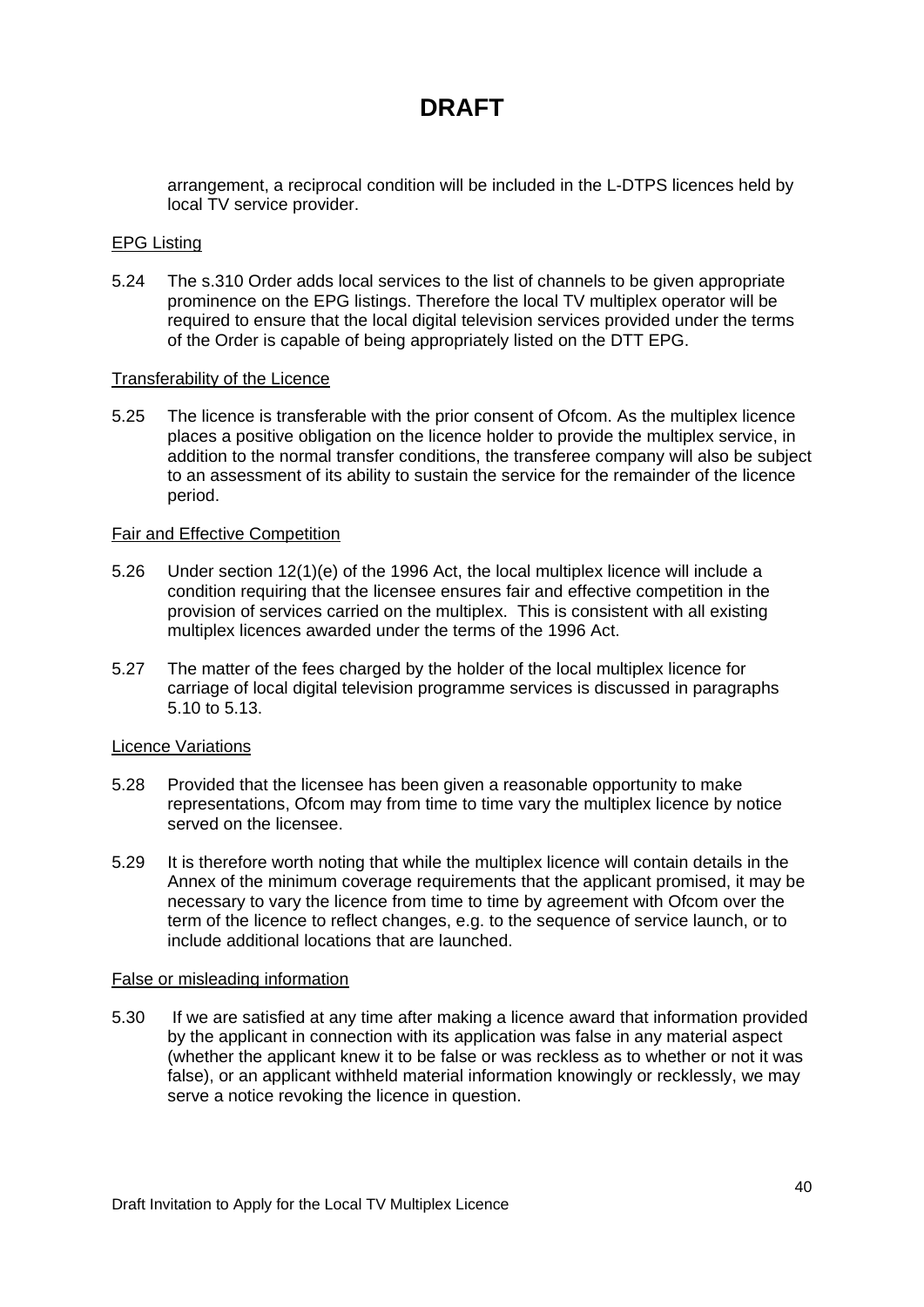#### **Sanctions**

5.31 As noted in paragraph 1.36 we will capture the commitments made in the successful applicant's proposal as licence obligations. If we are satisfied that a successful applicant has failed to comply with these obligations or is otherwise found to be in breach of any of the additional terms and conditions of the licence given effect under the terms of the s.244 Order, it will be subject to the enforcement provisions and/or sanctions for non-compliance as outlined in its licence, and this may result in regulatory action which may include a sanction including a licence revocation.

#### **Revocation**

5.32 In accordance with s.11 Broadcasting Act 1996, revocation of a licence by Ofcom may result in the payment of a financial penalty. Consideration may be given by Ofcom to revoke a licence under several circumstances, including failure to begin to provide the licensed service. Ofcom will consider the circumstances giving rise to the revocation when setting the level of any statutory financial penalty*. [Spectrum management text from PM]*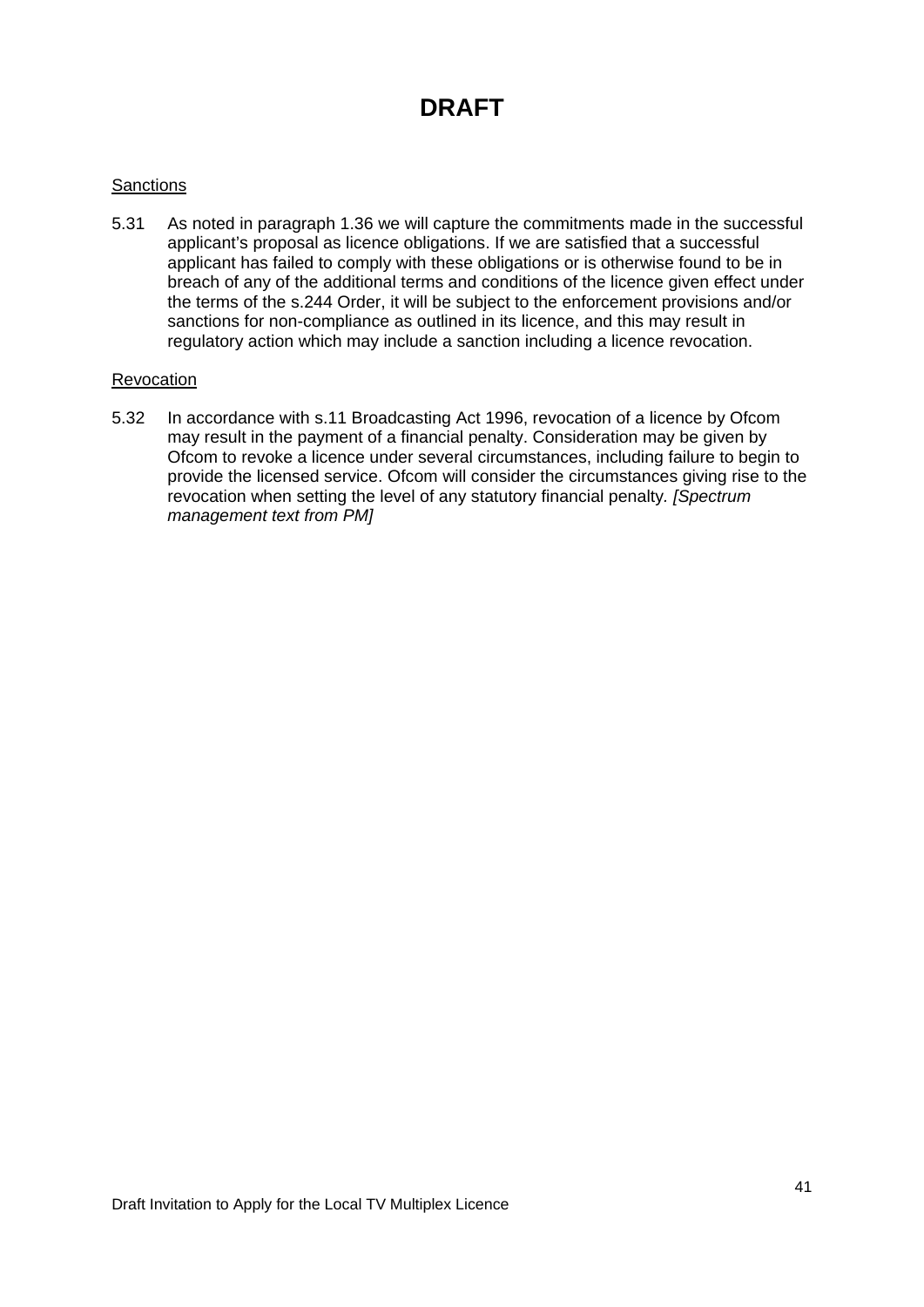### **Annex 1**

# <span id="page-42-0"></span>Guidelines and procedures for submission of applications

- A1.1 The application should be presented in the format prescribed in Annex 2 to this Notice, and it must respond to all of the requirements set out therein. Each page of the application must be numbered. All narrative should contain uniquely numbered paragraphs, and all financial or other tables within the supporting narrative should also be uniquely numbered and referenced using these numbers.
- A1.2 Applications must be written in English and be clear, concise and simple in layout and style. Overly elaborate applications which include videos and/or other supplementary promotional material are strongly discouraged. We will not be influenced by the inclusion of illustrations or other devices designed to enhance the visual appeal of an application. In particular, applications should not include photographs and/or pictures. A limited number of charts are acceptable.
- A1.3 One electronic copy (in Adobe PDF) for each version of the application (e.g. a full version including confidential information as well as (if necessary) a non-confidential publishable version of the application) via email and 15 hard copies of the full version of the application must be received by us by no later than the closing date and time specified in Section 3 of this Notice. Applications received after this time will not normally be accepted.
- A1.4 All applications will be acknowledged upon receipt.
- A1.5 Applications should be delivered to the Riverside House reception and addressed to [XXXX] c/o Riverside House Reception, Ofcom, Riverside House, 2a Southwark Bridge Road, London SE1 9HA. Applications must use and attach the proforma application label as defined in Annex 4 to the outside of their application package. Applicants should note that in relation to item 'List any other enclosures' on the application label they must include each and every item contained within the application package delivered to us. We will use this information to verify that we have received all relevant documentation from each applicant.
- A1.6 We consider that submission of an application indicates a willingness to accept a licence offered on the terms indicated in the proposal.
- A1.7 Failure to comply with any of the above guidelines may render the application invalid.
- A1.8 Any queries regarding applications should be sent to [XXXX.]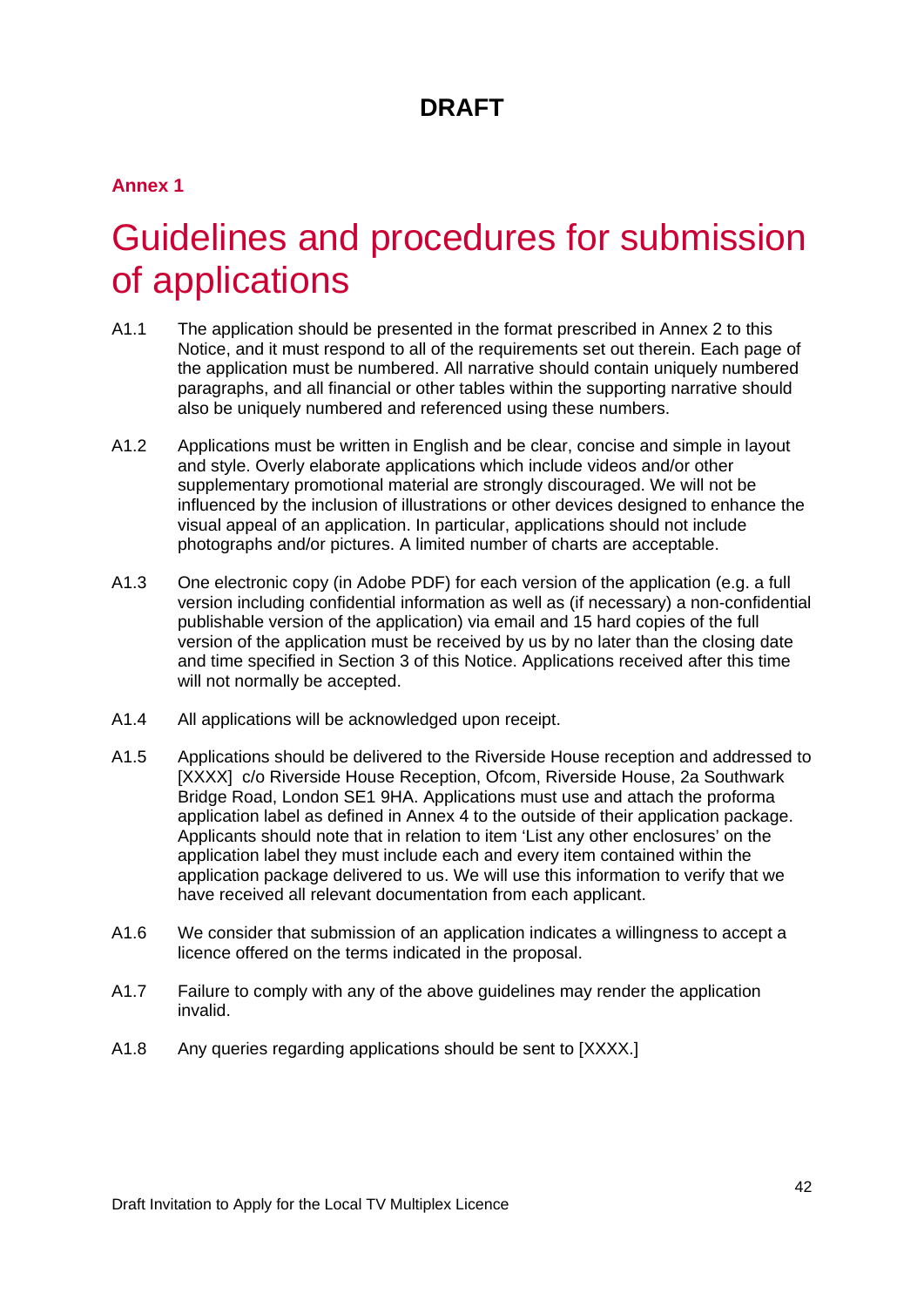### **Annex 2**

# <span id="page-43-0"></span>2 Application template

### **Introduction**

- A2.1 Applicants shall submit an application using the application template below. Particular care should be taken to address the specific requirements given under each numbered heading.
- A2.2 We expect applications to be succinct and thoughtfully compiled to limit excessive length and written in plain English.

### **Application for Local TV Multiplex Licence**

#### **1. Executive summary**

Each application must include an executive summary of the full application consisting of no more than *[X]* pages in length. It should represent a standalone version of the proposal, highlighting the key components of the application.

#### **2. Applicant Details**

Name: The applicant must be a single legal entity who complies with the eligibility criteria set out in Section 3 of this Notice.

Address

Telephone:

Fax:

Email:

#### **3. Main Contact (for Public Purposes)**

Name: Please nominate at least one individual to deal with any press or public enquiries.

Address:

Telephone: (office hours, both landline and mobile if applicable)

Email:

#### **4. Main Contact (for Ofcom Purposes)**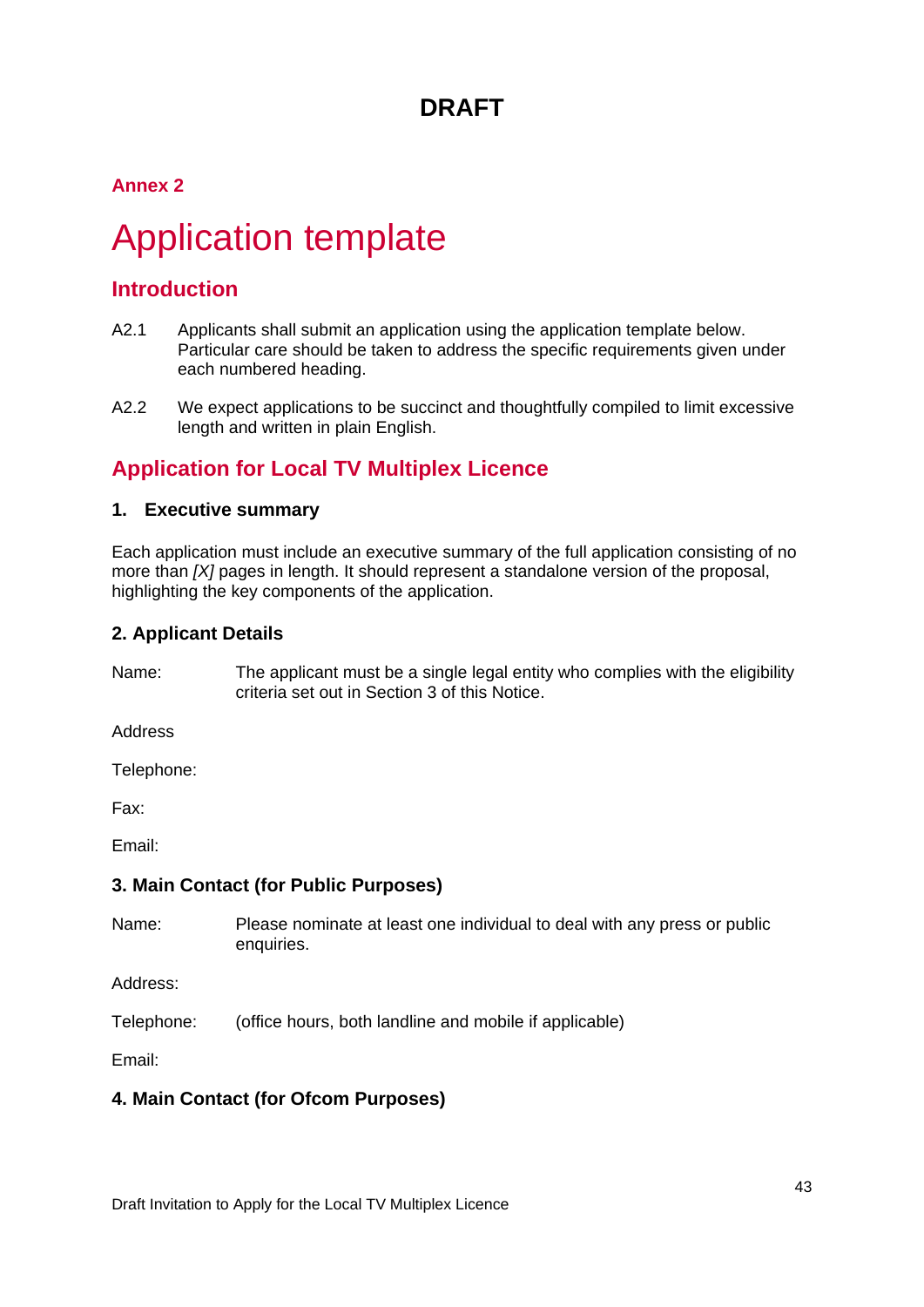*The response to this question may be submitted in confidence by placing it in a clearly marked, separate annex to the rest of the application. If an applicant does not submit the response to this question in a separate annex, the response will be published.*

Name: Please nominate one individual to whom questions of clarification and/or amplification should be sent.

Address:

Telephone: (office hours, both landline and mobile if applicable)

Email:

*Throughout the following numbered sections applicants should take care to highlight the commitments they are proposing in order to optimise and develop the use of reserved capacity for delivering local TV across the UK. Commitments are the aspects of the entire proposal that, should it be appropriate, we will incorporate as licence obligations on the successful applicant.* 

**5. Selection Criterion 1: The extent of the coverage area proposed to be achieved by the applicant, the timetable for achieving this coverage and the technical means for delivering the coverage as identified in the Technical Plan submitted by him**

**6. Selection Criterion 2: A business plan that demonstrates applicants' ability to establish, manage and sustain the local TV multiplex operation throughout the term of the licence**

**7. Selection Criterion 3: Proposals by the applicant for promoting local digital television services**

#### **8. Other supporting information**

8A: Please use this section to provide any additional supporting information for your application.

#### **9. Declaration**

I hereby apply for and on behalf of [*INSERT Applicant Name as indicated at Section 3 of this Annex*] (the "Company") to the Office of Communications ("Ofcom") for the Local TV Multiplex Licence (as specified in Section 1 of Ofcom's Notice dated XXXX) in order to provide the multiplex service proposed in this application.

I confirm that the appropriate payment has been submitted for this application. I further confirm that the Company consents to Ofcom publishing this application on its website or otherwise disclosing this application to any person, together with the Company's responses to any request by Ofcom for the Company to furnish additional information about its proposal. This consent does not extend to any part of this application or such responses that the Company has requested that Ofcom should keep confidential by including such information in a separate annex (or other agreed form) that is clearly marked 'confidential'.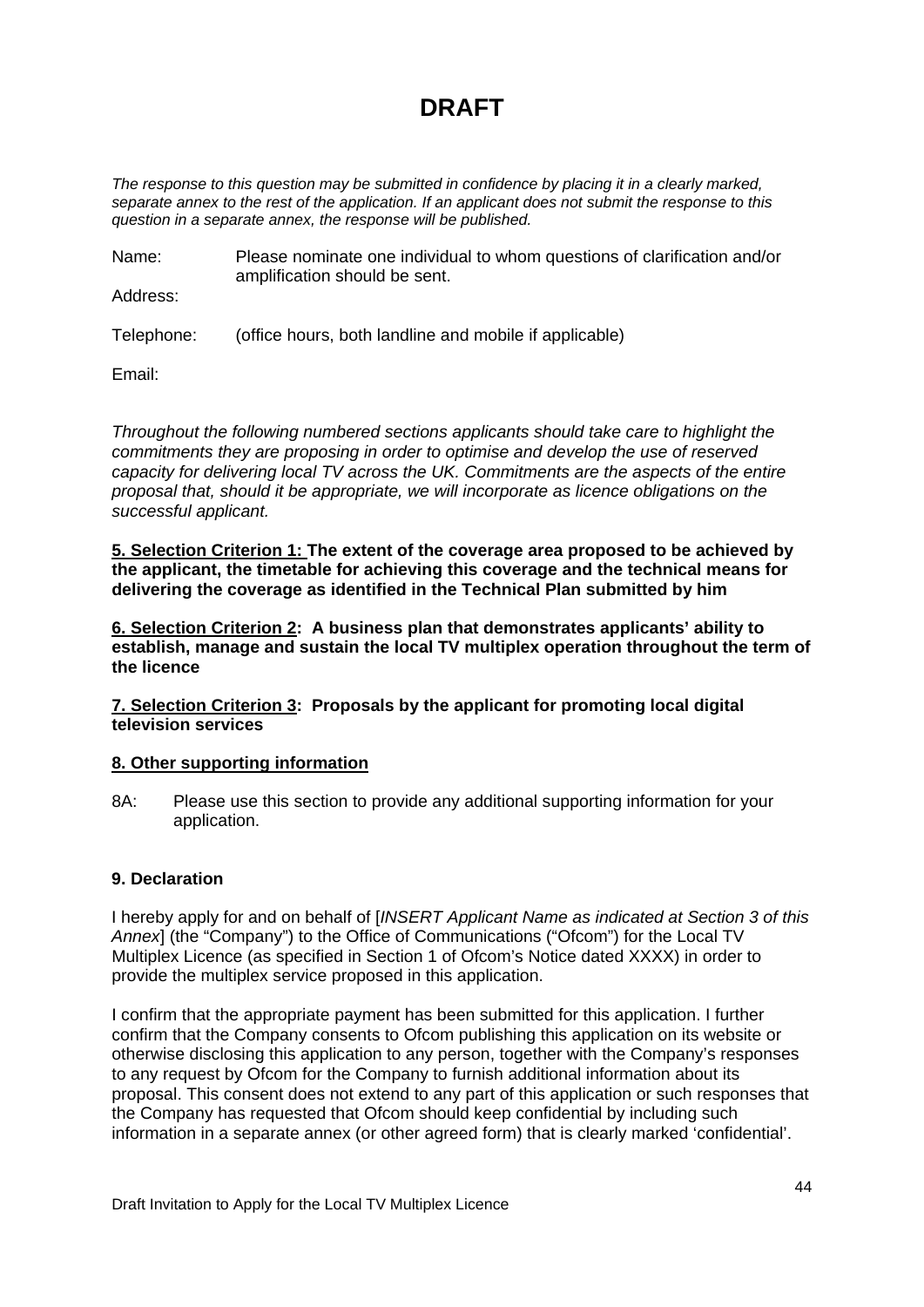I declare that the information given by the Company in this application form is accurate and up-to-date to the best of my and the Company's knowledge.

I further declare and warrant that the Company is not a disqualified person within the meaning of that expression as defined in Part II of Schedule 2 to the Broadcasting Act 1990or as a result of a disqualification order under section 145 of the Broadcasting Act 1996, and that having made all reasonable enquiries neither the Company nor any person by which the Company is controlled will, as a result of this application, be in breach of any other requirement of Schedule 2 to the 1990 Act as amended.

Applicant Signature:

Name (BLOCK CAPITALS):

Position:

Date: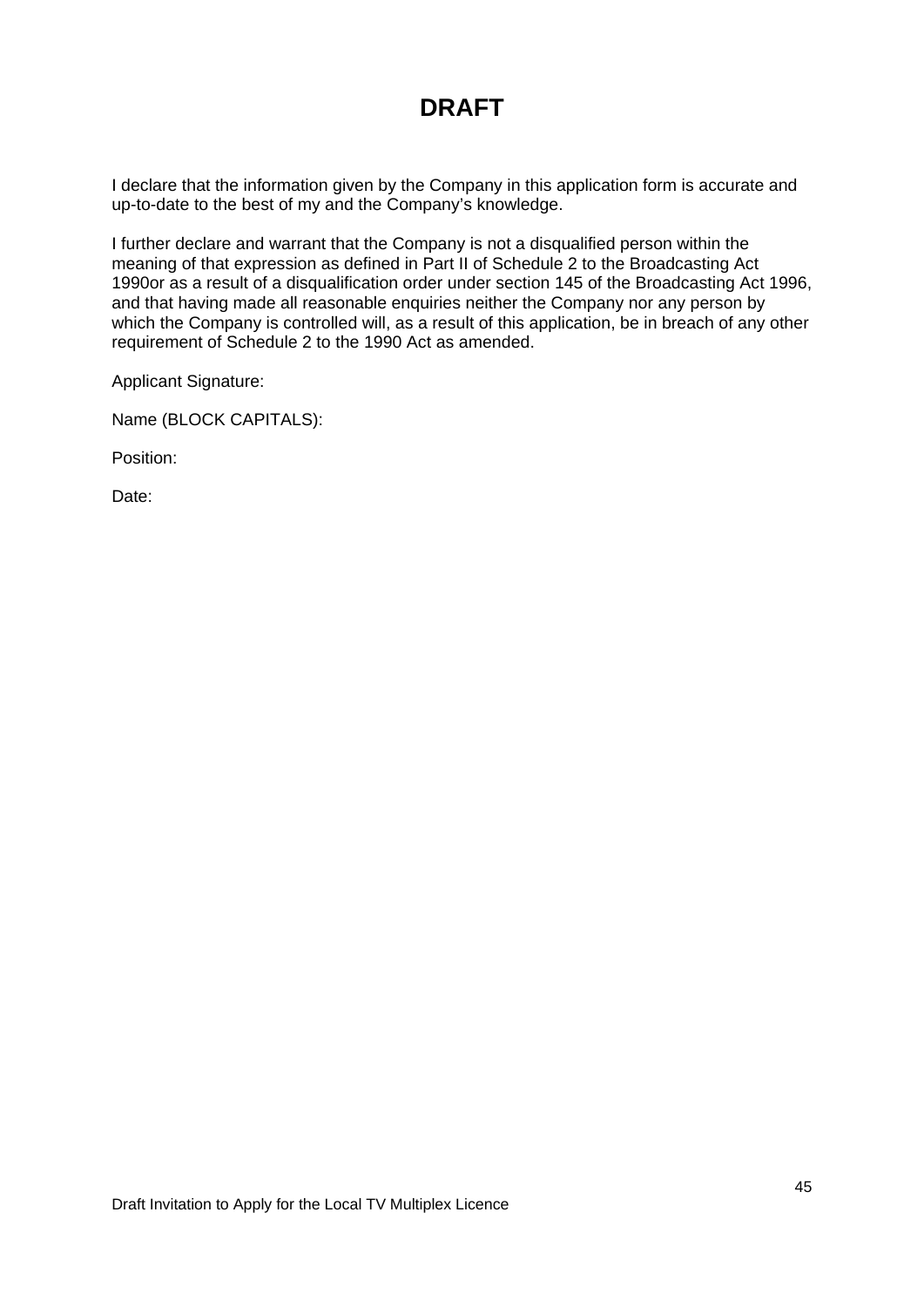### **Annex 3**

# <span id="page-46-0"></span>3 Supplementary Documents Referred to in the Invitation to Apply

The following documents are available or will become available shortly.

#### **Documents referred to in this ITA**

| 1              | A new framework for local TV in the UK, Local TV: Pioneer Sites<br>http://www.culture.gov.uk/images/consultations/Local-TV-Framework_July2011.pdf |
|----------------|---------------------------------------------------------------------------------------------------------------------------------------------------|
| $\overline{2}$ | Argiva Reference Offer                                                                                                                            |
| 3              | Indicative Locations for Local TV'<br>http://maps.ofcom.org.uk/localtv/downloads/ofcom-uk-local-tv-report-2011.pdf                                |
| $\overline{4}$ | Local TV: Making the Vision Happen<br>http://www.culture.gov.uk/images/consultation_responses/local-tv_making-the-vision-<br>happen.pdf           |
| 5              | Ofcom Purdah Rules                                                                                                                                |
| 6              | Ofcom Guidance Note on Test Transmissions                                                                                                         |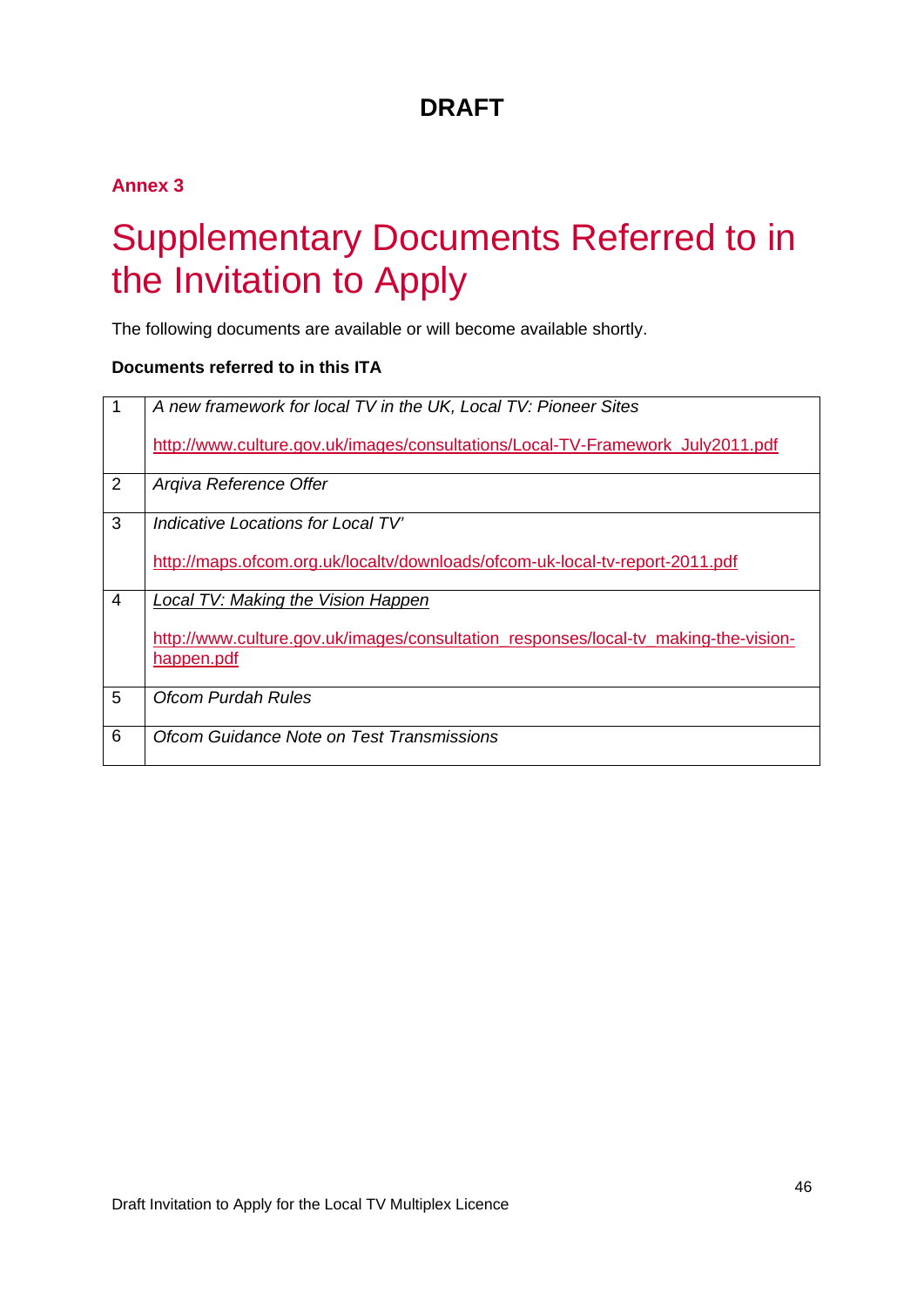### **Annex 4**

# <span id="page-47-0"></span>Supplementary information on preparing and submitting a summary of the application

The summary referred to in Annex 2(1) should as a minimum cover the following:

- (a) The directors of the applicant.
- (b) The names of the proposed major shareholders in the applicant holding more than 5 per cent of the voting shares.
- (c) The names and, briefly, relevant experience of the senior personnel.
- (d) An outline of the applicant's plans for the development of transmission and roll-out of the service.

Applicants are also invited to include reference to how they would see the award of the licence to them as calculated to promote the development of local digital terrestrial television in the UK.

There may be individuals' names and/or the identities of independent programme suppliers which the applicant wishes to keep confidential in accordance with the Invitation to Apply. However an indication should be given in the summary that such names are not being made public and where possible, some general description of, for example, the qualifications of unnamed key personnel provided.

Each application must be accompanied by *[X]* copies of the summary. The summary must indicate names and addresses of contacts which the press and public may use in addressing applicants on the contents of their applications. It must not exceed *[X]* pages and should be in A4 and readily able to be copied by Ofcom. The accuracy of the contents is entirely the responsibility of the applicants. In submitting a summary, the applicant will be deemed to warrant that it is a fair and accurate summary. The text of the summary must be prefaced by the following statement:

"The following is a brief summary of certain matters relating to [the applicant] and its application for [the multiplex licence in question]. It has been prepared by the applicant and it is provided for information only. The summary does not form part of the documentation required to be published pursuant to section 7(8), or any other provision, of the Broadcasting Act 1996. Ofcom is not responsible for, and can accept no liability in respect of, the accuracy or otherwise of its contents."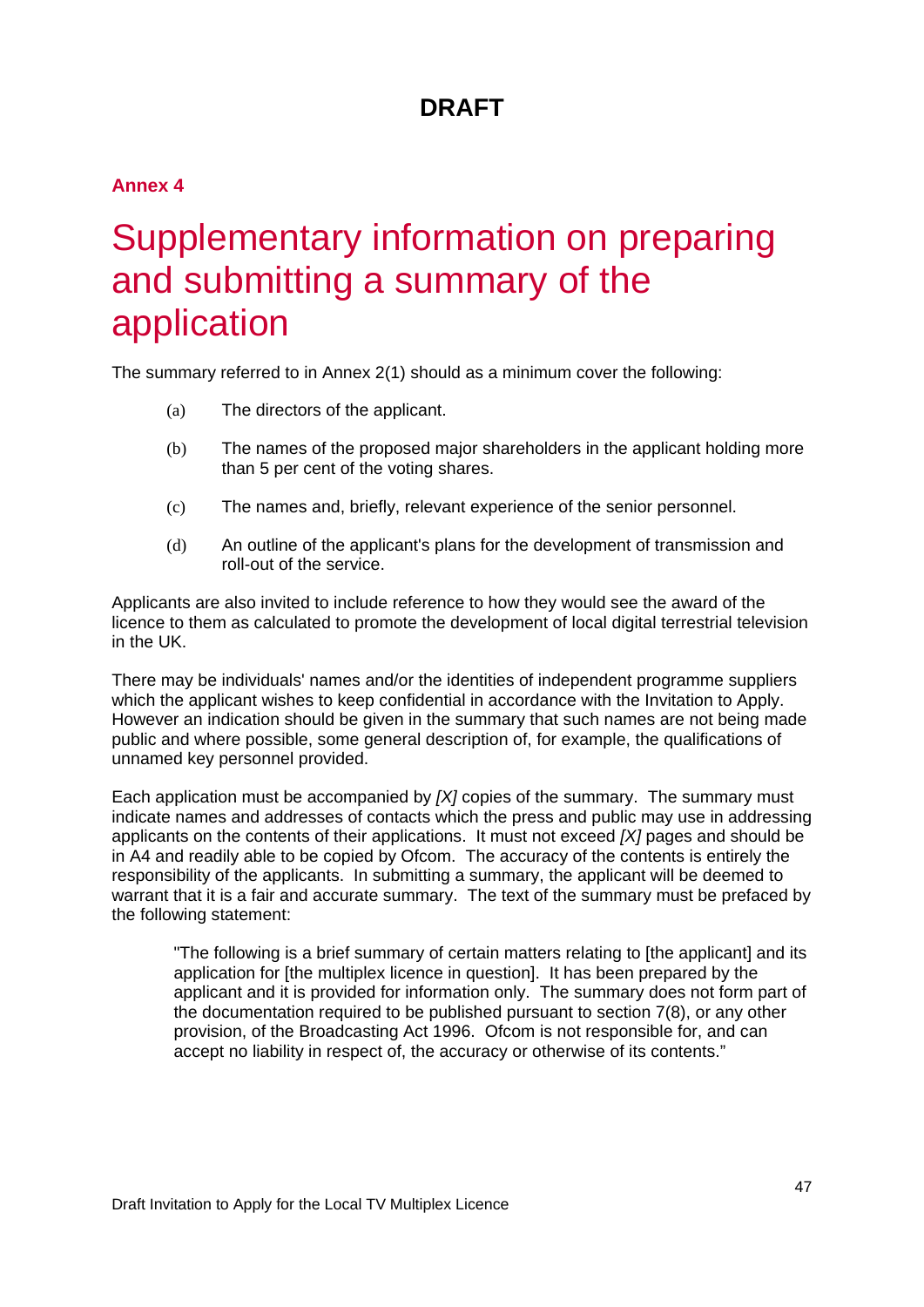### **Annex 5**

# <span id="page-48-0"></span>**Glossary**

| <b>Expression</b>      | <b>Meaning</b>                                                                                                                                                                                                                                                                                        |
|------------------------|-------------------------------------------------------------------------------------------------------------------------------------------------------------------------------------------------------------------------------------------------------------------------------------------------------|
| 1990 Act               | Broadcasting Act 1990 (1990 c 42)                                                                                                                                                                                                                                                                     |
| 1996 Act               | Broadcasting Act 1996 (1996 c 55)                                                                                                                                                                                                                                                                     |
| 2003 Act               | Communications Act 2003 (2003 c 21)                                                                                                                                                                                                                                                                   |
| s.5 Order              | The Wireless Telegraphy Act 2006 (Directions to OFCOM) Order 2012                                                                                                                                                                                                                                     |
| 2011                   | http://www.legislation.gov.uk/ukdsi/2012/9780111518229/contents                                                                                                                                                                                                                                       |
| s.244 Order            | The Local Digital Television Programme Services Order 2012                                                                                                                                                                                                                                            |
| 2011                   | http://www.legislation.gov.uk/ukdsi/2012/9780111518212/contents                                                                                                                                                                                                                                       |
| s.310 Order<br>2011    | Code of Practice for Electronic Programme Guides (Addition of a<br>Programme Service) Order 2011                                                                                                                                                                                                      |
|                        | http://www.legislation.gov.uk/uksi/2011/3003/contents/made                                                                                                                                                                                                                                            |
| <b>600 MHz</b><br>band | A range of frequencies being cleared by digital switchover between 550 MHz<br>and 606 MHz                                                                                                                                                                                                             |
| <b>800 MHz</b><br>band | A range of frequencies being cleared by switchover between 790 MHz and<br>865 MHz that is expected to be used by mobile broadband services                                                                                                                                                            |
| <b>Committee</b>       | The [Name] Committee to whom the Ofcom Board has delegated authority to<br>discharge our functions in relation to matters covered by this Notice: the<br>Terms of Reference for this Committee will be published on our website                                                                       |
| dBuV/m                 | A measure of field strength                                                                                                                                                                                                                                                                           |
| <b>DMOL</b>            | DTT Multiplex Operators Ltd - A company owned by the operators of the six<br>UK-wide DTT multiplexes which exists to ensure consistency and<br>interoperability across the DTT platform. DMOL manages the infrastructure<br>that collates the DTT EPG                                                 |
| <b>DPSA</b>            | Digital Preferred Service Area – a prediction of the areas where viewers are<br>expected to be watching a particular transmitter                                                                                                                                                                      |
| <b>DSO</b>             | <b>Digital Switchover</b>                                                                                                                                                                                                                                                                             |
|                        | Details of the DSO process and timing are available on our website (see<br>http://licensing.ofcom.org.uk/tv-broadcast-licences/current-licensees/dso/ in<br>relation to transmission details)_and certain other DSO related websites,<br>such as www.digitaluk.co.uk and www.digitaltelevision.gov.uk |
| <b>DTG</b>             | Digital Television Group www.dtg.org.uk                                                                                                                                                                                                                                                               |
| <b>DTT</b>             | <b>Digital Terrestrial Television</b>                                                                                                                                                                                                                                                                 |
| <b>DVB-T</b>           | Digital Video Broadcasting - Terrestrial. A digital television standard                                                                                                                                                                                                                               |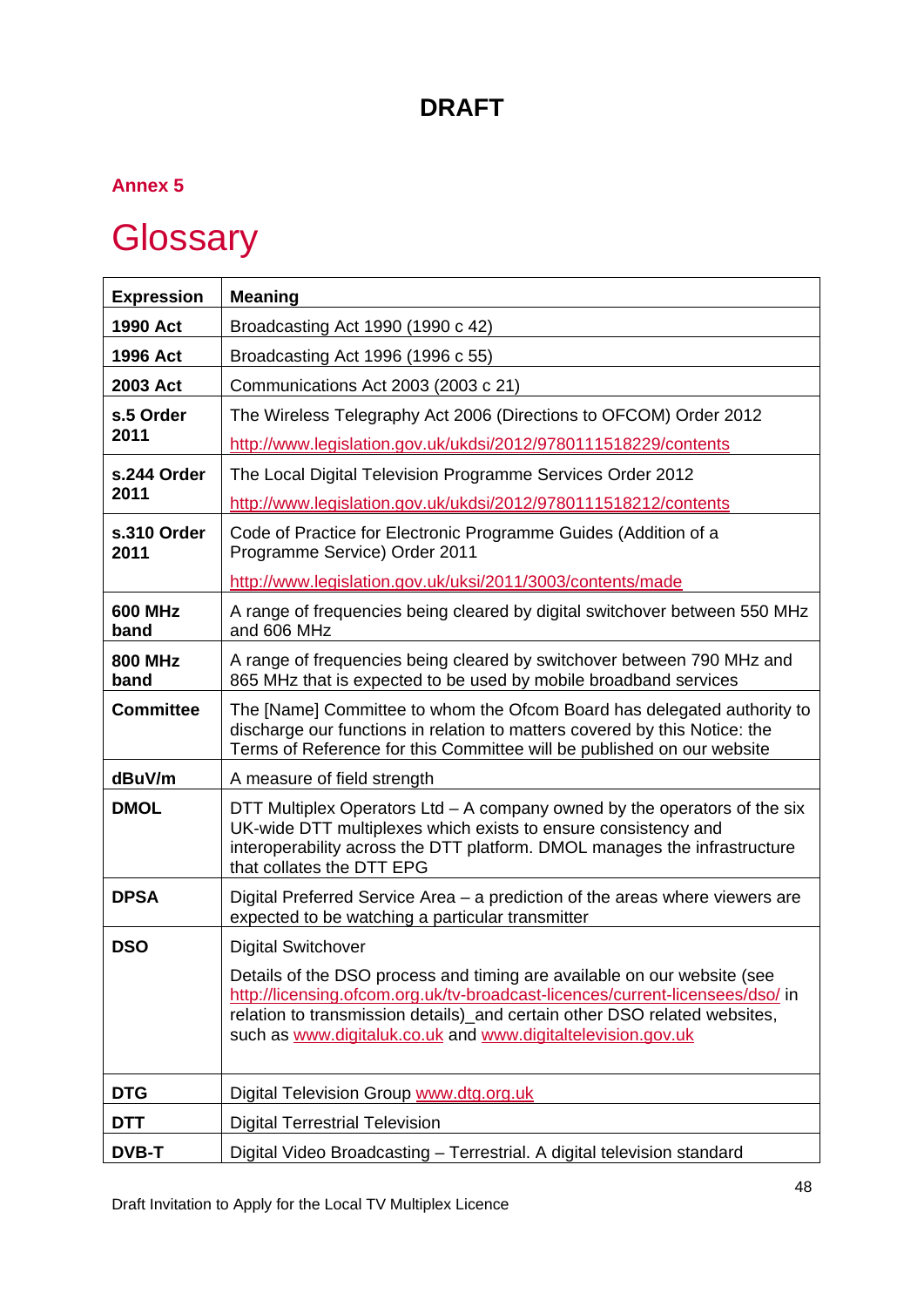|                    | developed for terrestrial transmission                                                                                                                                                                                                                                                                                                                                                                                                                                                                                                                                                                                                                                                                                 |
|--------------------|------------------------------------------------------------------------------------------------------------------------------------------------------------------------------------------------------------------------------------------------------------------------------------------------------------------------------------------------------------------------------------------------------------------------------------------------------------------------------------------------------------------------------------------------------------------------------------------------------------------------------------------------------------------------------------------------------------------------|
| <b>DVB-T2</b>      | Digital Video Broadcasting - Terrestrial 2. An updated version of the DVB<br>standard for terrestrial transmission that offers greater capacity than DVB-T<br>for equivalent transmitter powers and coverage.                                                                                                                                                                                                                                                                                                                                                                                                                                                                                                          |
| <b>EPG</b>         | Electronic Programme Guide                                                                                                                                                                                                                                                                                                                                                                                                                                                                                                                                                                                                                                                                                             |
| <b>GE-06</b>       | The last regional Radio Conference held in Geneva in 2006 to agree<br>frequency plans for digital switchover across Europe and North Africa                                                                                                                                                                                                                                                                                                                                                                                                                                                                                                                                                                            |
| <b>GI Spectrum</b> | Geographically Interleaved Spectrum                                                                                                                                                                                                                                                                                                                                                                                                                                                                                                                                                                                                                                                                                    |
|                    | Spectrum that is unused by the national DTT broadcasters and does not<br>cause interference to the neighbouring signal.                                                                                                                                                                                                                                                                                                                                                                                                                                                                                                                                                                                                |
| Gross<br>coverage  | The area over which the signals from a transmitter are predicted to be above<br>the planning threshold and sufficiently free from interference for good<br>reception to be possible.                                                                                                                                                                                                                                                                                                                                                                                                                                                                                                                                   |
| <b>ITU</b>         | International Telecommunications Union                                                                                                                                                                                                                                                                                                                                                                                                                                                                                                                                                                                                                                                                                 |
| <b>L-DTPS</b>      | Local Digital Television Programme Service [define as per Order]                                                                                                                                                                                                                                                                                                                                                                                                                                                                                                                                                                                                                                                       |
| <b>MHz</b>         | Mega Hertz - a measurement of frequency equal to one million oscillations<br>per second                                                                                                                                                                                                                                                                                                                                                                                                                                                                                                                                                                                                                                |
| <b>MPEG-2</b>      | A standard for encoding video in a digital form that reduces the bitrate<br>required to broadcast the video while substantially maintaining the picture<br>quality. MPEG-2 is widely used for encoding standard definition digital TV<br>services on the DTT platform                                                                                                                                                                                                                                                                                                                                                                                                                                                  |
| <b>MPEG-4</b>      | A newer standard than MPEG-2 that achieves greater reductions in the<br>bitrate needed to broadcast video content. The HD services on the DTT<br>platform are MPEG-4 encoded.                                                                                                                                                                                                                                                                                                                                                                                                                                                                                                                                          |
| <b>Multiplex</b>   | A bundle of programme services and Service Information that is transmitted<br>together                                                                                                                                                                                                                                                                                                                                                                                                                                                                                                                                                                                                                                 |
| <b>Notice</b>      | The Statutory Notice of the Invitation to Apply published in accordance with<br>the s.244 Order 2011                                                                                                                                                                                                                                                                                                                                                                                                                                                                                                                                                                                                                   |
| Ofcom              | <b>Office of Communications</b>                                                                                                                                                                                                                                                                                                                                                                                                                                                                                                                                                                                                                                                                                        |
| <b>Petalling</b>   | Targeting coverage towards specific locations from a transmitter rather than<br>in all directions. Petalling can enable separate local services to target<br>different towns that are served by the same transmitter.                                                                                                                                                                                                                                                                                                                                                                                                                                                                                                  |
| <b>PMR</b>         | Percentage Multiplex Revenue - defined as:                                                                                                                                                                                                                                                                                                                                                                                                                                                                                                                                                                                                                                                                             |
|                    | "all payments or other financial benefit received in consideration of the<br>inclusion in the services carried on the multiplex of advertisements or other<br>programmes, or from charges for the reception of programmes included in<br>those services. It also includes all payments received by the television<br>multiplex licensee, or any connected person, in respect of the broadcasting<br>of any qualifying service by means of the television multiplex licence<br>licensee, or any connected person, in respect of the broadcasting of any<br>qualifying service by means of the television multiplex licence or payments<br>made to enable the television multiplex licence holder to meet its additional |